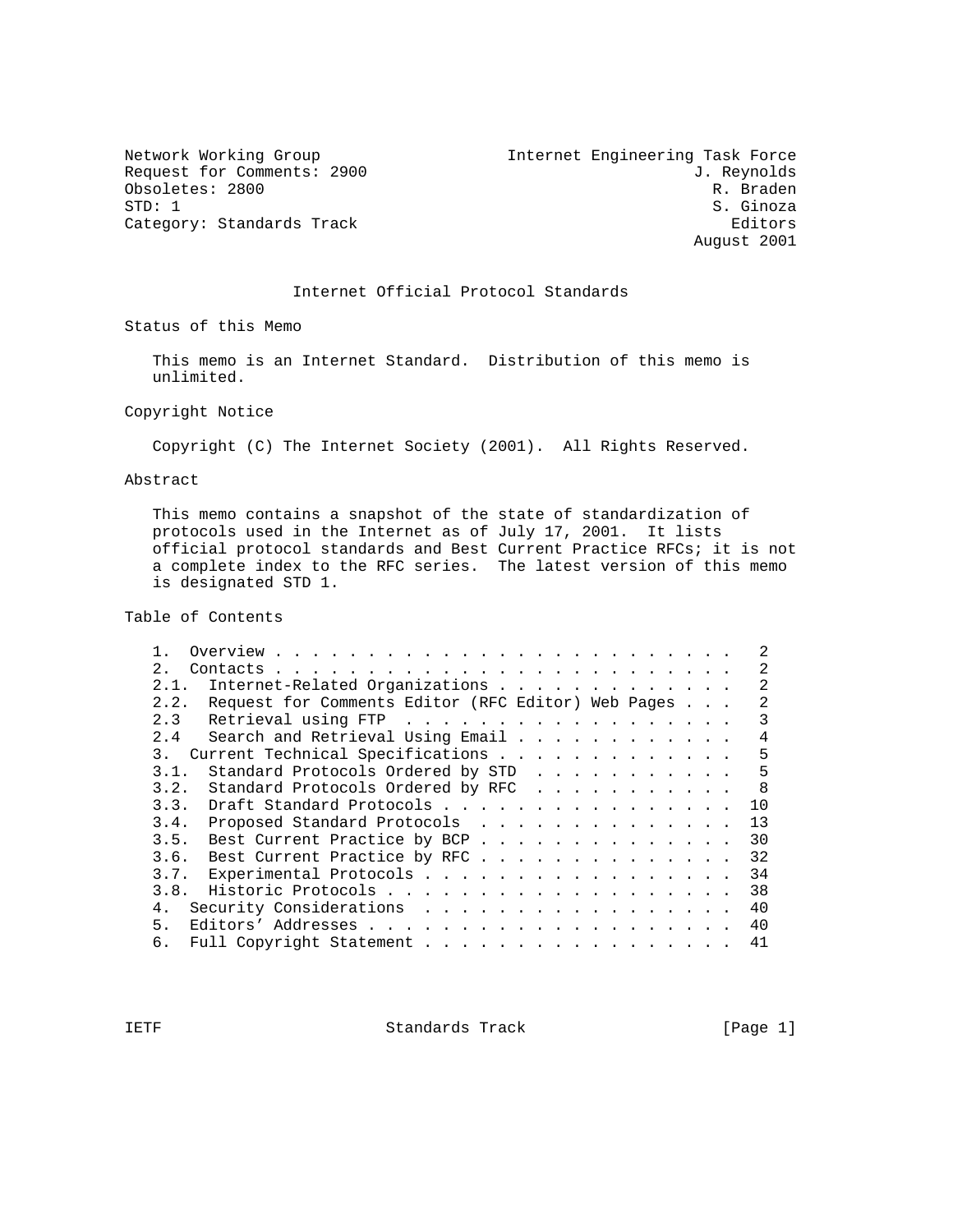#### 1. Overview

 This memo contains a snapshot of the state of standardization of protocols used in the Internet, as determined by the Internet Engineering Task Force (IETF). It is a July 17, 2001 snapshot of the current official protocol standards list and the Best Current Practice list, which is updated daily and is available from the RFC Editor Web site.

 The RFC Editor publishes Request for Comments (RFC) documents that are the output of the IETF process or are submitted individually via electronic mail. Further information about the RFC series is contained in section 2.1, RFC 2026 and at http://www.rfc-editor.org.

 This memo is published by the RFC Editor for the IESG and IAB in accordance with Section 2.1 of "The Internet Standards Process -- Revision 3", RFC 2026, which specifies the rules and procedures by which all Internet standards are set. Sections 3.1 - 3.6 of this memo contain the lists of protocols in each stage of standardization - Standard, Draft Standard, Proposed Standard, Experimental, Historic, as well as Best Current Practice documents. Protocols that are new to this document or have been moved from one protocol level to another, or that differ from the previous edition of this document are marked with an asterisk. Informational RFCs are not included. This memo lists the current standards track, Best Current Practice, Experimental, and Historic protocols; it is not a complete index to RFCs.

2. Resources

This section contains important contact information, for reference.

2.1. Internet-Related Organizations

Internet Architecture Board (IAB) Contact: www.iab.org

Internet Engineering Task Force (IETF) Contact: www.ietf.org

Internet Research Task Force (IRTF) Contact: www.irtf.org

Internet Assigned Numbers Authority (IANA) Contact: www.iana.org

2.2. Request for Comments Editor (RFC Editor) Web Pages

 The RFC Editor maintains the official repository of all RFCs and indexes to them. The RFC Editor web site is:

http://www.rfc-editor.org.

IETF Standards Track (Page 2)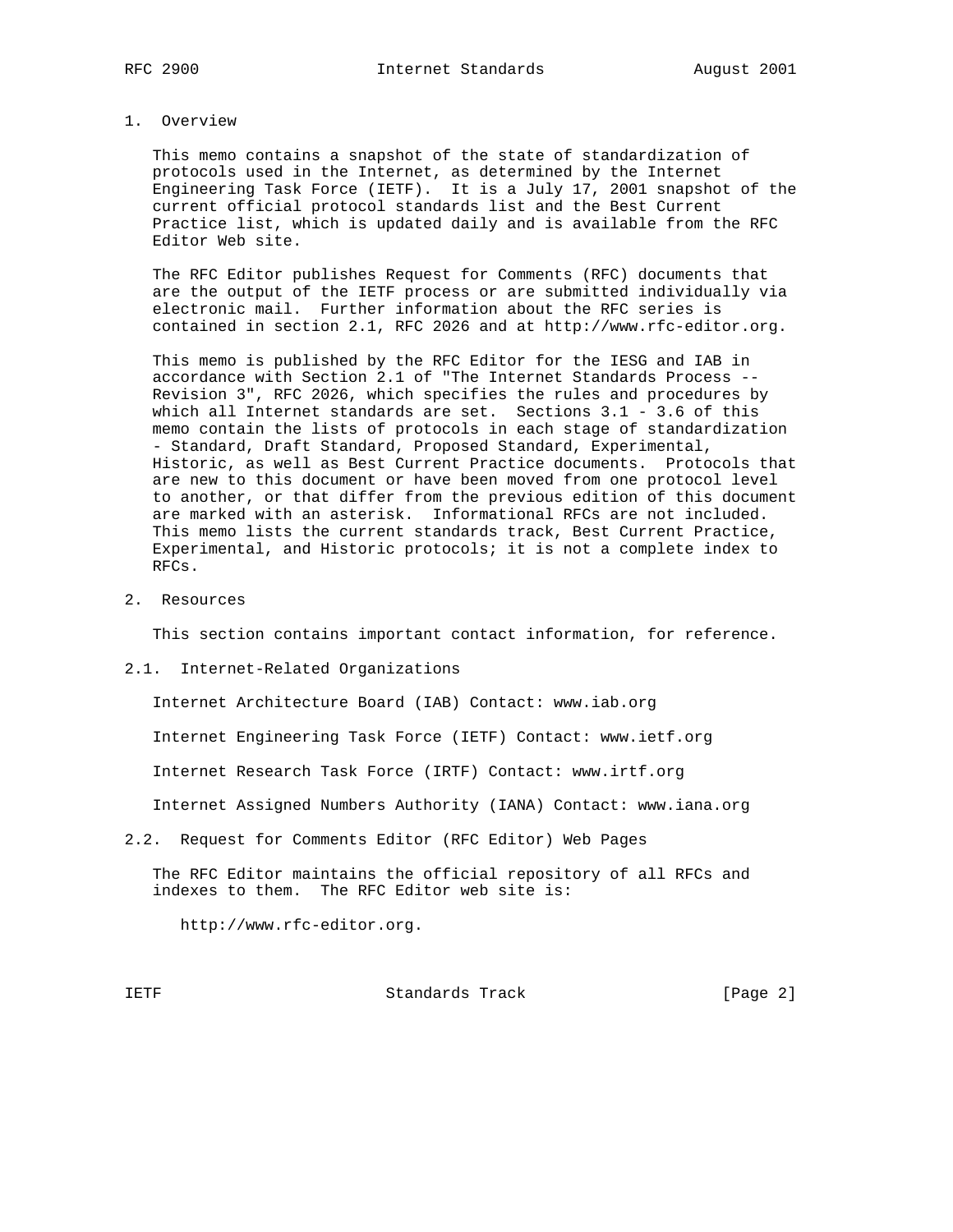At this URL, a user can:

 (a) Obtain the current "Internet Official Protocol Standards" list. See:

http://www.rfc-editor.org/rfcxx00.html

This hyper-linked listing is updated daily.

(b) Retrieve the latest version of this STD 1 memo. See:

http://www.rfc-editor.org/go.html, and select STD and "1".

(c) Retrieve text of any RFC. See:

http://www.rfc-editor.org/go.html

(d) Search for RFCs by category. See:

http://www.rfc-editor.org/category.html

 (e) Search the RFC index for document number, author, title, and/or keywords, and retrieve the text of any matching documents. See:

http://www.rfc-editor.org/rfcsearch.html

RFC information can also be retrieved using FTP or email.

2.3 Retrieval using FTP

 RFC-related files may be copied via FTP from the FTP.RFC-EDITOR.ORG computer using the FTP username "anonymous" and password "name@host.domain". An FTP user can:

(a) Retrieve the latest version of this STD 1 memo.

File: "in-notes/std/std1.txt"

(b) Retrieve text of any RFC.

 File: "in-notes/rfcnnnn.txt" will retrieve the ASCII version. Some RFCs also have secondary Postscript and/or PDF versions, available from File: "in-notes/rfcnnnn.ps" and/or "in-notes/rfcnnnn.pdf", respectively.

Here "nnnn" is a 1-4 digit RFC number, with no leading zeros.

IETF Standards Track [Page 3]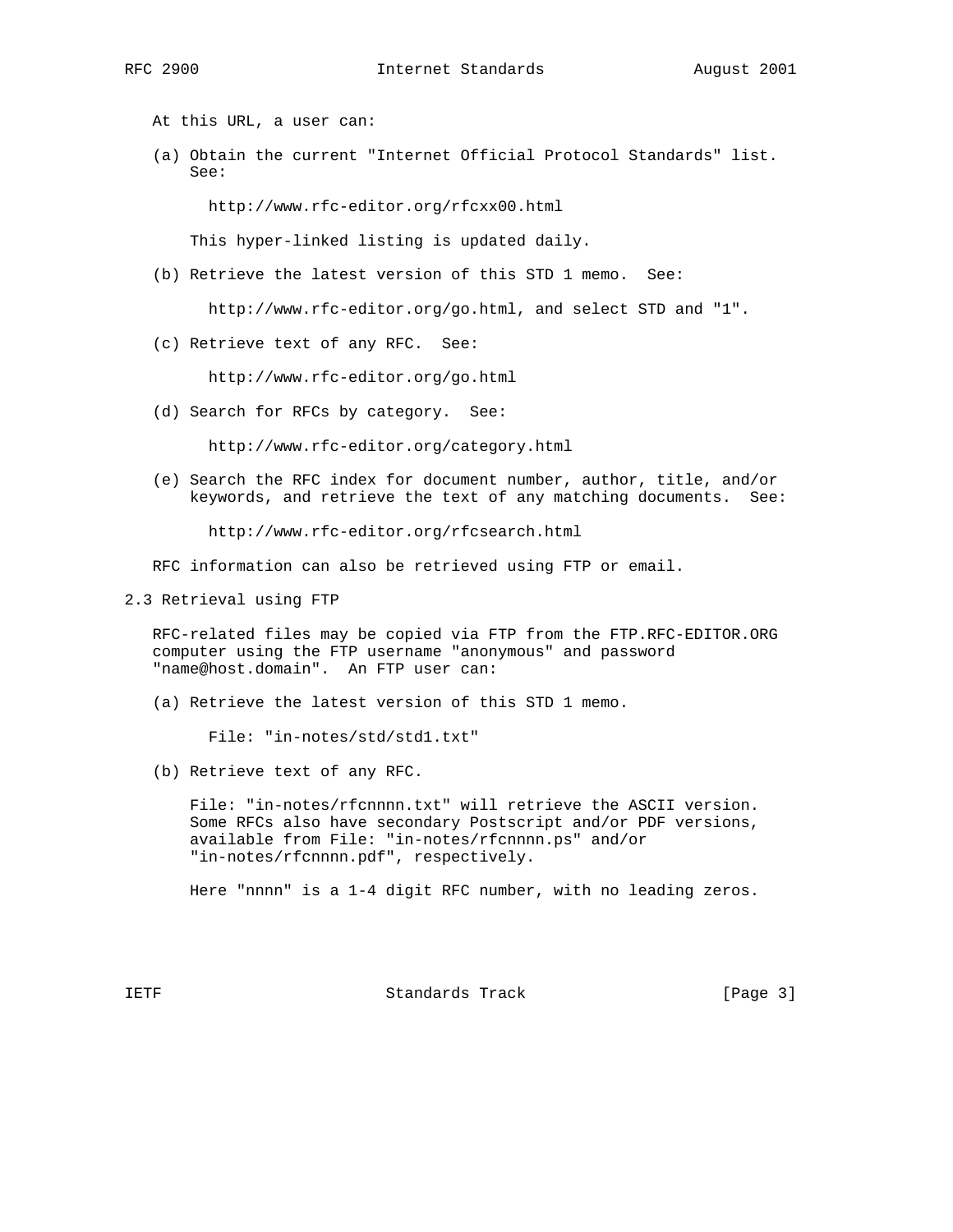2.4 Search and Retrieval Using Email

 To use the RFC Editor's email-based RFC-INFO service, send a request to:

RFC-INFO@RFC-EDITOR.ORG

 In the message body, include your information request. For example, the following message bodies may be used.

(a) To retrieve the latest version of this STD 1 memo:

 Retrieve: STD Doc-ID: STD0001

(b) To retrieve ASCII text of any RFC:

 Retrieve: RFC Doc-ID: RFCnnnn

Here "nnnn" must be filled with leading zeros to 4 digits.

 (c) The RFC-INFO@RFC-EDITOR.ORG server provides other capabilities, e.g., search and retrieval based on author, title, and/or keyword. For more information, send the following message body to the server:

help: help

The server will email back the results.

IETF Standards Track [Page 4]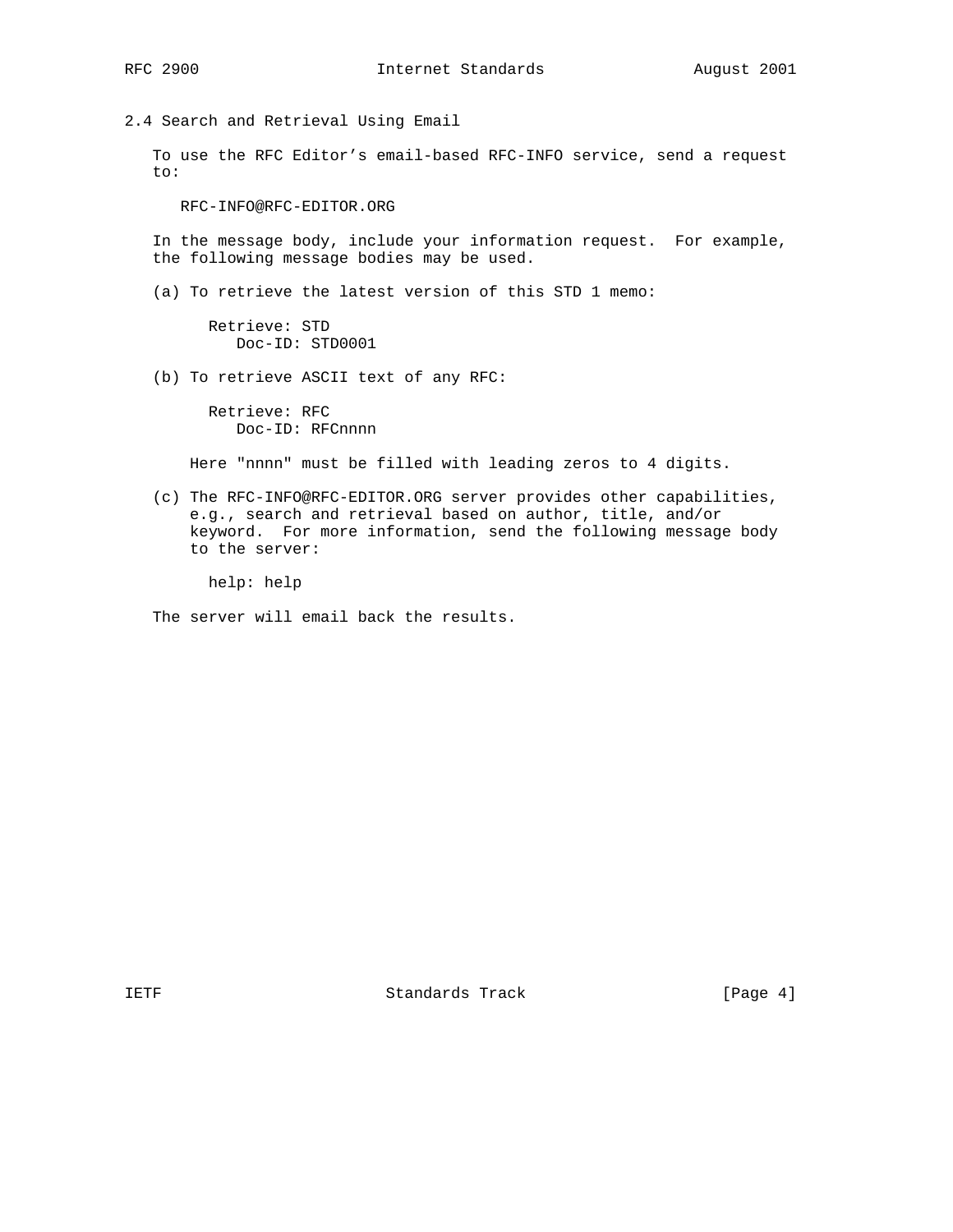# 3. Current Technical Specifications

3.1. Standard Protocols Ordered by STD

| Mnemonic       | Title                                                                                      | RFC# STD# |                |
|----------------|--------------------------------------------------------------------------------------------|-----------|----------------|
| -------        | Internet Official Protocol Standards                                                       | 2900      | $1*$           |
| -------        | Assigned Numbers                                                                           | 1700      | $\overline{2}$ |
| --------       | Requirements for Internet Hosts - Communication<br>Layers                                  | 1122      | 3              |
| -------        | Requirements for Internet Hosts - Application<br>and Support                               | 1123      | 3              |
| -------        | [Reserved for Router Requirements. See RFC 1812.]                                          |           | 4              |
| ΙP             | Internet Protocol                                                                          | 791       | 5              |
| ICMP           | Internet Control Message Protocol                                                          | 792       | 5              |
| ---------      | Broadcasting Internet Datagrams                                                            | 919       | 5              |
|                | Broadcasting Internet datagrams in the presence<br>of subnets                              | 922       | 5              |
| .              | Internet Standard Subnetting Procedure                                                     | 950       | 5              |
| IGMP           | Host extensions for IP multicasting                                                        | 1112      | 5              |
| UDP            | User Datagram Protocol                                                                     | 768       | 6              |
| TCP            | Transmission Control Protocol                                                              | 793       | 7              |
| TELNET         | Telnet Protocol Specification                                                              | 854       | 8              |
| TELNET         | Telnet Option Specifications                                                               | 855       | 8              |
| FTP            | File Transfer Protocol                                                                     | 959       | 9              |
| SMTP           | Simple Mail Transfer Protocol                                                              | 821       | 10             |
| SMTP-SIZE      | SMTP Service Extension for Message Size Declaration 1870                                   |           | 10             |
| MAIL           | Standard for the format of ARPA Internet text<br>messages                                  | 822       | 11             |
|                | [Reserved for Network Time Protocol (NTP). See RFC<br>1305.1                               |           | 12             |
| DOMAIN         | Domain names - concepts and facilities                                                     | 1034      | 13             |
| DOMAIN         | Domain names - implementation and specification                                            | 1035      | 13             |
| --------       | [Was Mail Routing and the Domain System.<br>Now Historic.l                                 |           | 14             |
| SNMP           | Simple Network Management Protocol (SNMP)                                                  | 1157      | 15             |
| SMI            | Structure and identification of management<br>information for TCP/IP-based internets       | 1155      | 16             |
|                | Concise-MI Concise MIB definitions                                                         | 1212      | 16             |
| MIB-II         | Management Information Base for Network Management<br>of TCP/IP-based internets: MIB-II    | 1213      | 17             |
|                | [Was Exterior Gateway Protocol (RFC 904).<br>Now Historic.l                                |           | 18             |
| NETBIOS        | Protocol standard for a NetBIOS service on<br>a TCP/UDP transport: Concepts and methods    | 1001      | 19             |
| <b>NETBIOS</b> | Protocol standard for a NetBIOS service on<br>a TCP/UDP transport: Detailed specifications | 1002      | 19             |
| ECHO           | Echo Protocol                                                                              | 862       | 20             |

IETF Standards Track [Page 5]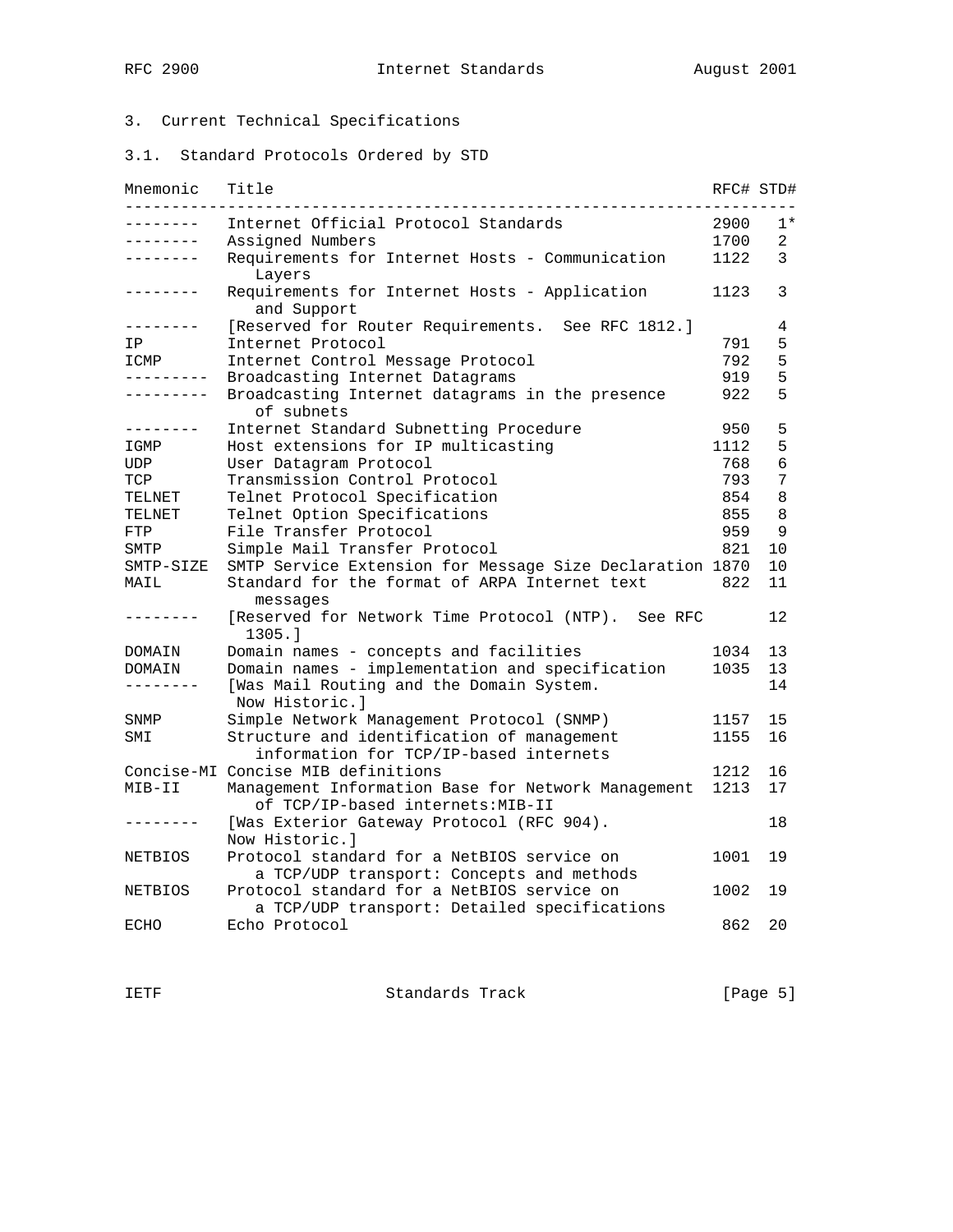| DISCARD   | Discard Protocol                                                                   | 863  | 21 |
|-----------|------------------------------------------------------------------------------------|------|----|
| CHARGEN   | Character Generator Protocol                                                       | 864  | 22 |
| QUOTE     | Quote of the Day Protocol                                                          | 865  | 23 |
| USERS     | Active users                                                                       | 866  | 24 |
| DAYTIME   | Daytime Protocol                                                                   | 867  | 25 |
| TIME      | Time Protocol                                                                      | 868  | 26 |
| TOPT-BIN  | Telnet Binary Transmission                                                         | 856  | 27 |
| TOPT-ECHO | Telnet Echo Option                                                                 | 857  | 28 |
| TOPT-SUPP | Telnet Suppress Go Ahead Option                                                    | 858  | 29 |
| TOPT-STAT | Telnet Status Option                                                               | 859  | 30 |
| TOPT-TIM  | Telnet Timing Mark Option                                                          | 860  | 31 |
|           | TOPT-EXTOP Telnet Extended Options: List Option                                    | 861  | 32 |
| TFTP      | The TFTP Protocol (Revision 2)                                                     | 1350 | 33 |
|           | [Was Routing Information Protocol (RIP). Replaced<br>by STD 56.]                   |      | 34 |
| $TP-TCP$  | ISO transport services on top of the TCP:<br>Version 3                             | 1006 | 35 |
| IP-FDDI   | Transmission of IP and ARP over FDDI Networks                                      | 1390 | 36 |
| ARP       | Ethernet Address Resolution Protocol: Or converting                                | 826  | 37 |
|           | network protocol addresses to 48.bit Ethernet                                      |      |    |
|           | address for transmission on Ethernet hardware                                      |      |    |
| RARP      | Reverse Address Resolution Protocol                                                | 903  | 38 |
| IP-ARPA   | [Was BBN Report 1822 (IMP/Host Interface).                                         |      | 39 |
|           | Now Historic.]                                                                     |      |    |
| IP-WB     | Host Access Protocol specification                                                 | 907  | 40 |
| $IP-E$    | Standard for the transmission of IP datagrams                                      | 894  | 41 |
|           | over Ethernet networks                                                             |      |    |
| $IP-EE$   | Standard for the transmission of IP datagrams                                      | 895  | 42 |
|           | over experimental Ethernet networks                                                |      |    |
| IP-IEEE   | Standard for the transmission of IP datagrams<br>over IEEE 802 networks            | 1042 | 43 |
| $IP-DC$   | DCN local-network protocols                                                        | 891  | 44 |
| $IP-HC$   | Internet Protocol on Network System's HYPERchannel: 1044<br>Protocol specification |      | 45 |
| $IP-ARC$  | Transmitting IP traffic over ARCNET networks                                       | 1201 | 46 |
| IP-SLIP   | Nonstandard for transmission of IP datagrams                                       | 1055 | 47 |
|           | over serial lines: SLIP                                                            |      |    |
|           | IP-NETBIOS Standard for the transmission of IP datagrams<br>over NetBIOS networks  | 1088 | 48 |
| IP-IPX    | Standard for the transmission of 802.2 packets                                     | 1132 | 49 |
|           | over IPX networks                                                                  |      |    |
| ETHER-MIB | Definitions of Managed Objects for the Ethernet-<br>like Interface Types           | 1643 | 50 |
| PPP       | The Point-to-Point Protocol (PPP)                                                  | 1661 | 51 |
| PPP-HDLC  | PPP in HDLC-like Framing                                                           | 1662 | 51 |
| IP-SMDS   | Transmission of IP datagrams over the SMDS Service                                 | 1209 | 52 |
| POP3      | Post Office Protocol - Version 3                                                   | 1939 | 53 |
| OSPF2     | OSPF Version 2                                                                     | 2328 | 54 |
|           |                                                                                    |      |    |

IETF Standards Track [Page 6]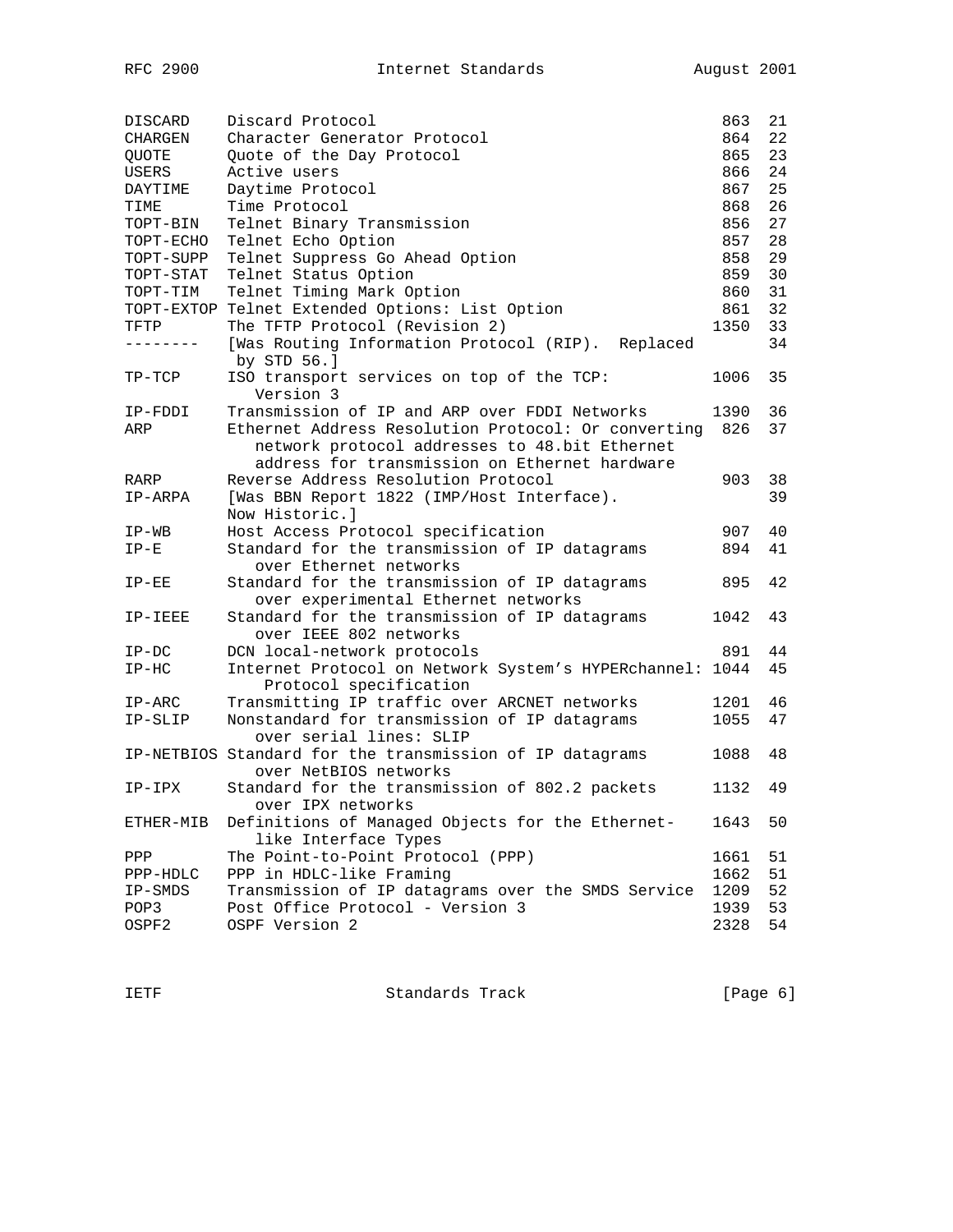| $IP-FR$   | Multiprotocol Interconnect over Frame Relay      | 2427 | 55 |
|-----------|--------------------------------------------------|------|----|
| RIP2      | RIP Version 2                                    | 2453 | 56 |
| RIP2-APP  | RIP Version 2 Protocol Applicability Statement   | 1722 | 57 |
| SMIv2     | Structure of Management Information Version      | 2578 | 58 |
|           | $2$ (SMI $v2$ )                                  |      |    |
| CONV-MIB  | Textual Conventions for SMIv2                    | 2579 | 58 |
| CONF-MIB  | Conformance Statements for SMIv2                 | 2580 | 58 |
| RMON-MIB  | Remote Network Monitoring Management Information | 2819 | 59 |
|           | Base                                             |      |    |
| SMTP-Pipe | SMTP Service Extension for Command Pipelining    | 2920 | 60 |
| ONE-PASS  | A One-Time Password System                       | 2289 | 61 |
|           |                                                  |      |    |

 [Note: an asterisk at the end of a line indicates a change from the previous edition of this document.]

IETF Standards Track [Page 7]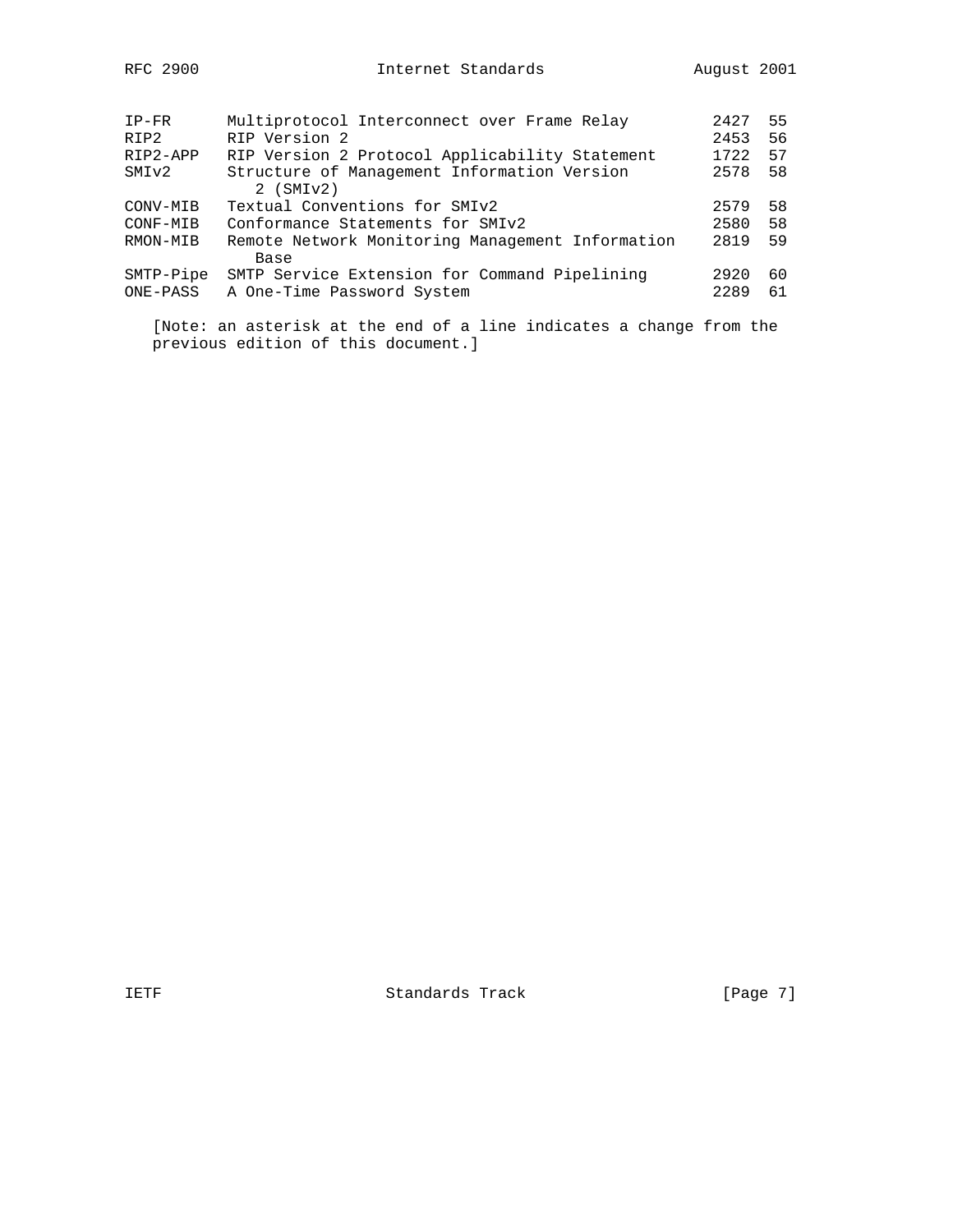# 3.2. Standard Protocols Ordered by RFC

| Mnemonic  | Title                                                                             |                | STD# RFC# |
|-----------|-----------------------------------------------------------------------------------|----------------|-----------|
| SMTP-Pipe | SMTP Service Extension for Command Pipelining                                     | 60             | 2920      |
| RMON-MIB  | Remote Network Monitoring Management Information<br>Base                          | 59             | 2819      |
| --------  | Internet Official Protocol Standards                                              | $1*$           | 2900*     |
| CONF-MIB  | Conformance Statements for SMIv2                                                  | 58             | 2580      |
| CONV-MIB  | Textual Conventions for SMIv2                                                     | 58             | 2579      |
| SMIv2     | Structure of Management Information Version<br>$2$ (SMI $v2$ )                    | 58             | 2578      |
| RIP2      | RIP Version 2                                                                     | 56             | 2453      |
| $IP-FR$   | Multiprotocol Interconnect over Frame Relay                                       | 55             | 2427      |
| OSPF2     | OSPF Version 2                                                                    | 54             | 2328      |
| ONE-PASS  | A One-Time Password System                                                        | 61             | 2289      |
| POP3      | Post Office Protocol - Version 3                                                  | 53             | 1939      |
| SMTP-SIZE | SMTP Service Extension for Message Size Declaration 10                            |                | 1870      |
| RIP2-APP  | RIP Version 2 Protocol Applicability Statement                                    | 57             | 1722      |
| --------  | Assigned Numbers                                                                  | $\overline{2}$ | 1700      |
| PPP-HDLC  | PPP in HDLC-like Framing                                                          | 51             | 1662      |
| PPP       | The Point-to-Point Protocol (PPP)                                                 | 51             | 1661      |
| ETHER-MIB | Definitions of Managed Objects for the Ethernet-                                  | 50             | 1643      |
|           | like Interface Types                                                              |                |           |
| IP-FDDI   | Transmission of IP and ARP over FDDI Networks                                     | 36             | 1390      |
| TFTP      | The TFTP Protocol (Revision 2)                                                    | 33             | 1350      |
| MIB-II    | Management Information Base for Network Management                                | 17             | 1213      |
|           | of TCP/IP-based internets: MIB-II                                                 |                |           |
|           | Concise-MI Concise MIB definitions                                                | 16             | 1212      |
| IP-SMDS   | Transmission of IP datagrams over the SMDS Service                                | 52             | 1209      |
| $IP-ARC$  | Transmitting IP traffic over ARCNET networks                                      | 46             | 1201      |
| SNMP      | Simple Network Management Protocol (SNMP)                                         | 15             | 1157      |
|           |                                                                                   |                |           |
| SMI       | Structure and identification of management                                        | 16             | 1155      |
|           | information for TCP/IP-based internets                                            |                |           |
| IP-IPX    | Standard for the transmission of 802.2 packets<br>over IPX networks               | 49             | 1132      |
|           | Requirements for Internet Hosts - Application<br>and Support                      | 3              | 1123      |
|           | Requirements for Internet Hosts - Communication<br>Layers                         | 3              | 1122      |
| IGMP      | Host extensions for IP multicasting                                               | 5              | 1112      |
|           | IP-NETBIOS Standard for the transmission of IP datagrams<br>over NetBIOS networks | 48             | 1088      |
| IP-SLIP   | Nonstandard for transmission of IP datagrams<br>over serial lines: SLIP           | 47             | 1055      |
| $IP-HC$   | Internet Protocol on Network System's HYPERchannel: 45<br>Protocol specification  |                | 1044      |
|           |                                                                                   |                |           |

IETF Standards Track [Page 8]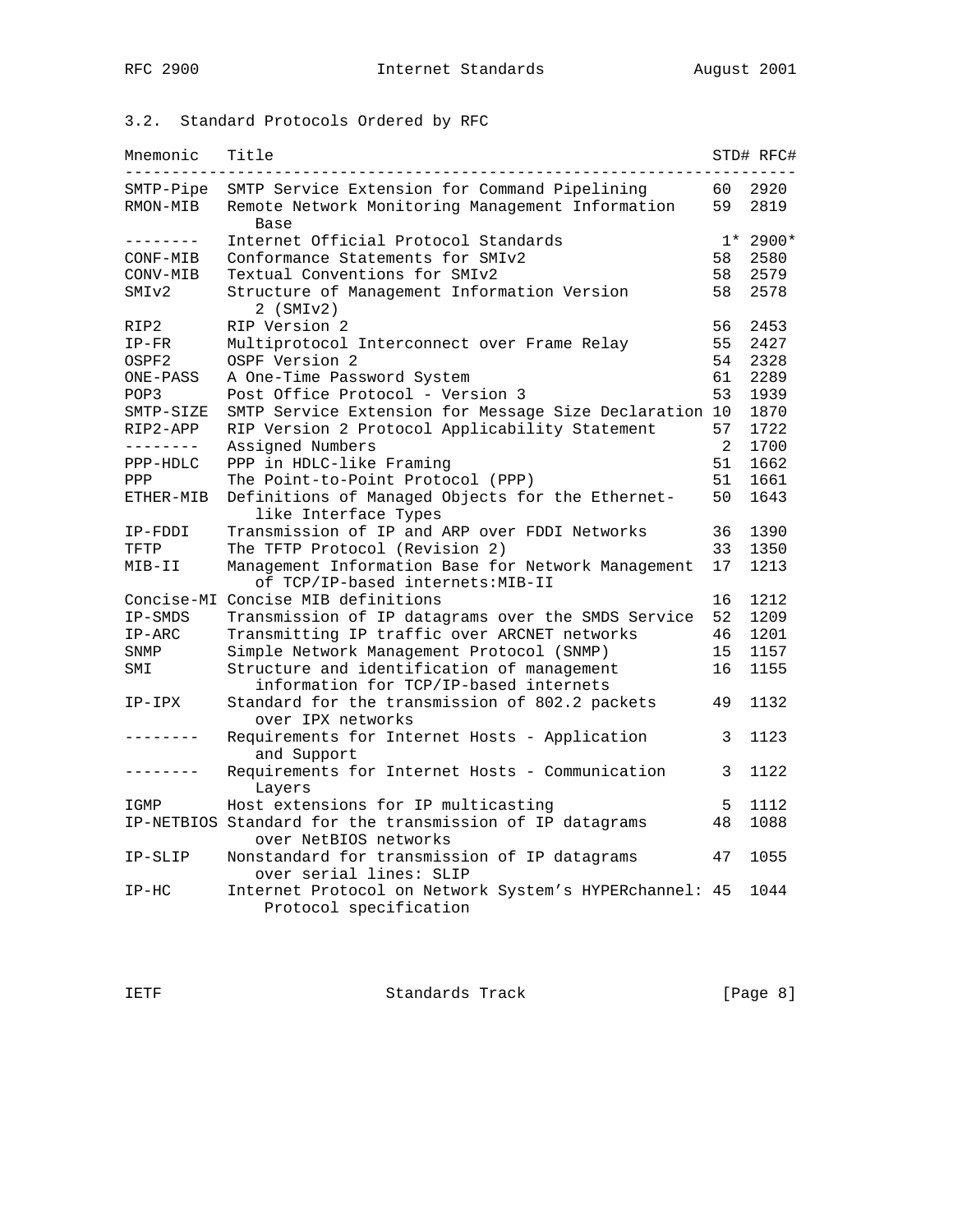| IP-IEEE      | Standard for the transmission of IP datagrams<br>over IEEE 802 networks | 43 | 1042 |
|--------------|-------------------------------------------------------------------------|----|------|
| DOMAIN       | Domain names - implementation and specification                         | 13 | 1035 |
| DOMAIN       | Domain names - concepts and facilities                                  | 13 | 1034 |
| $TP-TCP$     | ISO transport services on top of the TCP:                               | 35 | 1006 |
|              | Version 3                                                               |    |      |
| NETBIOS      | Protocol standard for a NetBIOS service on                              | 19 | 1002 |
|              | a TCP/UDP transport: Detailed specifications                            |    |      |
| NETBIOS      | Protocol standard for a NetBIOS service on                              | 19 | 1001 |
|              | a TCP/UDP transport: Concepts and methods                               |    |      |
| FTP          | File Transfer Protocol                                                  | 9  | 959  |
| -------      | Internet Standard Subnetting Procedure                                  | 5  | 950  |
| . <u>.</u> . | Broadcasting Internet datagrams in the presence                         | 5  | 922  |
|              | of subnets                                                              |    |      |
| ---------    | Broadcasting Internet Datagrams                                         | 5  | 919  |
| $IP-WB$      | Host Access Protocol specification                                      | 40 | 907  |
| RARP         | Reverse Address Resolution Protocol                                     | 38 | 903  |
| $IP-EE$      | Standard for the transmission of IP datagrams                           | 42 | 895  |
|              | over experimental Ethernet networks                                     |    |      |
| $IP-E$       | Standard for the transmission of IP datagrams                           | 41 | 894  |
|              | over Ethernet networks                                                  |    |      |
|              |                                                                         | 44 | 891  |
| $IP-DC$      | DCN local-network protocols                                             | 26 |      |
| TIME         | Time Protocol                                                           |    | 868  |
| DAYTIME      | Daytime Protocol                                                        | 25 | 867  |
| USERS        | Active users                                                            | 24 | 866  |
| QUOTE        | Quote of the Day Protocol                                               | 23 | 865  |
| CHARGEN      | Character Generator Protocol                                            | 22 | 864  |
| DISCARD      | Discard Protocol                                                        | 21 | 863  |
| <b>ECHO</b>  | Echo Protocol                                                           | 20 | 862  |
| TOPT-EXTOP   | Telnet Extended Options: List Option                                    | 32 | 861  |
| TOPT-TIM     | Telnet Timing Mark Option                                               | 31 | 860  |
| TOPT-STAT    | Telnet Status Option                                                    | 30 | 859  |
| TOPT-SUPP    | Telnet Suppress Go Ahead Option                                         | 29 | 858  |
| TOPT-ECHO    | Telnet Echo Option                                                      | 28 | 857  |
| TOPT-BIN     | Telnet Binary Transmission                                              | 27 | 856  |
| TELNET       | Telnet Option Specifications                                            | 8  | 855  |
| TELNET       | Telnet Protocol Specification                                           | 8  | 854  |
| ARP          | Ethernet Address Resolution Protocol: Or converting 37                  |    | 826  |
|              | network protocol addresses to 48.bit Ethernet                           |    |      |
|              | address for transmission on Ethernet hardware                           |    |      |
| MAIL         | Standard for the format of ARPA Internet text                           | 11 | 822  |
|              | messages                                                                |    |      |
| SMTP         | Simple Mail Transfer Protocol                                           | 10 | 821  |
| TCP          | Transmission Control Protocol                                           | 7  | 793  |
| ICMP         | Internet Control Message Protocol                                       | 5  | 792  |
| ΙP           | Internet Protocol                                                       | 5  | 791  |
|              |                                                                         | б  | 768  |
| <b>UDP</b>   | User Datagram Protocol                                                  |    |      |

IETF Standards Track [Page 9]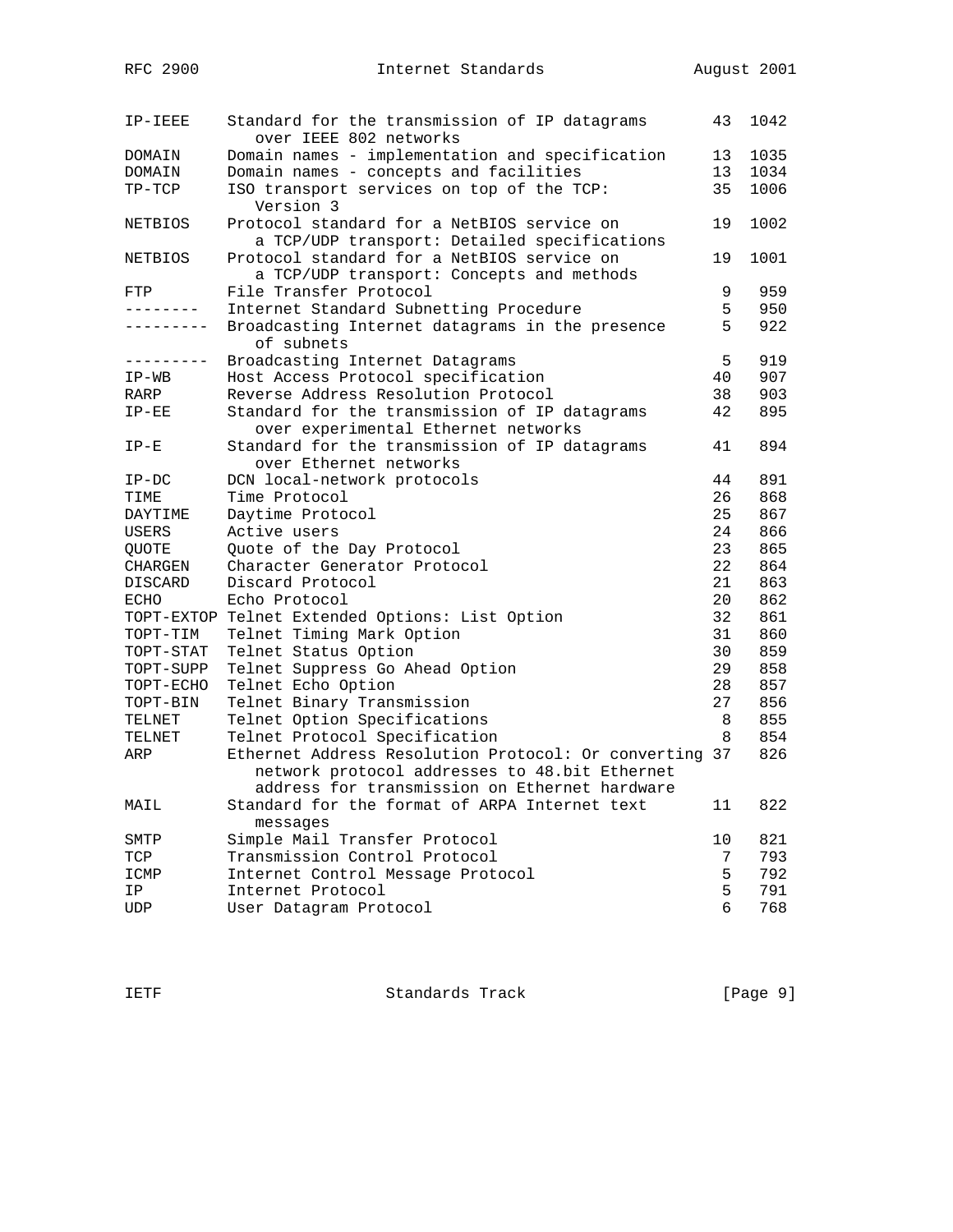## 3.3. Draft Standard Protocols

| Mnemonic             | Title                                                                                                          | RFC#         |
|----------------------|----------------------------------------------------------------------------------------------------------------|--------------|
| RADIUS               | Remote Authentication Dial In User Service (RADIUS)                                                            | 2865         |
|                      | INTERGRMIB The Interfaces Group MIB                                                                            | 2863         |
| . _ _ _ _ _ _ _      | Host Resources MIB                                                                                             | 2790         |
| $- - - - - - - -$    | HTTP Authentication: Basic and Digest Access<br>Authentication                                                 | 2617         |
| HTTP                 | Hypertext Transfer Protocol -- $HTTP/1.1$                                                                      | 2616         |
| VACM-SNMP            | View-based Access Control Model (VACM) for<br>the Simple Network Management Protocol (SNMP)                    | 2575         |
|                      | USM-SNMPV3 User-based Security Model (USM) for version<br>3 of the Simple Network Management Protocol (SNMPv3) | 2574         |
| SNMP-APP             | SNMP Applications                                                                                              | 2573         |
| MPD-SNMP             | Message Processing and Dispatching for the                                                                     | 2572         |
|                      | Simple Network Management Protocol (SNMP)                                                                      |              |
| ARCH-SNMP            | An Architecture for Describing SNMP Management<br>Frameworks                                                   | 2571         |
| ICMPv6               | Internet Control Message Protocol (ICMPv6)                                                                     | 2463         |
|                      | for the Internet Protocol Version 6 (IPv6)<br>Specification                                                    |              |
| IPV6-AUTO            | IPv6 Stateless Address Autoconfiguration                                                                       | 2462         |
| IPV6-ND              | Neighbor Discovery for IP Version 6 (IPv6)                                                                     | 2461         |
| IPV6                 | Internet Protocol, Version 6 (IPv6) Specification                                                              | 2460         |
| URI-GEN              | Uniform Resource Identifiers (URI): Generic Syntax                                                             | 2396         |
| IARP                 | Inverse Address Resolution Protocol                                                                            | 2390         |
| TN3270E              | TN3270 Enhancements                                                                                            | 2355         |
| TFTP-Opt             | TFTP Timeout Interval and Transfer Size Options                                                                | 2349         |
| TFTP-Blk             | TFTP Blocksize Option                                                                                          | 2348         |
| TFTP-Ext             | TFTP Option Extension                                                                                          | 2347         |
| $UTF-8$              | UTF-8, a transformation format of ISO 10646                                                                    | 2279         |
|                      | DHCP-BOOTP DHCP Options and BOOTP Vendor Extensions                                                            | 2132         |
| DHCP                 | Dynamic Host Configuration Protocol                                                                            | 2131         |
| FRAME-MIB            | Management Information Base for Frame Relay<br>DTEs Using SMIv2                                                | 2115         |
| IP-HIPPI             | IP over HIPPI                                                                                                  | 2067         |
| MIME-CONF            | Multipurpose Internet Mail Extensions (MIME)<br>Part Five: Conformance Criteria and Examples                   | 2049         |
| MIME-MSG             | MIME (Multipurpose Internet Mail Extensions)<br>Part Three: Message Header Extensions for<br>Non-ASCII Text    | 2047         |
|                      | MIME-MEDIA Multipurpose Internet Mail Extensions (MIME)<br>Part Two: Media Types                               | 2046         |
| MIME                 | Multipurpose Internet Mail Extensions (MIME)<br>Part One: Format of Internet Message Bodies                    | 2045         |
| PPP-CHAP<br>$PPP-MP$ | PPP Challenge Handshake Authentication Protocol (CHAP)<br>The PPP Multilink Protocol (MP)                      | 1994<br>1990 |

IETF Standards Track [Page 10]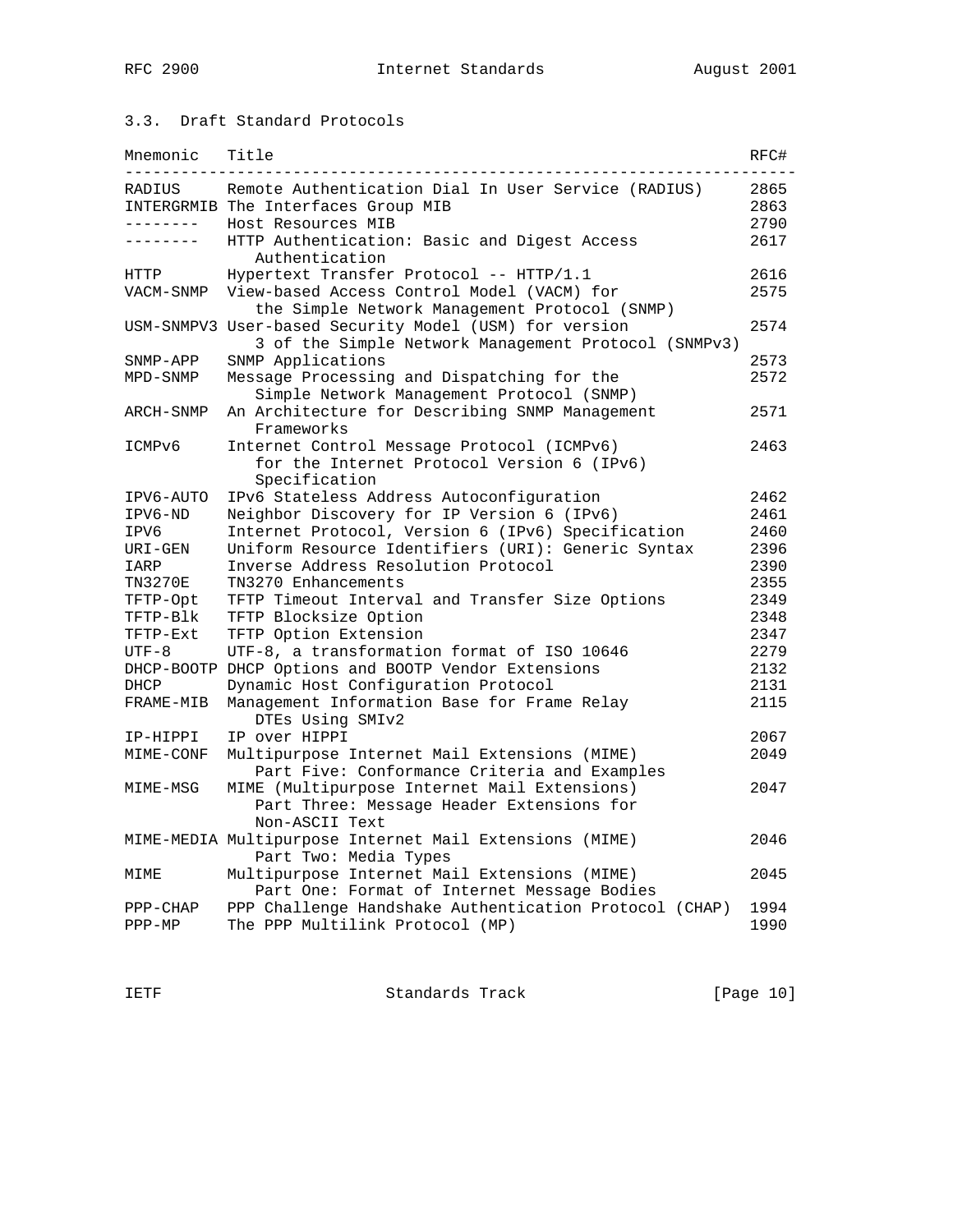| PPP-LINK          | PPP Link Quality Monitoring                           | 1989  |
|-------------------|-------------------------------------------------------|-------|
|                   | SNMPv2-MIB Management Information Base for Version 2  | 1907  |
|                   | of the Simple Network Management Protocol (SNMPv2)    |       |
| TRANS-MIB         | Transport Mappings for Version 2 of the Simple        | 1906  |
|                   | Network Management Protocol (SNMPv2)                  |       |
| OPS-MIB           | Protocol Operations for Version 2 of the Simple       | 1905  |
|                   | Network Management Protocol (SNMPv2)                  |       |
| $CON-MD5$         | The Content-MD5 Header Field                          | 1864  |
| OSPF-MIB          | OSPF Version 2 Management Information Base            | 1850  |
| XDR               | XDR: External Data Representation Standard            | 1832  |
| ---------         | The String Representation of Standard Attribute       | 1778  |
|                   | Syntaxes                                              |       |
| ----------        | Lightweight Directory Access Protocol                 | 1777  |
| $BGP-4-APP$       | Application of the Border Gateway Protocol            | 1772  |
|                   | in the Internet                                       |       |
| $BGP-4$           | A Border Gateway Protocol 4 (BGP-4)                   | 1771  |
| PPP-DNCP          | The PPP DECnet Phase IV Control Protocol (DNCP)       | 1762  |
| $802.5 - MIB$     | IEEE 802.5 MIB using SMIv2                            | 1748  |
| RIP2-MIB          | RIP Version 2 MIB Extension                           | 1724  |
| SIP-MIB           | Definitions of Managed Objects for SMDS Interfaces    | 1694  |
|                   | using SMIv2                                           |       |
| -------           | Definitions of Managed Objects for Parallel-          | 1660  |
|                   | printer-like Hardware Devices using SMIv2             |       |
|                   | Definitions of Managed Objects for RS-232-            | 1659  |
|                   | like Hardware Devices using SMIv2                     |       |
| -------           | Definitions of Managed Objects for Character          | 1658  |
|                   | Stream Devices using SMIv2                            |       |
| $BGP-4-MIB$       | Definitions of Managed Objects for the Fourth         | 1657  |
|                   | Version of the Border Gateway Protocol (BGP-          |       |
|                   | 4) using SMIv2                                        |       |
| . - - - - - - - - | SMTP Service Extension for 8bit-MIMEtransport         | 1652  |
|                   |                                                       |       |
| OSI-NSAP          | Guidelines for OSI NSAP Allocation in the Internet    | 1629  |
|                   | ISO-TS-ECH An Echo Function for CLNP (ISO 8473)       | 1575  |
|                   | DECNET-MIB DECnet Phase IV MIB Extensions             | 1559  |
| ---------         | Clarifications and Extensions for the Bootstrap       | 1542  |
|                   | Protocol                                              |       |
|                   | DHCP-BOOTP Interoperation Between DHCP and BOOTP      | 1534  |
|                   | BRIDGE-MIB Definitions of Managed Objects for Bridges | 1493  |
| $IP-X.25$         | Multiprotocol Interconnect on X.25 and ISDN           | 1356  |
|                   | in the Packet Mode                                    |       |
| NTPV3             | Network Time Protocol (Version 3) Specification,      | 1305  |
|                   | Implementation                                        |       |
| FINGER            | The Finger User Information Protocol                  | 1288  |
| IP-MTU            | Path MTU discovery                                    | 1191  |
| --------          | Proposed Standard for the Transmission of             | 1188* |
|                   | IP Datagrams over FDDI Networks                       |       |

IETF Standards Track [Page 11]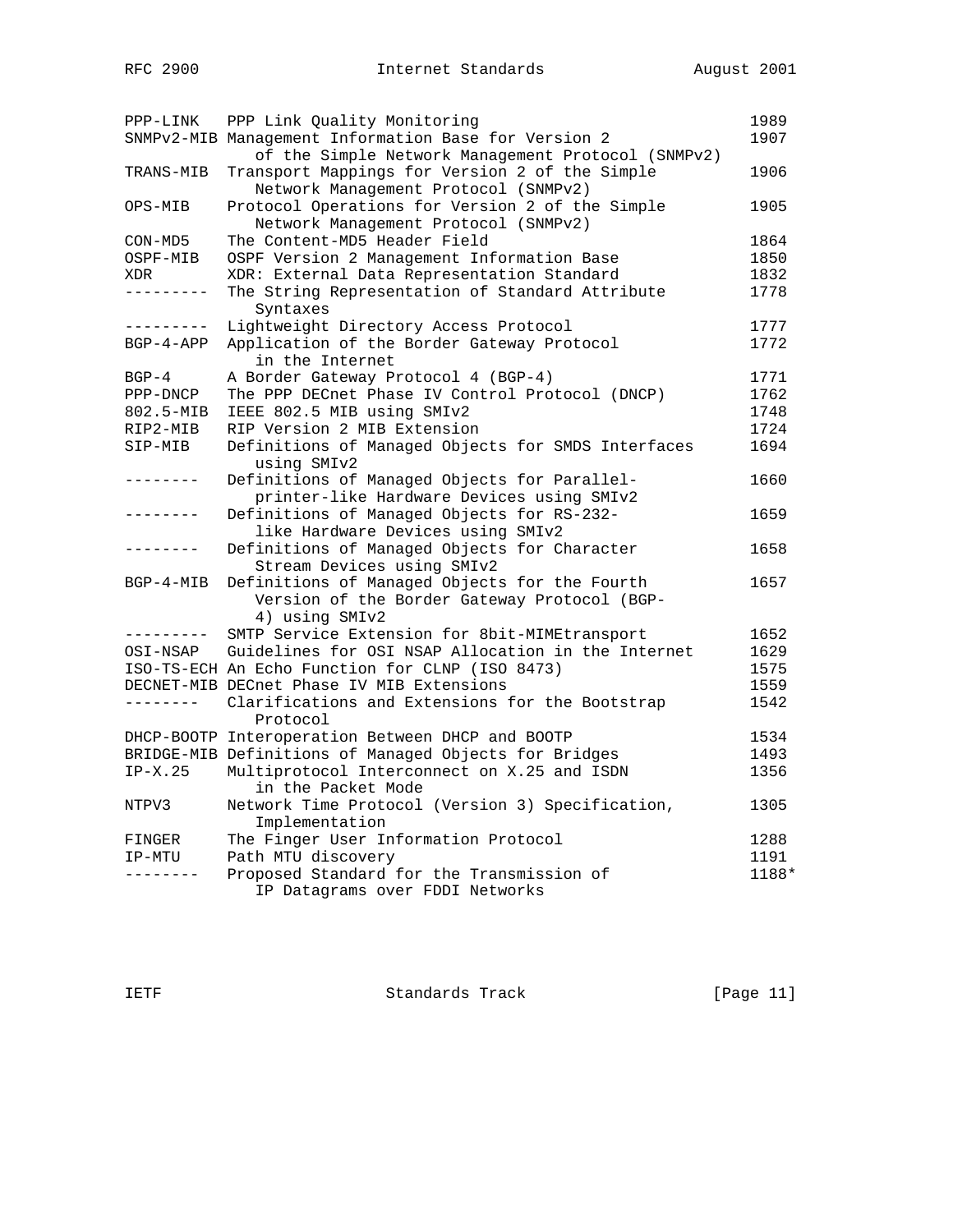|              | TOPT-LINE Telnet Linemode Option | 1184 |
|--------------|----------------------------------|------|
| NICNAME      | NICNAME/WHOIS                    | 954  |
| <b>BOOTP</b> | Bootstrap Protocol               | 951  |

 [Note: an asterisk at the end of a line indicates a change from the previous edition of this document.]

IETF Standards Track [Page 12]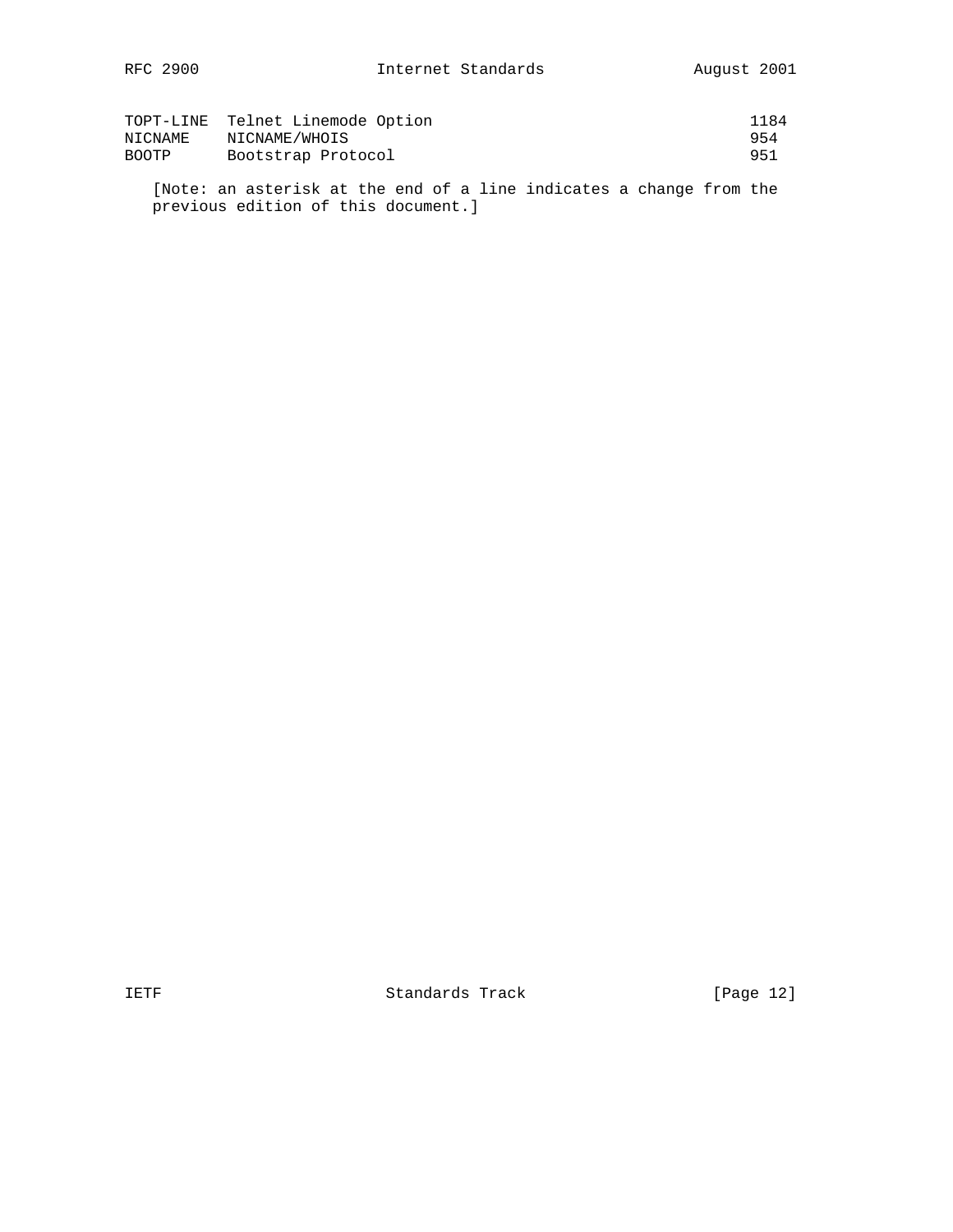# 3.4. Proposed Standard Protocols

| Mnemonic        | Title                                                                                           | RFC#    |
|-----------------|-------------------------------------------------------------------------------------------------|---------|
| .               | Per Hop Behavior Identification Codes                                                           | $3140*$ |
| --------        | The Congestion Manager                                                                          | $3124*$ |
| .               | Extensions to IPv6 Neighbor Discovery for Inverse<br>Discovery Specification                    | 3122*   |
| --------        | A More Loss-Tolerant RTP Payload Format for MP3 Audio                                           | 3119*   |
| .               | Authentication for DHCP Messages                                                                | 3118*   |
| .               | Mobile IP Vendor/Organization-Specific Extensions                                               | 3115    |
| .               | Service Location Protocol Modifications for IPv6                                                | $3111*$ |
| --------        | RSA/SHA-1 SIGs and RSA KEYs in the Domain Name<br>System (DNS)                                  | 3110*   |
| . _ _ _ _ _ _ _ | Conventions for the use of the Session Description<br>Protocol (SDP) for ATM Bearer Connections | 3108*   |
| SDP             | Carrying Label Information in BGP-4                                                             | $3107*$ |
| RSVP            | RSVP Cryptographic Authentication -- Updated Message<br>Type Value                              | $3097*$ |
| . _ _ _ _ _ _ _ | RObust Header Compression (ROHC): Framework and<br>four profiles                                | 3095*   |
| .               | DNS Security Extension Clarification on Zone Status                                             | 3090    |
| $COPS-PR$       | COPS Usage for Policy Provisioning (COPS-PR)                                                    | 3084    |
| --------        | Mapping the BEEP Core onto TCP                                                                  | 3081    |
| BEEP            | The Blocks Extensible Exchange Protocol Core                                                    | 3080    |
| - - - - - - - - | A Link-Layer Tunneling Mechanism for Unidirectional<br>Links                                    | 3077    |
| .               | XML-Signature Syntax and Processing                                                             | 3075    |
| --------        | DHC Load Balancing Algorithm                                                                    | 3074    |
| L2TP-FR         | Layer Two Tunneling Protocol (L2TP) over Frame Relay                                            | 3070    |
| --------        | An Anycast Prefix for 6to4 Relay Routers                                                        | 3068*   |
| BGP-ASC         | Autonomous System Confederations for BGP                                                        | 3065    |
| --------        | LDAP Password Modify Extended Operation                                                         | 3062    |
| CIM             | Policy Core Information Model -- Version 1<br>Specification                                     | 3060    |
| SLPv2           | Attribute List Extension for the Service Location<br>Protocol                                   | 3059    |
| .               | ISDN Q.921-User Adaptation Layer                                                                | 3057    |
| .               | Connection of IPv6 Domains via IPv4 Clouds                                                      | 3056    |
| .               | Management Information Base for the PINT Services<br>Architecture                               | 3055    |
| -------         | TN3270E Service Location and Session Balancing                                                  | 3049    |
| . <u>.</u>      | RTP Payload Format for ITU-T Recommendation G.722.1                                             | 3047    |
| . _ _ _ _ _ _ _ | DHCP Relay Agent Information Option                                                             | 3046    |
| . _ _ _ _ _ _ _ | Enhancing TCP's Loss Recovery Using Limited Transmit                                            | 3042    |
| . _ _ _ _ _ _ _ | Privacy Extensions for Stateless Address<br>Autoconfiguration in IPv6                           | 3041    |

IETF Standards Track [Page 13]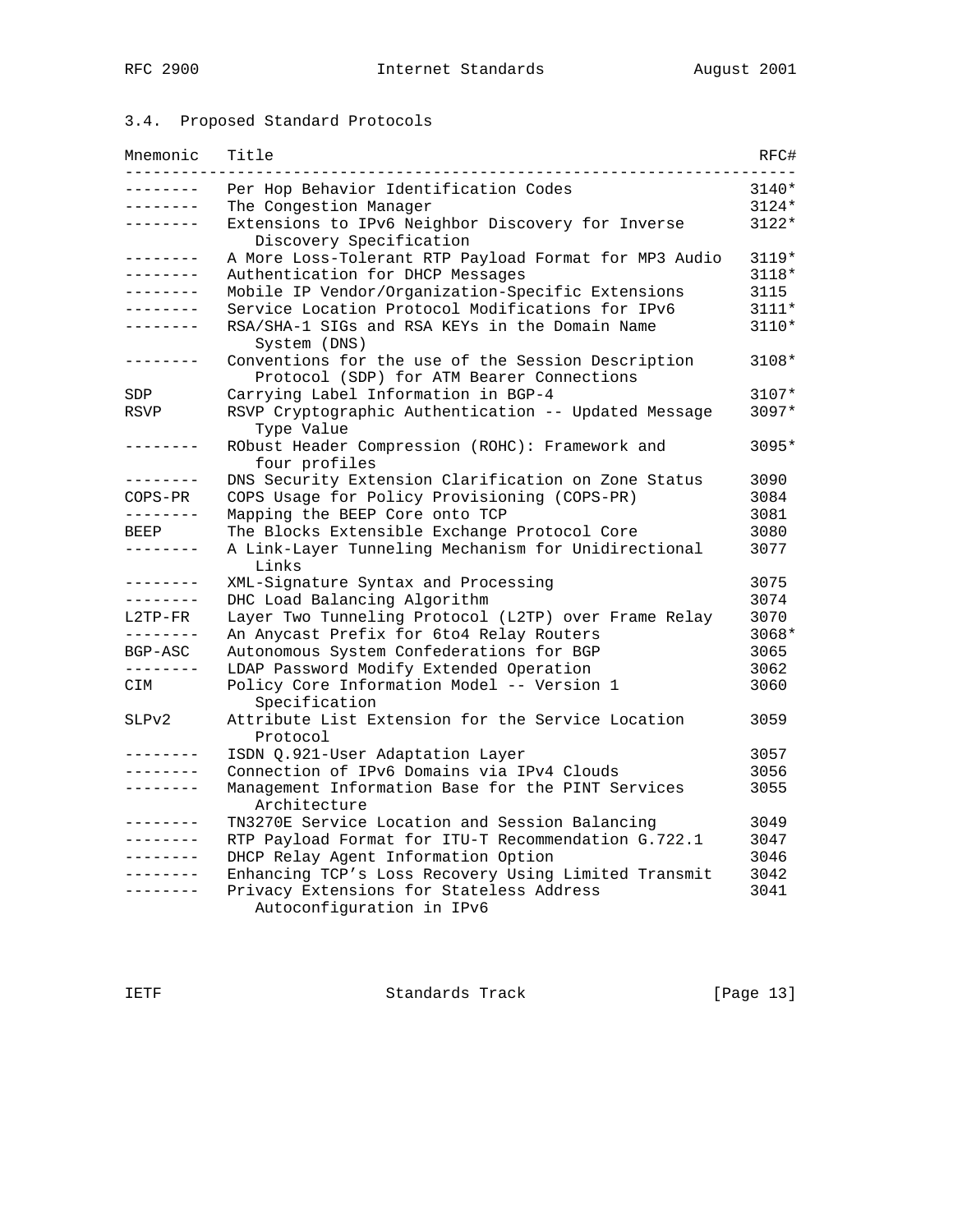| --------            | Internet X.509 Public Key Infrastructure Qualified<br>Certificates Profile                                                                                            | 3039 |
|---------------------|-----------------------------------------------------------------------------------------------------------------------------------------------------------------------|------|
| . <u>.</u> .        | VCID Notification over ATM link for LDP                                                                                                                               | 3038 |
| .                   | LDP Specification                                                                                                                                                     | 3036 |
| --------            | MPLS using LDP and ATM VC Switching                                                                                                                                   | 3035 |
| . <u>.</u>          | Use of Label Switching on Frame Relay Networks<br>Specification                                                                                                       | 3034 |
| . _ _ _ _ _ _ _     | The Assignment of the Information Field and Protocol<br>Identifier in the Q.2941 Generic Identifier<br>and Q.2957 User-to-user Signaling for the Internet<br>Protocol | 3033 |
| --------            | MPLS Label Stack Encoding                                                                                                                                             | 3032 |
| MPLS                | Multiprotocol Label Switching Architecture                                                                                                                            | 3031 |
| --------            | SMTP Service Extensions for Transmission of Large<br>and Binary MIME Messages                                                                                         | 3030 |
| . <u>.</u>          | Sieve: A Mail Filtering Language                                                                                                                                      | 3028 |
| $- - - - - - - - -$ | Reverse Tunneling for Mobile IP, revised                                                                                                                              | 3024 |
| --------            | XML Media Types                                                                                                                                                       | 3023 |
| .                   | Using 31-Bit Prefixes on IPv4 Point-to-Point Links                                                                                                                    | 3021 |
| --------            | Definitions of Managed Objects for Monitoring and<br>Controlling the UNI/NNI Multilink Frame Relay                                                                    | 3020 |
|                     | Function                                                                                                                                                              |      |
| --------            | IP Version 6 Management Information Base for The<br>Multicast Listener Discovery Protocol                                                                             | 3019 |
| --------            | XML DTD for Roaming Access Phone Book                                                                                                                                 | 3017 |
| ---------           | RTP Payload Format for MPEG-4 Audio/Visual Streams                                                                                                                    | 3016 |
| MEGACO              | Megaco Protocol Version 1.0                                                                                                                                           | 3015 |
| $- - - - - - -$     | Notification Log MIB                                                                                                                                                  | 3014 |
| --------            | Mobile IPv4 Challenge/Response Extensions                                                                                                                             | 3012 |
| --------            | The IPv4 Subnet Selection Option for DHCP                                                                                                                             | 3011 |
| NFSv4               | NFS version 4 Protocol                                                                                                                                                | 3010 |
| ---------           | Registration of parityfec MIME types                                                                                                                                  | 3009 |
| DNSSEC              | Domain Name System Security (DNSSEC) Signing Authority                                                                                                                | 3008 |
|                     | Secure Domain Name System (DNS) Dynamic Update                                                                                                                        | 3007 |
| --------            | Integrated Services in the Presence of Compressible<br>Flows                                                                                                          | 3006 |
| --------            | The User Class Option for DHCP                                                                                                                                        | 3004 |
| ---------           | The audio/mpeg Media Type                                                                                                                                             | 3003 |
|                     | Specification of the Null Service Type                                                                                                                                | 2997 |
| --------            | Format of the RSVP DCLASS Object                                                                                                                                      | 2996 |
| $----------$        | Computing TCP's Retransmission Timer                                                                                                                                  | 2988 |
| --------            | Registration of Charset and Languages Media Features                                                                                                                  | 2987 |
|                     | Tags                                                                                                                                                                  |      |
| --------            | Use of the CAST-128 Encryption Algorithm in CMS                                                                                                                       | 2984 |
|                     | Distributed Management Expression MIB                                                                                                                                 | 2982 |
|                     | Event MIB                                                                                                                                                             | 2981 |
|                     | The SIP INFO Method                                                                                                                                                   | 2976 |
| . _ _ _ _ _ _ _     | IMAP4 ID extension                                                                                                                                                    | 2971 |

IETF Standards Track [Page 14]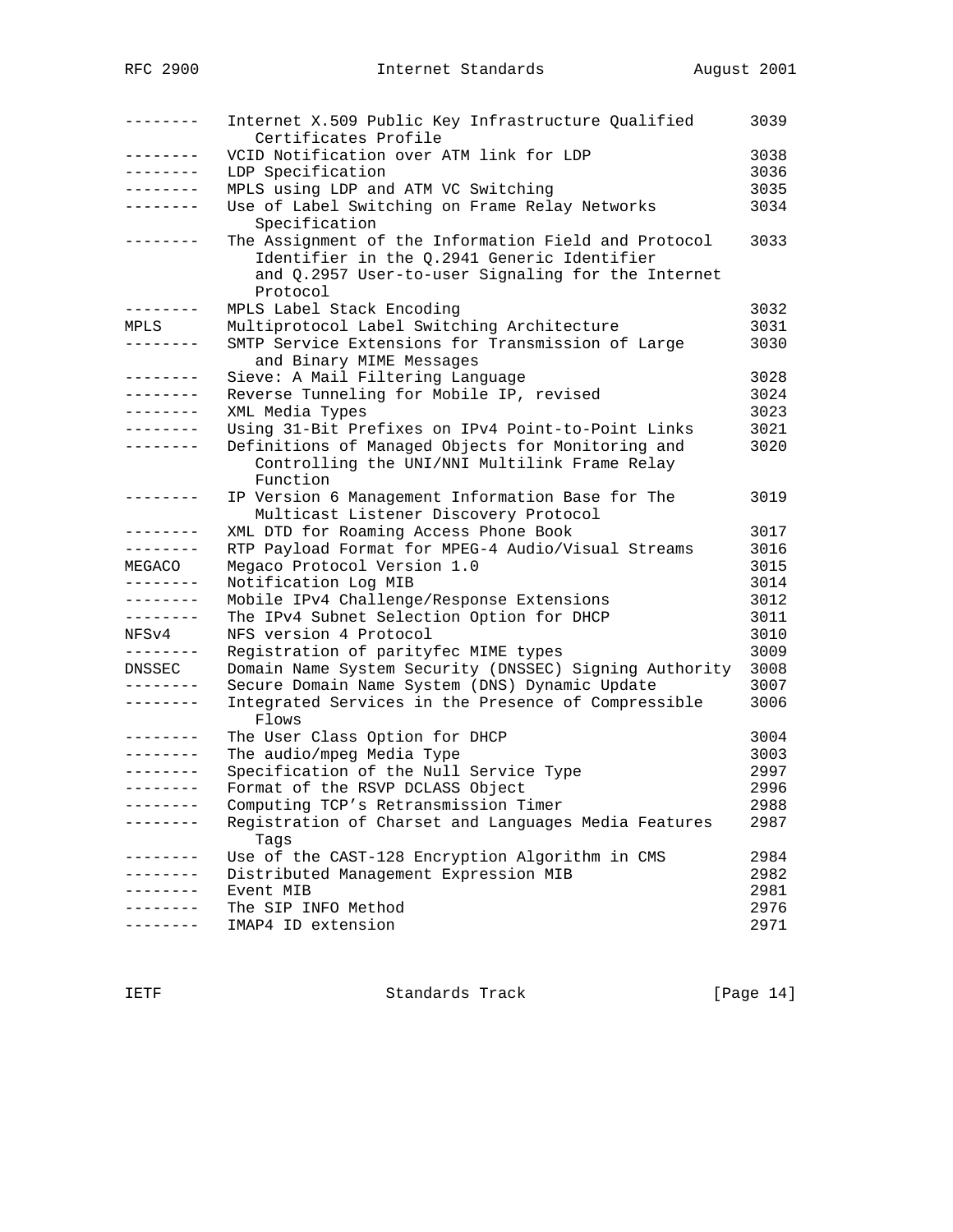| --------          | HTTP State Management Mechanism                             | 2965  |
|-------------------|-------------------------------------------------------------|-------|
| .                 | RSVP Refresh Overhead Reduction Extensions                  | 2961* |
| --------          | Stream Control Transmission Protocol                        | 2960  |
|                   | Real-Time Transport Protocol Management Information         | 2959  |
|                   | <b>Base</b>                                                 |       |
| $- - - - - - - -$ | Definitions of Managed Objects for Monitoring and           | 2955  |
|                   | Controlling the Frame Relay/ATM PVC Service                 |       |
|                   | Interworking Function                                       |       |
| FR-MIB            | Definitions of Managed Objects for Frame Relay Service      | 2954  |
| --------          | Telnet Encryption: CAST-128 64 bit Cipher Feedback          | 2950  |
| --------          | Telnet Encryption: CAST-128 64 bit Output Feedback          | 2949  |
| --------          | Telnet Encryption: DES3 64 bit Output Feedback              | 2948  |
| --------          | Telnet Encryption: DES3 64 bit Cipher Feedback              | 2947  |
| --------          | Telnet Data Encryption Option                               | 2946  |
| --------          | The SRP Authentication and Key Exchange System              | 2945  |
| --------          | Telnet Authentication: SRP                                  | 2944  |
| . - - - - - - -   | TELNET Authentication Using DSA                             | 2943  |
| --------          | Telnet Authentication: Kerberos Version 5                   | 2942  |
| TOPT-AUTH         | Telnet Authentication Option                                | 2941  |
| --------          | Definitions of Managed Objects for Common Open              | 2940  |
|                   |                                                             |       |
| --------          | Policy Service (COPS) Protocol Clients                      | 2938  |
| --------          | Identifying Composite Media Features                        | 2937  |
|                   | The Name Service Search Option for DHCP                     |       |
| IOTP-HTTP         | Internet Open Trading Protocol (IOTP) HTTP Supplement       | 2935  |
| --------          | Internet Group Management Protocol MIB                      | 2933  |
| --------          | IPv4 Multicast Routing MIB                                  | 2932  |
| .                 | DNS Request and Transaction Signatures (SIG(0)s)            | 2931  |
| TKEY-RR           | Secret Key Establishment for DNS (TKEY RR)                  | 2930  |
| .                 | Definitions of Managed Objects for Remote Ping,             | 2925  |
|                   | Traceroute, and Lookup Operations                           |       |
| - - - - - - - -   | List-Id: A Structured Field and Namespace for the           | 2919* |
|                   | Identification of Mailing Lists                             |       |
| --------          | Route Refresh Capability for BGP-4                          | 2918  |
| --------          | E.164 number and DNS                                        | 2916  |
| NAPTR             | The Naming Authority Pointer (NAPTR) DNS Resource           | 2915  |
|                   | Record                                                      |       |
| --------          | MIME Content Types in Media Feature Expressions             | 2913  |
| --------          | Indicating Media Features for MIME Content                  | 2912  |
| $IPP-M-S$         | Internet Printing Protocol/1.1: Model and Semantics         | 2911  |
| $IPP-E-T$         | Internet Printing Protocol/1.1: Encoding and Transport      | 2910  |
|                   | MADCAP Multicast Scope Nesting State Option                 | 2907  |
| RMON-MIB          | Remote Network Monitoring MIB Protocol Identifier           | 2895  |
|                   | Reference                                                   |       |
|                   | Router Renumbering for IPv6                                 | 2894  |
|                   | TRANS-IPV6 Transition Mechanisms for IPv6 Hosts and Routers | 2893  |
|                   | LDAP Control Extension for Server Side Sorting              | 2891  |
|                   | of Search Results                                           |       |
|                   | Key and Sequence Number Extensions to GRE                   | 2890  |
|                   |                                                             |       |

IETF Standards Track [Page 15]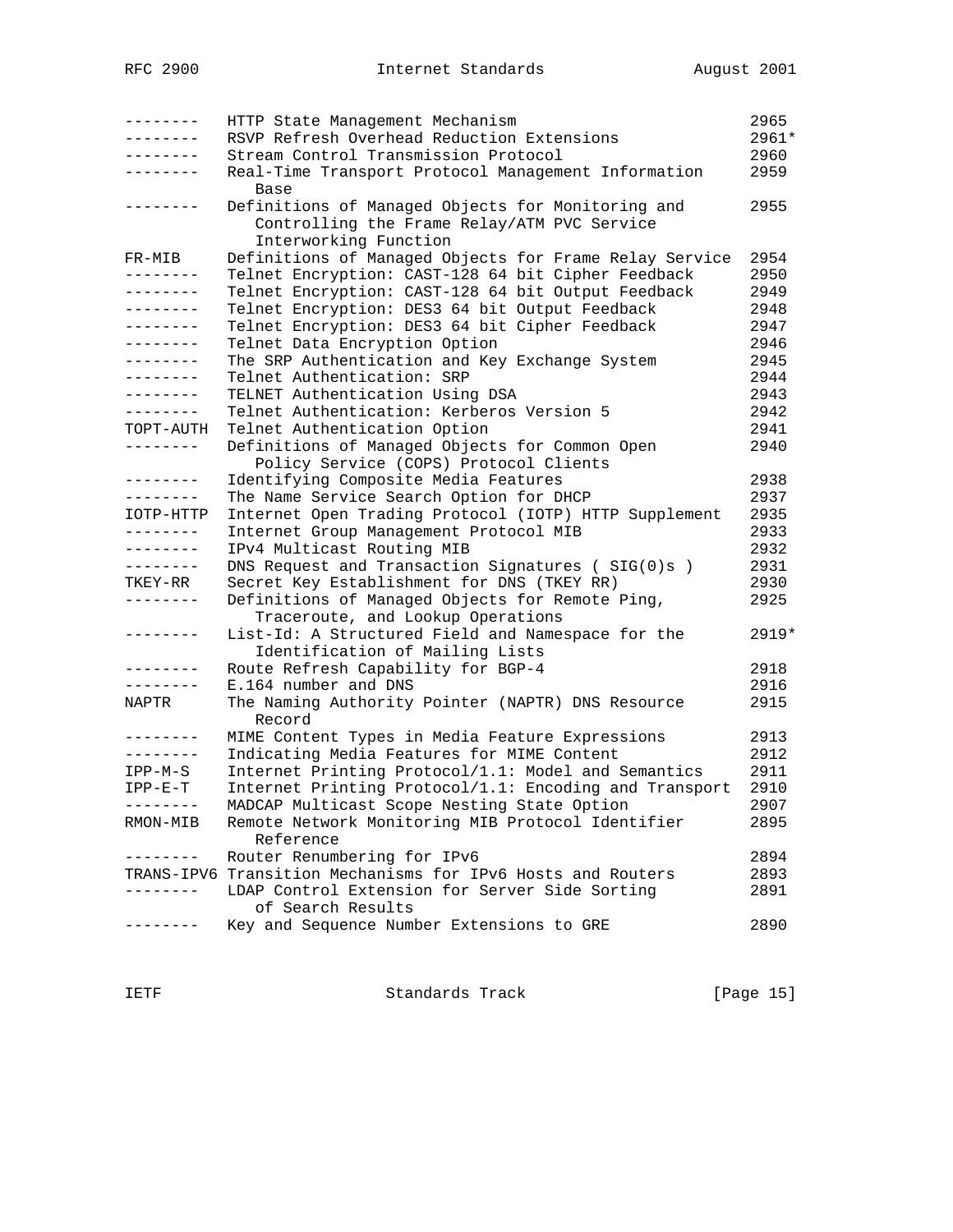| SACK            | An Extension to the Selective Acknowledgement (SACK)<br>Option for TCP | 2883 |
|-----------------|------------------------------------------------------------------------|------|
| . _ _ _ _ _ _ _ | Content Feature Schema for Internet Fax (V2)                           | 2879 |
| $PPP-BCP$       | PPP Bridging Control Protocol (BCP)                                    | 2878 |
| --------        | Diffie-Hellman Proof-of-Possession Algorithms                          | 2875 |
| . - - - - - - - | DNS Extensions to Support IPv6 Address Aggregation                     | 2874 |
|                 | and Renumbering                                                        |      |
|                 | TCP Processing of the IPv4 Precedence Field                            | 2873 |
| --------        | Application and Sub Application Identity Policy                        | 2872 |
|                 | Element for Use with RSVP                                              |      |
| --------        | The Inverted Stack Table Extension to the Interfaces                   | 2864 |
|                 | Group MIB                                                              |      |
| --------        | RTP Payload Format for Real-Time Pointers                              | 2862 |
| MEXT-BGP4       | Multiprotocol Extensions for BGP-4                                     | 2858 |
|                 | The Use of HMAC-RIPEMD-160-96 within ESP and AH                        | 2857 |
| SNMP            | Textual Conventions for Additional High Capacity                       | 2856 |
|                 | Data Types                                                             |      |
| --------        | DHCP for IEEE 1394                                                     | 2855 |
| --------        | Generic Security Service API Version 2 : Java Bindings                 | 2853 |
| --------        | Deliver By SMTP Service Extension                                      | 2852 |
| --------        | Textual Conventions for Internet Network Addresses                     | 2851 |
| LDIF            | The LDAP Data Interchange Format (LDIF) - Technical                    | 2849 |
|                 | Specification                                                          |      |
| -------         | The PINT Service Protocol: Extensions to SIP and                       | 2848 |
|                 | SDP for IP Access to Telephone Call Services                           |      |
| LIPKEY          | LIPKEY - A Low Infrastructure Public Key Mechanism                     | 2847 |
|                 | Using SPKM                                                             |      |
| --------        | GSTN Address Element Extensions in E-mail Services                     | 2846 |
| TSIG            | Secret Key Transaction Authentication for DNS (TSIG)                   | 2845 |
| .               |                                                                        | 2842 |
| ---------       | Capabilities Advertisement with BGP-4                                  |      |
|                 | Definitions of Managed Objects for the Fabric Element                  | 2837 |
|                 | in Fibre Channel Standard                                              |      |
| GSN             | IP and ARP over HIPPI-6400 (GSN)                                       | 2835 |
| --------        | ARP and IP Broadcast over HIPPI-800                                    | 2834 |
| --------        | RTP Payload for DTMF Digits, Telephony Tones and                       | 2833 |
|                 | Telephony Signals                                                      |      |
| --------        | Using Digest Authentication as a SASL Mechanism                        | 2831 |
| LDAP            | Lightweight Directory Access Protocol (v3): Extension                  | 2830 |
|                 | for Transport Layer Security                                           |      |
| --------        | Authentication Methods for LDAP                                        | 2829 |
| MAIL            | Internet Message Format                                                | 2822 |
| SMTP            | Simple Mail Transfer Protocol                                          | 2821 |
|                 | Integrated Service Mappings on IEEE 802 Networks                       | 2815 |
|                 | SBM (Subnet Bandwidth Manager): A Protocol for                         | 2814 |
|                 | RSVP-based Admission Control over IEEE 802-                            |      |
|                 | style networks                                                         |      |
|                 | URLs for Telephone Calls                                               | 2806 |
|                 | Certificate Management Messages over CMS                               | 2797 |
|                 |                                                                        |      |

IETF Standards Track [Page 16]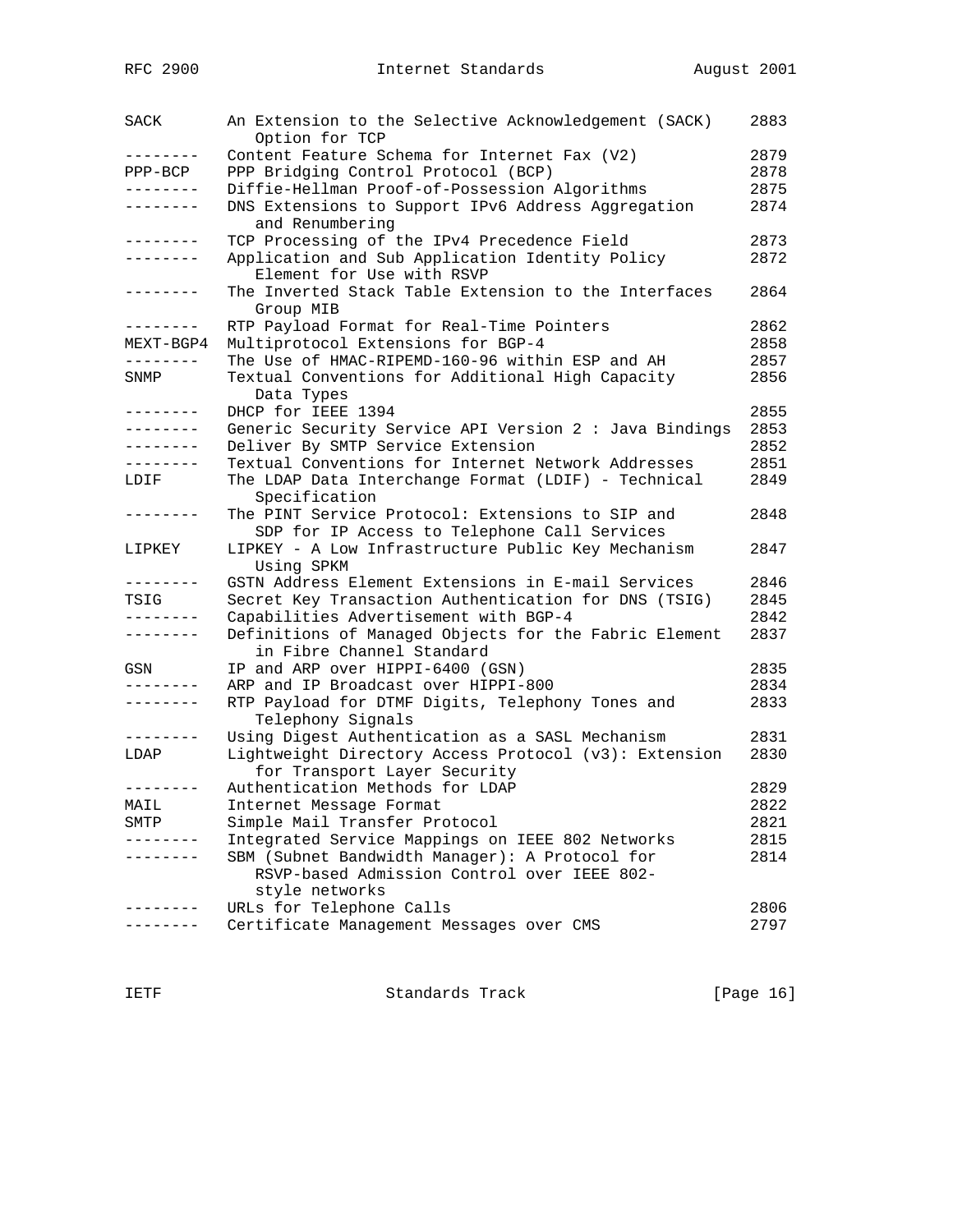| --------                 | BGP Route Reflection - An Alternative to Full Mesh<br>IBGP                           | 2796         |
|--------------------------|--------------------------------------------------------------------------------------|--------------|
| --------                 | Mobile IP Network Access Identifier Extension for IPv4                               | 2794         |
| --------                 | RTP Payload for Text Conversation                                                    | 2793         |
| --------                 | Mail Monitoring MIB                                                                  | 2789         |
| . <u>.</u> .             | Network Services Monitoring MIB                                                      | 2788         |
| --------                 | Definitions of Managed Objects for the Virtual<br>Router Redundancy Protocol         | 2787         |
| GRE                      | Generic Routing Encapsulation (GRE)                                                  | 2784         |
| DNS-SRV                  | A DNS RR for specifying the location of services<br>(DNS SRV)                        | 2782         |
| MZAP                     | Multicast-Scope Zone Announcement Protocol (MZAP)                                    | 2776         |
| RPSL                     | Routing Policy System Replication                                                    | 2769         |
| NAT-PT                   | Network Address Translation - Protocol Translation<br>$(NAT-PT)$                     | 2766         |
| SIIT                     | Stateless IP/ICMP Translation Algorithm (SIIT)                                       | 2765         |
| --------                 | Identity Representation for RSVP                                                     | 2752         |
| RSVP                     | Signaled Preemption Priority Policy Element                                          | 2751         |
| --------                 | RSVP Extensions for Policy Control                                                   | 2750         |
| --------                 | COPS usage for RSVP                                                                  | 2749         |
| COPS                     | The COPS (Common Open Policy Service) Protocol                                       | 2748         |
| --------                 | RSVP Cryptographic Authentication                                                    | 2747         |
| --------                 | RSVP Operation Over IP Tunnels                                                       | 2746         |
| --------                 | RSVP Diagnostic Messages                                                             | 2745         |
| ---------                | Generic Security Service API Version 2 : C-bindings                                  | 2744         |
| --------                 | Generic Security Service Application Program Interface<br>Version 2, Update 1        | 2743         |
| $- - - - - - - -$        | Definitions of Managed Objects for Extensible SNMP                                   | 2742         |
|                          | Agents                                                                               |              |
| SNMP                     | Agent Extensibility (AgentX) Protocol Version 1<br>OSPF for IPv6                     | 2741<br>2740 |
| --------<br>. <u>.</u> . |                                                                                      | 2739         |
| ---------                | Calendar Attributes for vCard and LDAP                                               |              |
|                          | Corrections to "A Syntax for Describing Media Feature<br>Sets"                       | 2738         |
| . <u>.</u> .             | Entity MIB (Version 2)                                                               | 2737         |
| --------                 | NHRP Support for Virtual Private Networks                                            | 2735         |
| . <u>.</u> .             | IPv4 over IEEE 1394                                                                  | 2734         |
| --------                 | An RTP Payload Format for Generic Forward Error<br>Correction                        | 2733         |
| --------                 | Format for Literal IPv6 Addresses in URL's                                           | 2732         |
| MADCAP                   | Multicast Address Dynamic Client Allocation Protocol<br>(MADCAP)                     | 2730         |
| --------                 | The Transmission of IP Over the Vertical Blanking<br>Interval of a Television Signal | 2728         |
| $- - - - - - -$          | PGP Authentication for RIPE Database Updates                                         | 2726         |
| . <u>.</u>               | Routing Policy System Security                                                       | 2725         |
| --------                 | Traffic Flow Measurement: Meter MIB                                                  | 2720         |

IETF Standards Track [Page 17]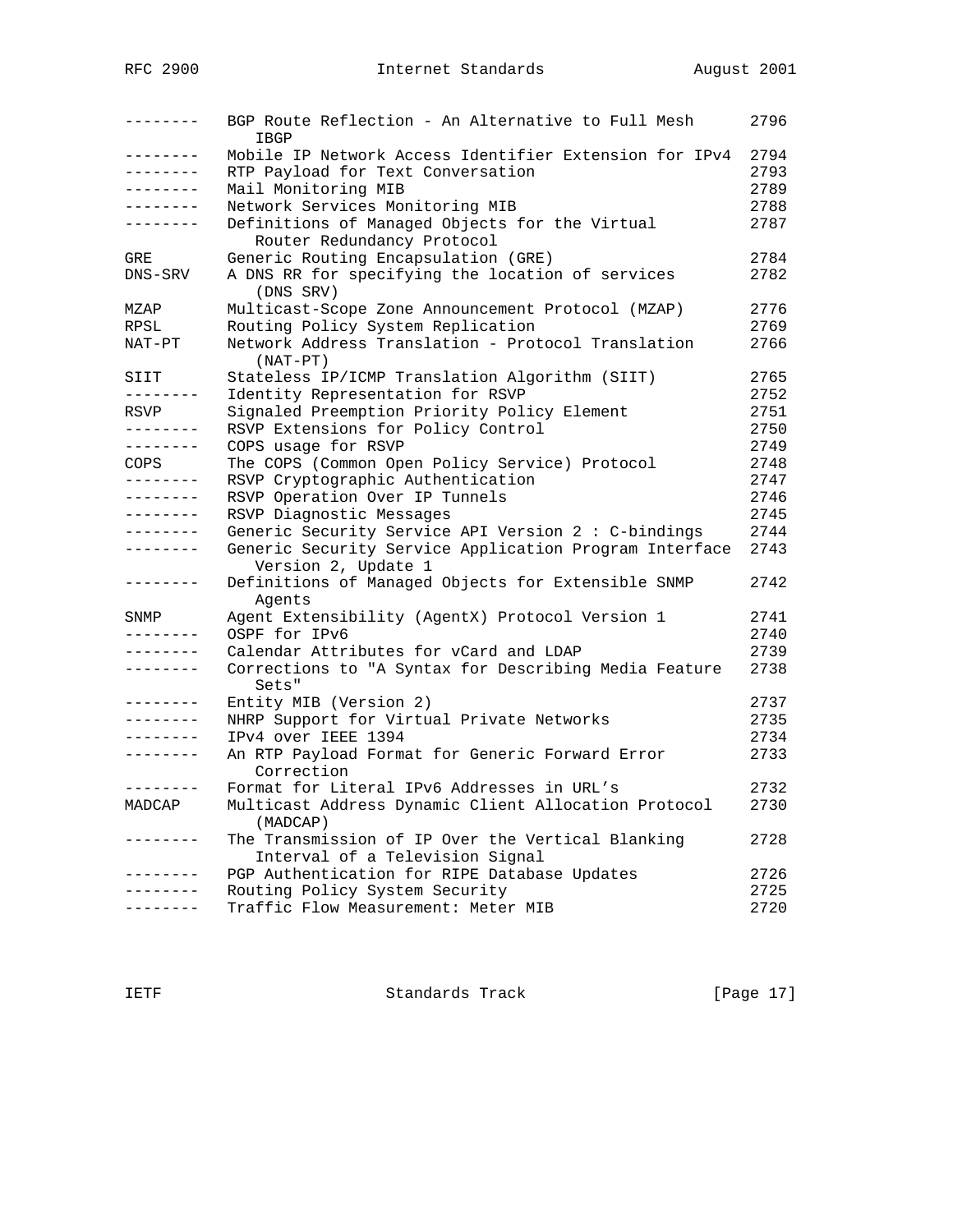| TLS             | Addition of Kerberos Cipher Suites to Transport<br>Layer Security (TLS) | 2712 |
|-----------------|-------------------------------------------------------------------------|------|
|                 |                                                                         |      |
| --------        | IPv6 Router Alert Option                                                | 2711 |
| MLD-IPv6        | Multicast Listener Discovery (MLD) for IPv6                             | 2710 |
| --------        | Integrated Services Mappings for Low Speed Networks                     | 2688 |
| --------        | PPP in a Real-time Oriented HDLC-like Framing                           | 2687 |
| --------        | The Multi-Class Extension to Multi-Link PPP                             | 2686 |
| VPNI            | Virtual Private Networks Identifier                                     | 2685 |
| --------        | Multiprotocol Encapsulation over ATM Adaptation<br>Layer 5              | 2684 |
| --------        | A Round-trip Delay Metric for IPPM                                      | 2681 |
| --------        | A One-way Packet Loss Metric for IPPM                                   | 2680 |
|                 | A One-way Delay Metric for IPPM                                         | 2679 |
| IPPM-MET        | IPPM Metrics for Measuring Connectivity                                 | 2678 |
| NHRP-MIB        | Definitions of Managed Objects for the NBMA Next                        | 2677 |
|                 | Hop Resolution Protocol (NHRP)                                          |      |
| --------        | IPv6 Jumbograms                                                         | 2675 |
| MIB             | Definitions of Managed Objects for Bridges with                         | 2674 |
|                 | Traffic Classes, Multicast Filtering and Virtual                        |      |
|                 | LAN Extensions                                                          |      |
| DNS             | Binary Labels in the Domain Name System                                 | 2673 |
|                 | Non-Terminal DNS Name Redirection                                       | 2672 |
| EDNS0           | Extension Mechanisms for DNS (EDNS0)                                    | 2671 |
| MIB             | Radio Frequency (RF) Interface Management Information                   | 2670 |
|                 | Base for MCNS/DOCSIS compliant RF interfaces                            |      |
|                 | DOCSIS Cable Device MIB Cable Device Management                         | 2669 |
|                 | Information Base for DOCSIS compliant Cable                             |      |
|                 | Modems and Cable Modem Termination Systems                              |      |
| MAU-MIB         | Definitions of Managed Objects for IEEE 802.3 Medium                    | 2668 |
|                 | Attachment Units (MAUs)                                                 |      |
| . <u>.</u> .    | IP Tunnel MIB                                                           | 2667 |
| MIB             | Definitions of Managed Objects for the Ethernet-                        | 2665 |
|                 | like Interface Types                                                    |      |
| MIB             | Definitions of Managed Objects for the ADSL Lines                       | 2662 |
| L2TP            | Layer Two Tunneling Protocol "L2TP"                                     | 2661 |
|                 | RTP Payload Format for PureVoice(tm) Audio                              | 2658 |
|                 | CIP Transport Protocols                                                 | 2653 |
|                 | MIME Object Definitions for the Common Indexing                         | 2652 |
|                 | Protocol (CIP)                                                          |      |
| CIP.            | The Architecture of the Common Indexing Protocol (CIP)                  | 2651 |
|                 |                                                                         | 2646 |
|                 | The Text/Plain Format Parameter                                         |      |
| ODMR-SMTP       | ON-DEMAND MAIL RELAY (ODMR) SMTP with Dynamic IP<br>Addresses           | 2645 |
|                 | Internationalization of the File Transfer Protocol                      | 2640 |
| . - - - - - - - | Enhanced Security Services for S/MIME                                   | 2634 |
| . – – – – – – – | S/MIME Version 3 Message Specification                                  | 2633 |
|                 | S/MIME Version 3 Certificate Handling                                   | 2632 |
|                 | Diffie-Hellman Key Agreement Method                                     | 2631 |

IETF Standards Track [Page 18]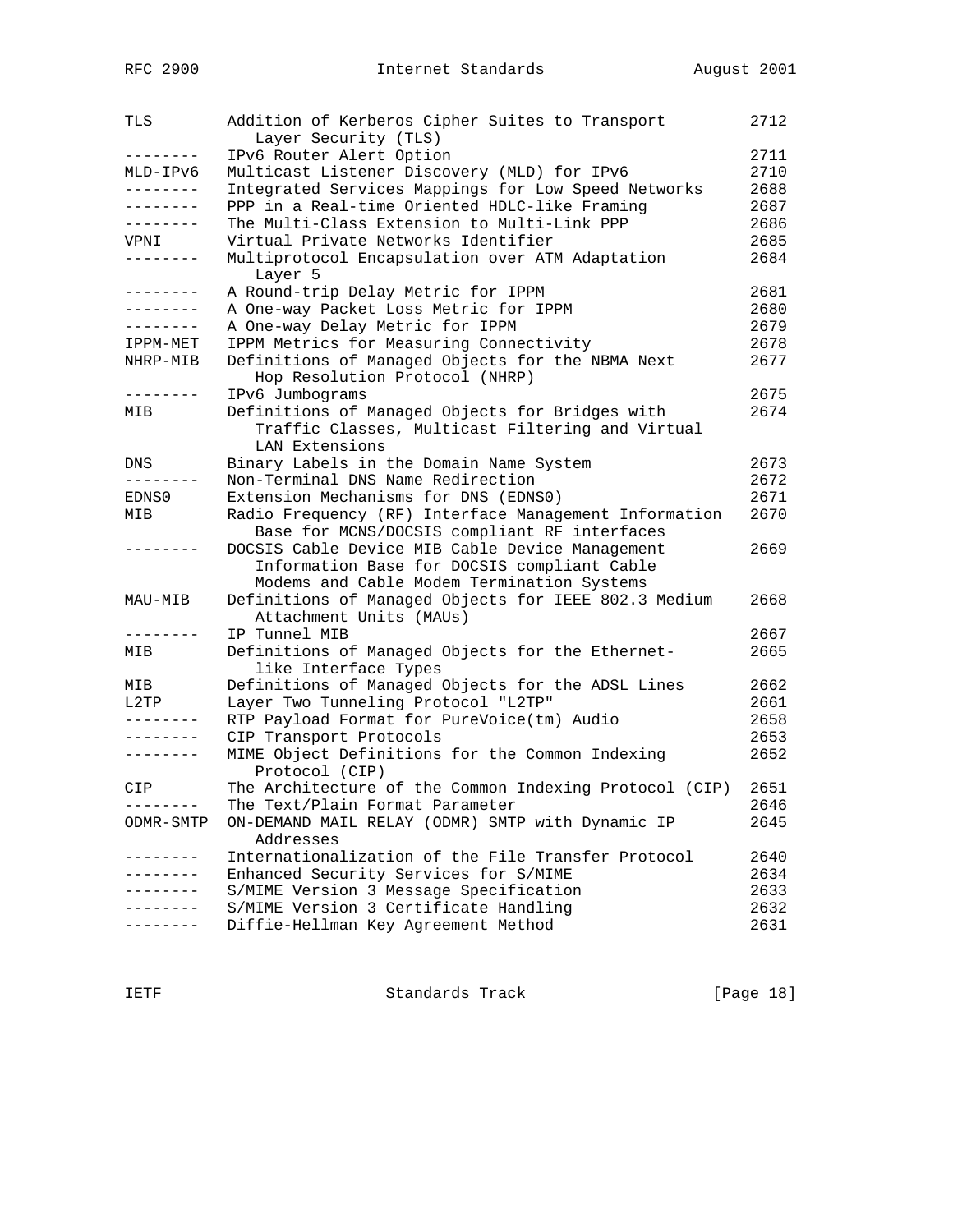| --------<br>-------- | Cryptographic Message Syntax<br>IP and ARP over Fibre Channel                    | 2630<br>2625 |
|----------------------|----------------------------------------------------------------------------------|--------------|
| -------              | NFS Version 2 and Version 3 Security Issues and                                  | 2623         |
|                      | the NFS Protocol's Use of RPCSEC_GSS and Kerberos V5                             |              |
| RPSL<br>---------    | Routing Policy Specification Language (RPSL)<br>RADIUS Authentication Server MIB | 2622         |
| --------             | RADIUS Authentication Client MIB                                                 | 2619<br>2618 |
| --------             | PPP over SONET/SDH                                                               | 2615         |
| .                    | Remote Network Monitoring MIB Extensions for Switched                            | 2613         |
|                      | Networks Version 1.0                                                             |              |
| --------             | DHCP Options for Service Location Protocol                                       | 2610         |
| --------             | Service Templates and Service: Schemes                                           | 2609         |
| SLP                  | Service Location Protocol, Version 2                                             | 2608         |
| - - - - - - - -      | Directory Server Monitoring MIB                                                  | 2605         |
| . <u>.</u> .         | ILMI-Based Server Discovery for NHRP                                             | 2603         |
| . _ _ _ _ _ _ _      | ILMI-Based Server Discovery for MARS                                             | 2602         |
| --------             | ILMI-Based Server Discovery for ATMARP                                           | 2601         |
| --------             | An Expedited Forwarding PHB                                                      | 2598         |
| ---------            | Assured Forwarding PHB Group                                                     | 2597         |
| --------             | Use of Language Codes in LDAP                                                    | 2596         |
| --------             | Using TLS with IMAP, POP3 and ACAP                                               | 2595         |
| --------             | Definitions of Managed Objects for WWW Services                                  | 2594         |
| --------             | Definitions of Managed Objects for the Delegation<br>of Management Script        | 2592         |
| --------             | Definitions of Managed Objects for Scheduling                                    | 2591         |
|                      | Management Operations                                                            |              |
|                      | Transmission of IPv6 Packets over Frame Relay Networks<br>Specification          | 2590         |
| LDAPv3               | Lightweight Directory Access Protocol (v3): Extensions                           | 2589         |
|                      | for Dynamic Directory Services                                                   |              |
| -------              | Internet X.509 Public Key Infrastructure LDAPv2 Schema                           | 2587         |
| --------             | Internet X.509 Public Key Infrastructure Operational<br>Protocols: FTP and HTTP  | 2585         |
| --------             | Definitions of Managed Objects for APPN/HPR in                                   | 2584         |
|                      | IP Networks                                                                      |              |
| $TCP-CC$             | TCP Congestion Control                                                           | 2581         |
| SNMP                 | Coexistence between Version 1, Version 2, and Version                            | 2576         |
|                      | 3 of the Internet-standard Network Management                                    |              |
|                      | Framework                                                                        |              |
| APP-MIB              | Application Management MIB                                                       | 2564         |
|                      | DHCP Option to Disable Stateless Auto-Configuration<br>in IPv4 Clients           | 2563         |
|                      | TN2370E-RT Definitions of Protocol and Managed Objects for                       | 2562         |
|                      | TN3270E Response Time Collection Using SMIv2<br>$(TN3270E-RT-MIB)$               |              |
|                      | Base Definitions of Managed Objects for TN3270E                                  | 2561         |
|                      | Using SMIv2                                                                      |              |
|                      |                                                                                  |              |

IETF Standards Track [Page 19]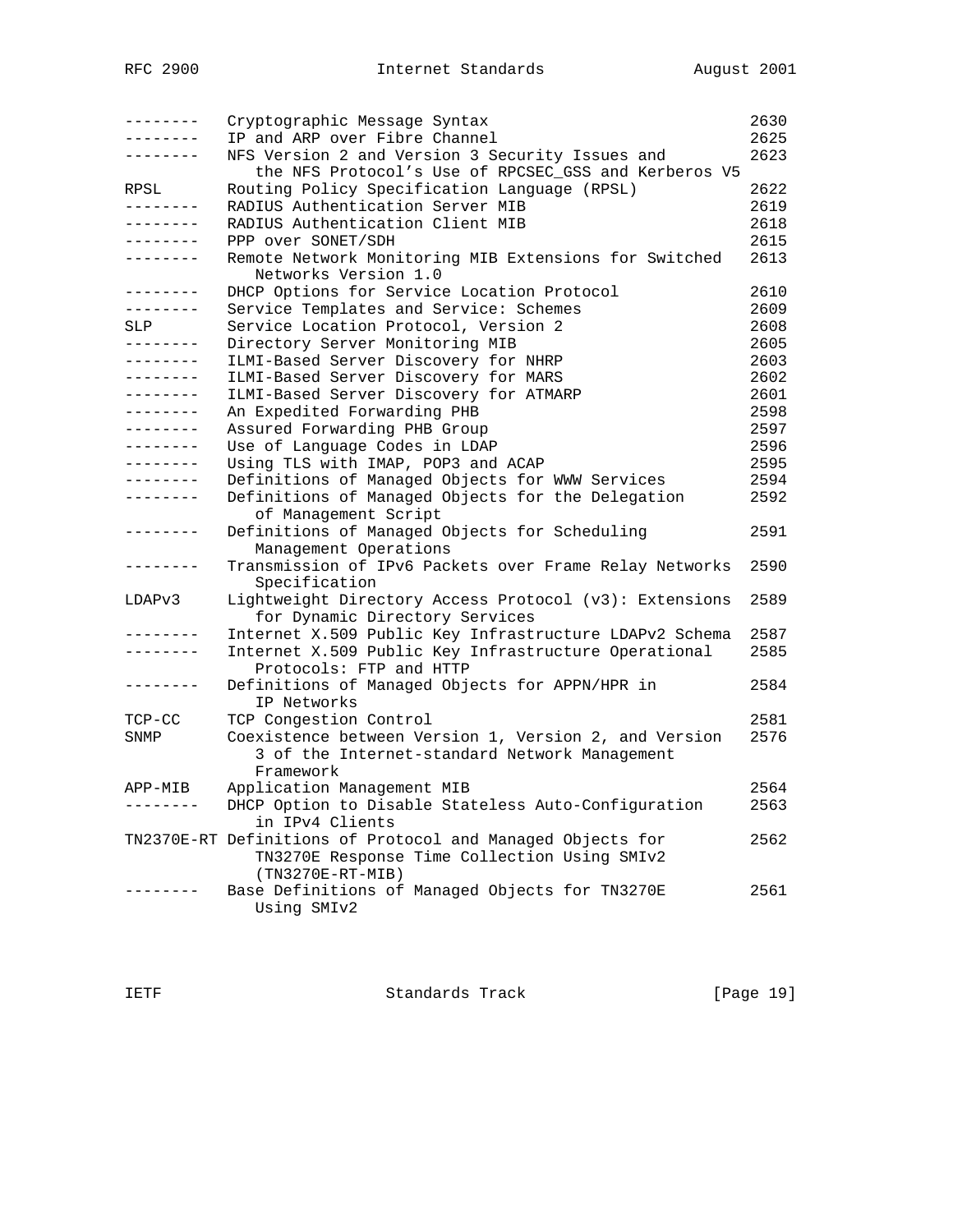| PKIX              | X.509 Internet Public Key Infrastructure Online<br>Certificate Status Protocol - OCSP                                       | 2560 |
|-------------------|-----------------------------------------------------------------------------------------------------------------------------|------|
|                   | Internet X.509 Public Key Infrastructure Operational<br>Protocols - LDAPv2                                                  | 2559 |
|                   | Definitions of Managed Objects for the SONET/SDH<br>Interface Type                                                          | 2558 |
| MHTML             | MIME Encapsulation of Aggregate Documents, such<br>as HTML (MHTML)                                                          | 2557 |
| --------          | SMTP Service Extension for Authentication                                                                                   | 2554 |
| --------          | Use of BGP-4 Multiprotocol Extensions for IPv6<br>Inter-Domain Routing                                                      | 2545 |
| SIP               | SIP: Session Initiation Protocol                                                                                            | 2543 |
| DHK-DNS           | Storage of Diffie-Hellman Keys in the Domain Name<br>System (DNS)                                                           | 2539 |
| SC-DNS            | Storing Certificates in the Domain Name System (DNS)                                                                        | 2538 |
|                   | RSA/MD5 KEYs and SIGs in the Domain Name System (DNS)                                                                       | 2537 |
| --------          | DSA KEYs and SIGs in the Domain Name System (DNS)                                                                           | 2536 |
| DNS-SECEXT        | Domain Name System Security Extensions                                                                                      | 2535 |
| --------          | Media Features for Display, Print, and Fax                                                                                  | 2534 |
| --------          | A Syntax for Describing Media Feature Sets                                                                                  | 2533 |
| --------          | Extended Facsimile Using Internet Mail                                                                                      | 2532 |
| - - - - - - - - - | Indicating Supported Media Features Using Extensions<br>to DSN and MDN                                                      | 2530 |
| --------          | Transmission of IPv6 over IPv4 Domains without<br>Explicit Tunnels                                                          | 2529 |
| --------          | Reserved IPv6 Subnet Anycast Addresses                                                                                      | 2526 |
| WEBDAV            | HTTP Extensions for Distributed Authoring -- WEBDAV                                                                         | 2518 |
|                   | ATM-MIBMAN Definitions of Managed Objects for ATM Management                                                                | 2515 |
|                   | ATM-TC-OID Definitions of Textual Conventions and OBJECT-<br>IDENTITIES for ATM Management                                  | 2514 |
|                   | Managed Objects for Controlling the Collection<br>and Storage of Accounting Information for<br>Connection-Oriented Networks | 2513 |
| -------           | Accounting Information for ATM Networks                                                                                     | 2512 |
|                   | X.509-CRMF Internet X.509 Certificate Request Message Format                                                                | 2511 |
| PKICMP            | Internet X.509 Public Key Infrastructure Certificate<br>Management Protocols                                                | 2510 |
| IPCOM-PPP         | IP Header Compression over PPP                                                                                              | 2509 |
| --------          | Compressing IP/UDP/RTP Headers for Low-Speed Serial<br>Links                                                                | 2508 |
| --------          | IP Header Compression                                                                                                       | 2507 |
|                   | Transmission of IPv6 Packets over ARCnet Networks                                                                           | 2497 |
|                   | DS3-E3-MIB Definitions of Managed Object for the DS3/E3 Interface<br>Type                                                   | 2496 |
|                   | Definitions of Managed Objects for the DS1, E1,<br>DS2 and E2 Interface Types                                               | 2495 |
|                   | Definitions of Managed Objects for the DS0 and<br>DS0 Bundle Interface Type                                                 | 2494 |

IETF Standards Track [Page 20]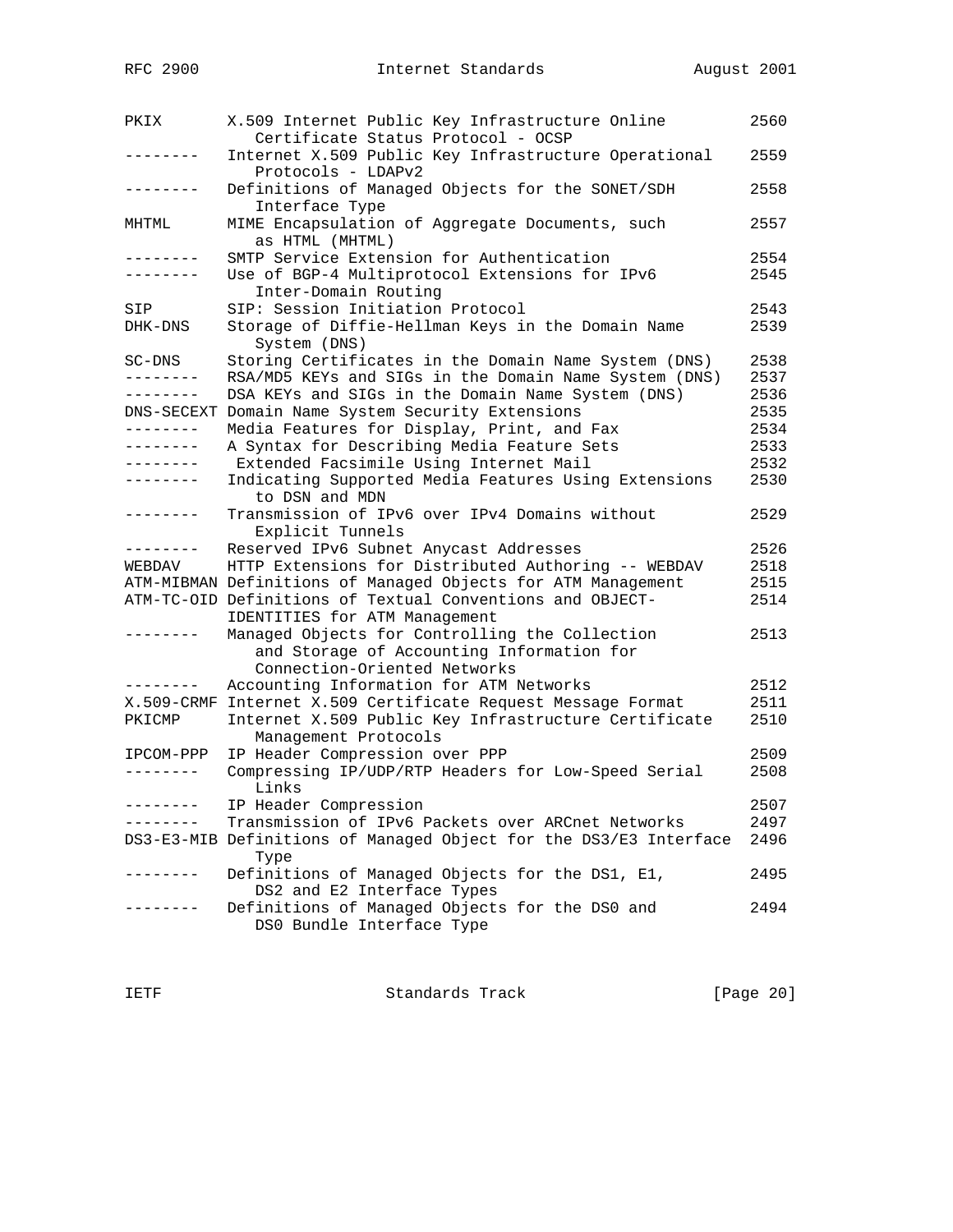| -------             | Textual Conventions for MIB Modules Using Performance<br>History Based on 15 Minute Intervals                                  | 2493 |
|---------------------|--------------------------------------------------------------------------------------------------------------------------------|------|
|                     | IPV6ATMNET IPV6 over ATM Networks                                                                                              | 2492 |
| IPv6-NBMA           | IPv6 over Non-Broadcast Multiple Access (NBMA)<br>networks                                                                     | 2491 |
| --------            | SMTP Service Extension for Secure SMTP over TLS                                                                                | 2487 |
| NAI                 | The Network Access Identifier                                                                                                  | 2486 |
| --------            | DHCP Option for The Open Group's User Authentication<br>Protocol                                                               | 2485 |
| --------            | PPP LCP Internationalization Configuration Option                                                                              | 2484 |
| ---------           | Gateways and MIME Security Multiparts                                                                                          | 2480 |
| --------            | The Simple and Protected GSS-API Negotiation Mechanism                                                                         | 2478 |
| .                   | Message Submission                                                                                                             | 2476 |
| . <u>.</u>          | Definition of the Differentiated Services Field<br>(DS Field) in the IPv4 and IPv6 Headers                                     | 2474 |
| --------            | Generic Packet Tunneling in IPv6 Specification                                                                                 | 2473 |
| $IPv6-PPP$          | IP Version 6 over PPP                                                                                                          | 2472 |
| --------            | Transmission of IPv6 Packets over Token Ring Networks                                                                          | 2470 |
| --------            | Transmission of IPv6 Packets over FDDI Networks                                                                                | 2467 |
|                     | ICMPv6-MIB Management Information Base for IP Version 6: ICMPv6<br>Group                                                       | 2466 |
| -------             | Management Information Base for IP Version 6: Textual<br>Conventions and General Group                                         | 2465 |
| .                   | Transmission of IPv6 Packets over Ethernet Networks                                                                            | 2464 |
| -------             | Internet X.509 Public Key Infrastructure Certificate<br>and CRL Profile                                                        | 2459 |
| EBN-MIB             | Definitions of Managed Objects for Extended Border<br>Node                                                                     | 2457 |
| --------            | Definitions of Managed Objects for APPN TRAPS                                                                                  | 2456 |
| APPN-MIB            | Definitions of Managed Objects for APPN                                                                                        | 2455 |
| --------            | IP Version 6 Management Information Base for the<br>User Datagram Protocol                                                     | 2454 |
| --------            | IP Version 6 Management Information Base for the<br>Transmission Control Protocol                                              | 2452 |
| --------            | The ESP CBC-Mode Cipher Algorithms                                                                                             | 2451 |
| $POP3 - EXT$        | POP3 Extension Mechanism                                                                                                       | 2449 |
| IMIP                | iCalendar Message-Based Interoperability Protocol<br>(iMIP)                                                                    | 2447 |
| ITIP                | iCalendar Transport-Independent Interoperability<br>Protocol (iTIP) Scheduling Events, BusyTime,<br>To-dos and Journal Entries | 2446 |
| ICALENDAR           | Internet Calendaring and Scheduling Core Object<br>Specification (iCalendar)                                                   | 2445 |
| OTP-SASL            | The One-Time-Password SASL Mechanism                                                                                           | 2444 |
| $- - - - - - - - -$ | OpenPGP Message Format                                                                                                         | 2440 |
| -------             | BGP Route Flap Damping                                                                                                         | 2439 |
|                     | RTP Payload Format for JPEG-compressed Video                                                                                   | 2435 |
| .                   | RTP Payload Format for BT.656 Video Encoding                                                                                   | 2431 |
|                     |                                                                                                                                |      |

IETF Standards Track [Page 21]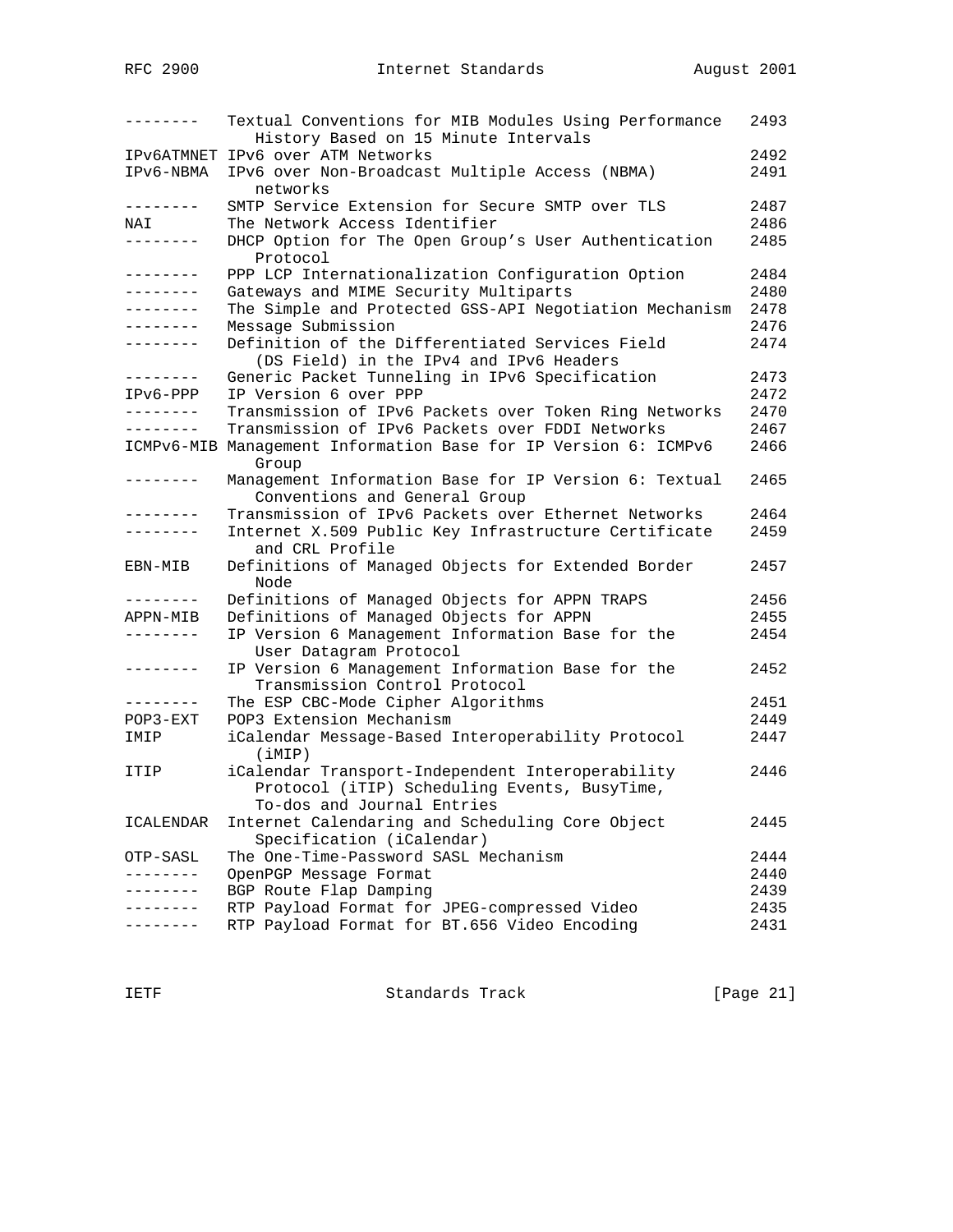| --------          | RTP Payload Format for the 1998 Version of ITU-<br>T Rec. H.263 Video (H.263+) | 2429 |
|-------------------|--------------------------------------------------------------------------------|------|
| --------          | FTP Extensions for IPv6 and NATs                                               | 2428 |
|                   | MIME-VCARD vCard MIME Directory Profile                                        | 2426 |
| TXT-DIR           | A MIME Content-Type for Directory Information                                  | 2425 |
| CONT-DUR          | Content Duration MIME Header Definition                                        | 2424 |
| MIME-VPIM         | VPIM Voice Message MIME Sub-type Registration                                  | 2423 |
|                   | MIME-ADPCM Toll Quality Voice - 32 kbit/s ADPCM MIME Sub-type                  | 2422 |
|                   | Registration                                                                   |      |
| MIME-VP2          | Voice Profile for Internet Mail - version 2                                    | 2421 |
| 3DESE             | The PPP Triple-DES Encryption Protocol (3DESE)                                 | 2420 |
| DESE-bis          | The PPP DES Encryption Protocol, Version 2 (DESE-bis)                          | 2419 |
| .                 | Definitions of Managed Objects for Multicast over                              | 2417 |
|                   | UNI 3.0/3.1 based ATM Networks                                                 |      |
|                   | The NULL Encryption Algorithm and Its Use With IPsec                           | 2410 |
| IKE               | The Internet Key Exchange (IKE)                                                | 2409 |
| ISAKMP            | Internet Security Association and Key Management                               | 2408 |
|                   | Protocol (ISAKMP)                                                              |      |
| ISAKMPSEC         | The Internet IP Security Domain of Interpretation                              | 2407 |
|                   | for ISAKMP                                                                     |      |
| ESP               | IP Encapsulating Security Payload (ESP)                                        | 2406 |
| ESPDES-CBC        | The ESP DES-CBC Cipher Algorithm With Explicit IV                              | 2405 |
| --------          | The Use of HMAC-SHA-1-96 within ESP and AH                                     | 2404 |
| $- - - - - - - -$ | The Use of HMAC-MD5-96 within ESP and AH                                       | 2403 |
| IP-AUTH           | IP Authentication Header                                                       | 2402 |
| IPSEC             | Security Architecture for the Internet Protocol                                | 2401 |
| DATA-URL          | The "data" URL scheme                                                          | 2397 |
| IPCOMP            | IP Payload Compression Protocol (IPComp)                                       | 2393 |
|                   | CIDMID-URL Content-ID and Message-ID Uniform Resource Locators                 | 2392 |
| --------          | Feature negotiation mechanism for the File Transfer<br>Protocol                | 2389 |
| . <i>.</i> .      | Returning Values from Forms: multipart/form-data                               | 2388 |
|                   | MIME-RELAT The MIME Multipart/Related Content-type                             | 2387 |
| --------          | Protection of BGP Sessions via the TCP MD5 Signature<br>Option                 | 2385 |
| POP-URL           | POP URL Scheme                                                                 | 2384 |
| $- - - - - - -$   | Interoperation of Controlled-Load Service and                                  | 2381 |
|                   | Guaranteed Service with ATM                                                    |      |
| --------          | RSVP over ATM Implementation Requirements                                      | 2380 |
| $- - - - - - - -$ | An IPv6 Aggregatable Global Unicast Address Format                             | 2374 |
| --------          | IP Version 6 Addressing Architecture                                           | 2373 |
| TIPV3             | Transaction Internet Protocol Version 3.0                                      | 2371 |
| OSPF-LSA          | The OSPF Opaque LSA Option                                                     | 2370 |
|                   | The Use of URLs as Meta-Syntax for Core Mail List                              | 2369 |
|                   | Commands and their Transport through Message                                   |      |
|                   | Header Fields                                                                  |      |
| URLMAILTO         | The mailto URL scheme                                                          | 2368 |
| PPP-AAL           | PPP Over AAL5                                                                  | 2364 |

IETF Standards Track [Page 22]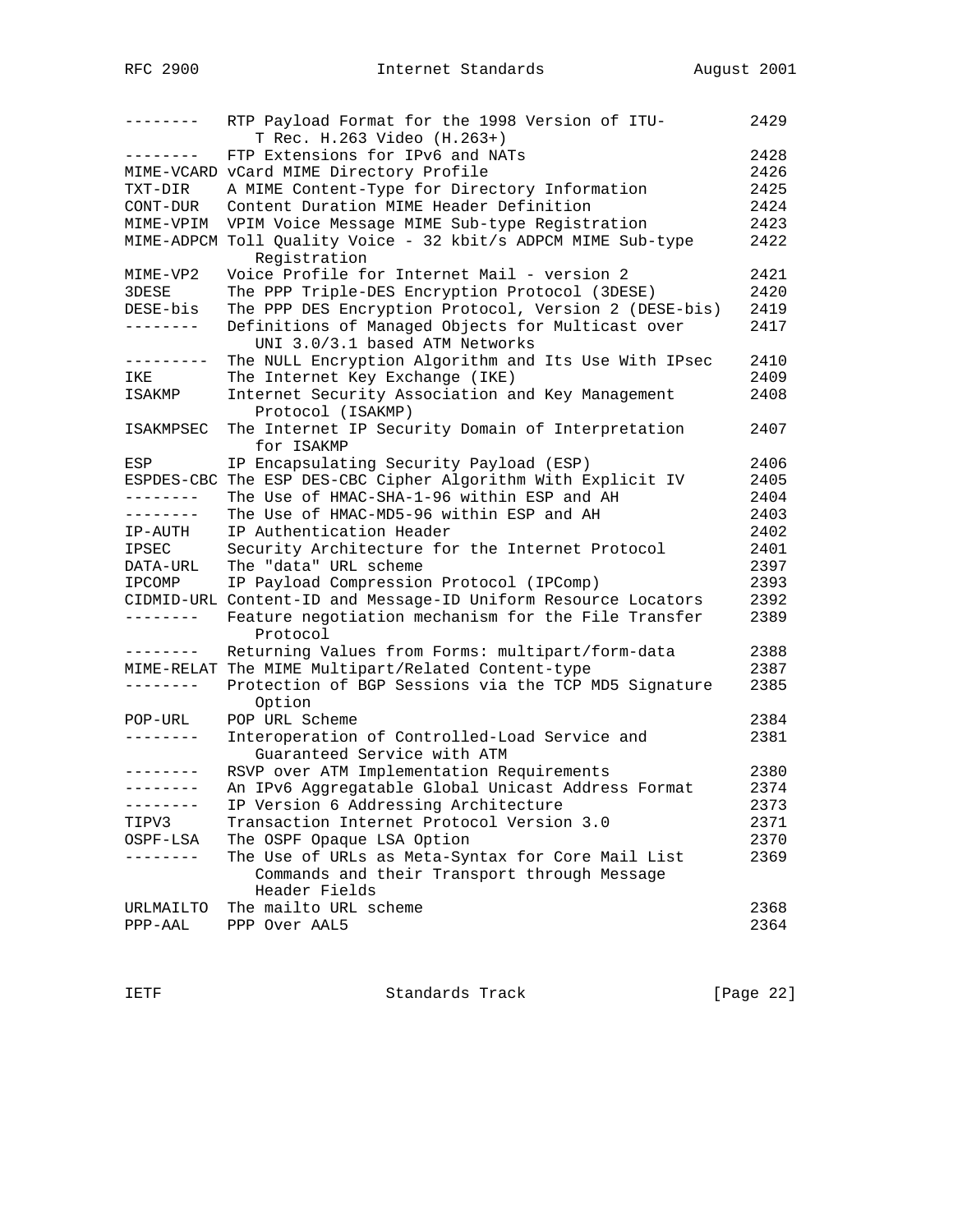| PPP-FUNI   | PPP Over FUNI                                                                                      | 2363 |
|------------|----------------------------------------------------------------------------------------------------|------|
|            | IMAP4UIDPL IMAP4 UIDPLUS extension                                                                 | 2359 |
| IMAP4NAME  | IMAP4 Namespace                                                                                    | 2342 |
| VRRP       | Virtual Router Redundancy Protocol                                                                 | 2338 |
| NHRP-SCSP  | A Distributed NHRP Service Using SCSP                                                              | 2335 |
| SCSP       | Server Cache Synchronization Protocol (SCSP)                                                       | 2334 |
|            | NHRP Protocol Applicability Statement                                                              | 2333 |
| NHRP       | NBMA Next Hop Resolution Protocol (NHRP)                                                           | 2332 |
| UNI-SIG    | ATM Signalling Support for IP over ATM - UNI Signalling 2331<br>4.0 Update                         |      |
| SDP        | SDP: Session Description Protocol                                                                  | 2327 |
| RTSP       | Real Time Streaming Protocol (RTSP)                                                                | 2326 |
| IPOA-MIB   | Definitions of Managed Objects for Classical IP<br>and ARP Over ATM Using SMIv2 (IPOA-MIB)         | 2320 |
|            | DNS-NCACHE Negative Caching of DNS Queries (DNS NCACHE)                                            | 2308 |
| SMFAX-IM   | A Simple Mode of Facsimile Using Internet Mail                                                     | 2305 |
| MINFAX-IM  | Minimal FAX address format in Internet Mail                                                        | 2304 |
| MIN-PSTN   | Minimal PSTN address format in Internet Mail                                                       | 2303 |
| TIFF       | Tag Image File Format (TIFF) - image/tiff MIME<br>Sub-type Registration                            | 2302 |
| FFIF       | File Format for Internet Fax                                                                       | 2301 |
| EMF-MDN    | An Extensible Message Format for Message Disposition<br>Notifications                              | 2298 |
| OR-ADD     | Representing the O/R Address hierarchy in the X.500<br>Directory Information Tree                  | 2294 |
| SUBTABLE   | Representing Tables and Subtrees in the X.500 Directory 2293                                       |      |
|            | Mobile-IPv4 Configuration Option for PPP IPCP                                                      | 2290 |
| SLM-APP    | Definitions of System-Level Managed Objects for<br>Applications                                    | 2287 |
| $PPP-ERP$  | PPP Extensible Authentication Protocol (EAP)                                                       | 2284 |
| --------   | Definitions of Managed Objects for IEEE 802.12<br>Repeater Devices                                 | 2266 |
| --------   | A Summary of the X.500(96) User Schema for use<br>with LDAPv3                                      | 2256 |
| LDAP-URL   | The LDAP URL Format                                                                                | 2255 |
| STR-LDAP   | The String Representation of LDAP Search Filters                                                   | 2254 |
| LDAP3-UTF8 | Lightweight Directory Access Protocol (v3): UTF-<br>8 String Representation of Distinguished Names | 2253 |
| LDAP3-ATD  | Lightweight Directory Access Protocol (v3): Attribute<br>Syntax Definitions                        | 2252 |
| LDAPV3     | Lightweight Directory Access Protocol (v3)                                                         | 2251 |
| RTP-MPEG   | RTP Payload Format for MPEG1/MPEG2 Video                                                           | 2250 |
| ---------  | Using Domains in LDAP/X.500 Distinguished Names                                                    | 2247 |
| --------   | The TLS Protocol Version 1.0                                                                       | 2246 |
| SASL-ANON  | Anonymous SASL Mechanism                                                                           | 2245 |
| ACAP       | ACAP -- Application Configuration Access Protocol                                                  | 2244 |
| OTP-ER     | OTP Extended Responses                                                                             | 2243 |
| NETWAREIP  | NetWare/IP Domain Name and Information                                                             | 2242 |

IETF Standards Track [Page 23]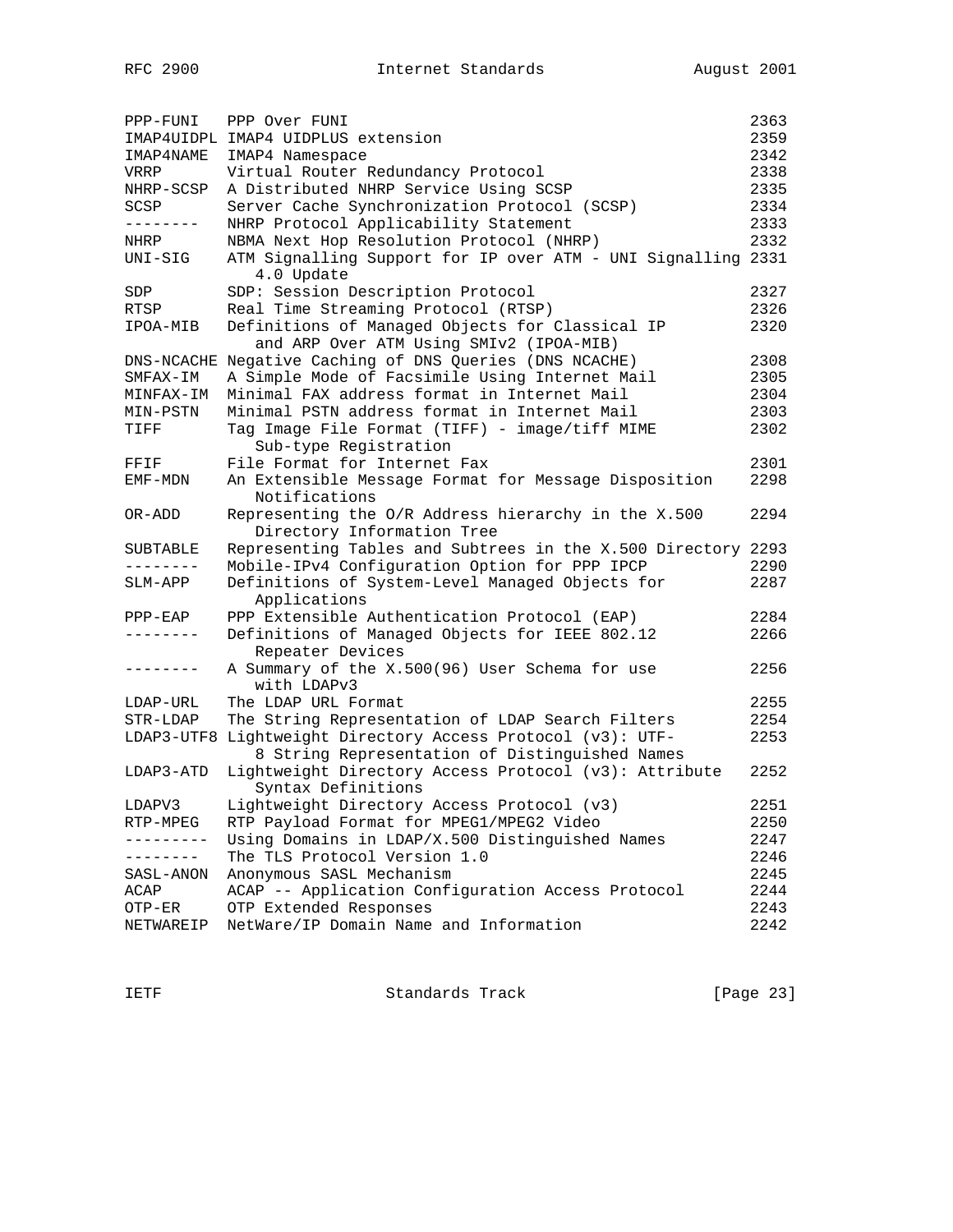| DHCP-NDS            | DHCP Options for Novell Directory Services            | 2241 |
|---------------------|-------------------------------------------------------|------|
| HPR-MIB             | Definitions of Managed Objects for HPR using SMIv2    | 2238 |
| IGMP                | Internet Group Management Protocol, Version 2         | 2236 |
| ABNF                | Augmented BNF for Syntax Specifications: ABNF         | 2234 |
| DLUR-MIB            | Definitions of Managed Objects for DLUR using SMIv2   | 2232 |
| MIME-EXT            | MIME Parameter Value and Encoded Word Extensions:     | 2231 |
|                     | Character Sets, Languages, and Continuations          |      |
| FTPSECEXT           | FTP Security Extensions                               | 2228 |
| ----------          | Simple Hit-Metering and Usage-Limiting for HTTP       | 2227 |
| ---------           | IP Broadcast over ATM Networks                        | 2226 |
| IP-ATM              | Classical IP and ARP over ATM                         | 2225 |
| SASL                | Simple Authentication and Security Layer (SASL)       | 2222 |
|                     | IMAP4LOGIN IMAP4 Login Referrals                      | 2221 |
| .                   | A Common Schema for the Internet White Pages Service  | 2218 |
| ---------           | General Characterization Parameters for Integrated    | 2215 |
|                     | Service Network Elements                              |      |
| .                   | Integrated Services Management Information Base       | 2214 |
|                     | Guaranteed Service Extensions using SMIv2             |      |
| ---------           | Integrated Services Management Information Base       | 2213 |
|                     | using SMIv2                                           |      |
| GQOS                | Specification of Guaranteed Quality of Service        | 2212 |
| $- - - - - - - - -$ | Specification of the Controlled-Load Network Element  | 2211 |
|                     | Service                                               |      |
| RSVP-IS             | The Use of RSVP with IETF Integrated Services         | 2210 |
|                     | RSVP-IPSEC RSVP Extensions for IPSEC Data Flows       | 2207 |
| RSVP-MIB            | RSVP Management Information Base using SMIv2          | 2206 |
| RSVP                | Resource ReSerVation Protocol (RSVP) -- Version       | 2205 |
|                     | 1 Functional Specification                            |      |
|                     | RPCSEC-GSS RPCSEC_GSS Protocol Specification          | 2203 |
| RTP-RAD             | RTP Payload for Redundant Audio Data                  | 2198 |
| IMAPPOPAU           | IMAP/POP AUTHorize Extension for Simple               | 2195 |
|                     | Challenge/Response                                    |      |
| IMAP4MAIL           | IMAP4 Mailbox Referrals                               | 2193 |
| IMAP-URL            | IMAP URL Scheme                                       | 2192 |
| ---------           | RTP Payload Format for H.263 Video Streams            | 2190 |
| ---------           | Communicating Presentation Information in Internet    | 2183 |
|                     | Messages: The Content-Disposition Header Field        |      |
| DNS-CLAR            | Clarifications to the DNS Specification               | 2181 |
|                     | IMAP4-IDLE IMAP4 IDLE command                         | 2177 |
| SLP                 | Service Location Protocol                             | 2165 |
| ----------          | Use of an X.500/LDAP directory to support MIXER       | 2164 |
|                     | address mapping                                       |      |
| DNS-MCGAM           | Using the Internet DNS to Distribute MIXER Conformant | 2163 |
|                     | Global Address Mapping (MCGAM)                        |      |
|                     | Carrying PostScript in X.400 and MIME                 | 2160 |
|                     | A MIME Body Part for FAX                              | 2159 |
|                     | X.400 Image Body Parts                                | 2158 |
|                     | Mapping between X.400 and RFC-822/MIME Message Bodies | 2157 |
|                     |                                                       |      |

IETF Standards Track [Page 24]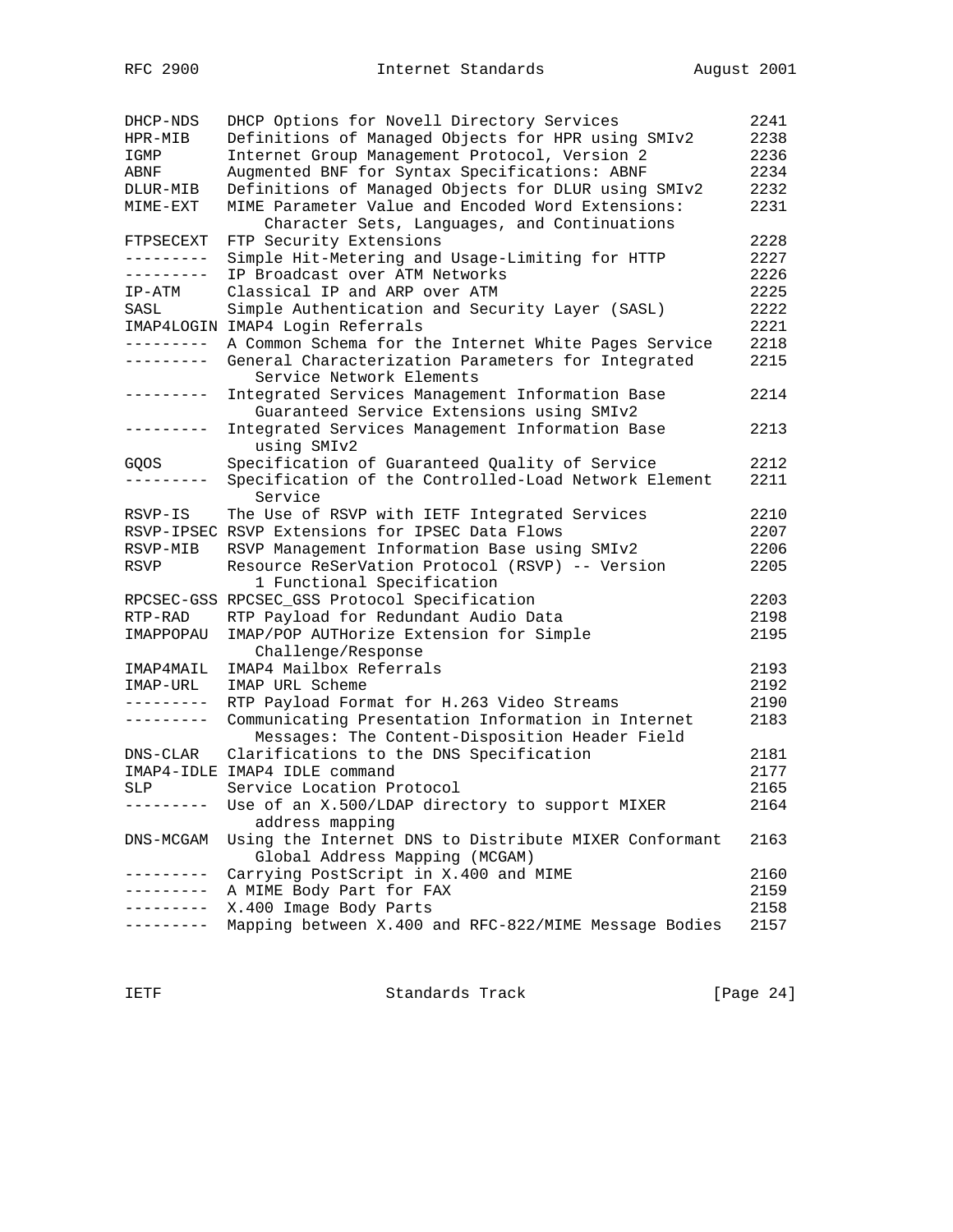| MIXER                              | MIXER (Mime Internet X.400 Enhanced Relay): Mapping<br>between X.400 and RFC 822/MIME                 | 2156         |
|------------------------------------|-------------------------------------------------------------------------------------------------------|--------------|
| MAIL-SERV<br>URN-SYNTAX URN Syntax | Mailbox Names for Common Services, Roles and Functions                                                | 2142<br>2141 |
|                                    | DNS-UPDATE Dynamic Updates in the Domain Name System (DNS UPDATE)                                     | 2136         |
| DC-MIB                             | Dial Control Management Information Base using SMIv2                                                  | 2128         |
| ISDN-MIB                           | ISDN Management Information Base using SMIv2                                                          | 2127         |
| ITOT                               | ISO Transport Service on top of TCP (ITOT)                                                            | 2126         |
| BAP-BACP                           | The PPP Bandwidth Allocation Protocol (BAP) / The<br>PPP Bandwidth Allocation Control Protocol (BACP) | 2125         |
| VEMMI-URL                          | VEMMI URL Specification                                                                               | 2122         |
|                                    | ROUT-ALERT IP Router Alert Option                                                                     | 2113         |
| 802.3-MIB                          | Definitions of Managed Objects for IEEE 802.3 Repeater<br>Devices using SMIv2                         | 2108         |
| PPP-NBFCP                          | The PPP NetBIOS Frames Control Protocol (NBFCP)                                                       | 2097         |
| TABLE-MIB                          | IP Forwarding Table MIB                                                                               | 2096         |
| RIP-TRIG                           | Triggered Extensions to RIP to Support Demand Circuits                                                | 2091         |
| IMAP4-LIT                          | IMAP4 non-synchronizing literals                                                                      | 2088         |
| IMAP4-QUO                          | IMAP4 QUOTA extension                                                                                 | 2087         |
| IMAP4-ACL                          | IMAP4 ACL extension                                                                                   | 2086         |
| HMAC-MD5                           | HMAC-MD5 IP Authentication with Replay Prevention                                                     | 2085         |
| RIP2-MD5                           | RIP-2 MD5 Authentication                                                                              | 2082         |
|                                    | RIPNG-IPV6 RIPng for IPv6                                                                             | 2080         |
| URI-ATT                            | Definition of an X.500 Attribute Type and an Object                                                   | 2079         |
|                                    | Class to Hold Uniform Resource Identifiers (URIs)                                                     |              |
|                                    | MIME-MODEL The Model Primary Content Type for Multipurpose                                            | 2077         |
|                                    | Internet Mail Extensions                                                                              |              |
| IMAPV4                             | Internet Message Access Protocol - Version 4rev1                                                      | 2060         |
| URLZ39.50                          | Uniform Resource Locators for Z39.50                                                                  | 2056         |
| SNANAU-APP                         | Definitions of Managed Objects for APPC using SMIv2                                                   | 2051         |
| PPP-SNACP                          | The PPP SNA Control Protocol (SNACP)                                                                  | 2043         |
| $SMTP$ - $ENH$                     | SMTP Service Extension for Returning Enhanced Error<br>Codes                                          | 2034         |
| RTP-H.261                          | RTP Payload Format for H.261 Video Streams                                                            | 2032         |
| RTP-CELLB                          | RTP Payload Format of Sun's CellB Video Encoding                                                      | 2029         |
| SPKM                               | The Simple Public-Key GSS-API Mechanism (SPKM)                                                        | 2025         |
| DLSW-MIB                           | Definitions of Managed Objects for Data Link Switching<br>using SMIv2                                 | 2024         |
| MULTI-UNI                          | Support for Multicast over UNI 3.0/3.1 based ATM<br>Networks                                          | 2022         |
| RMON-MIB                           | Remote Network Monitoring Management Information<br>Base Version 2 using SMIv2                        | 2021         |
|                                    | 802.12-MIB IEEE 802.12 Interface MIB                                                                  | 2020         |
| TCP-ACK                            | TCP Selective Acknowledgement Options                                                                 | 2018         |
| URL-ACC                            | Definition of the URL MIME External-Body Access-Type                                                  | 2017         |
| MIME-PGP                           | MIME Security with Pretty Good Privacy (PGP)                                                          | 2015         |
| MIB-UDP                            | SNMPv2 Management Information Base for the User<br>Datagram Protocol using SMIv2                      | 2013         |

IETF Standards Track [Page 25]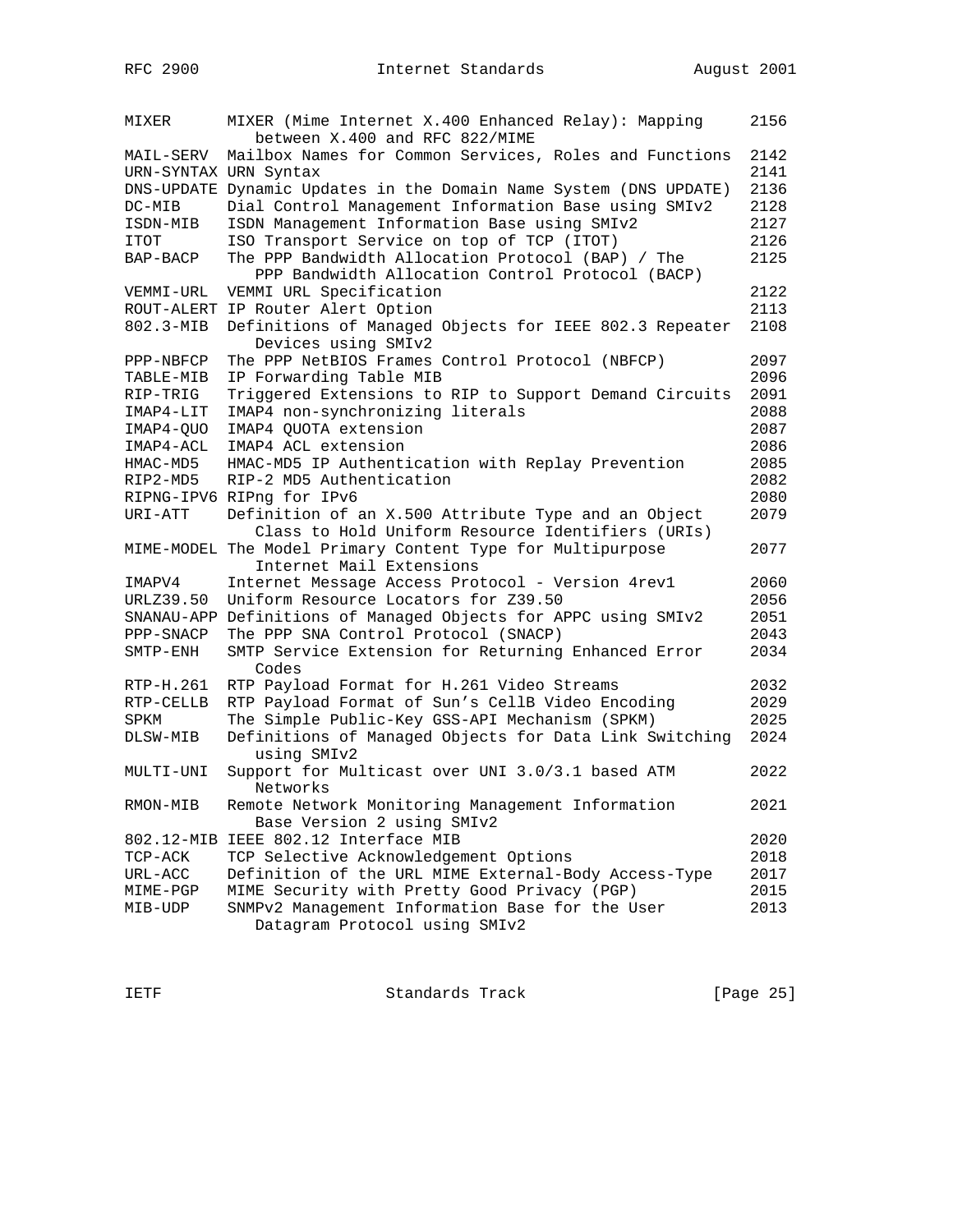| MIB-TCP     | SNMPv2 Management Information Base for the Transmission 2012<br>Control Protocol using SMIv2  |      |
|-------------|-----------------------------------------------------------------------------------------------|------|
| MIB-IP      | SNMPv2 Management Information Base for the Internet<br>Protocol using SMIv2                   | 2011 |
|             | MOBILEIPMI The Definitions of Managed Objects for IP Mobility<br>Support using SMIv2          | 2006 |
| --------    | Applicability Statement for IP Mobility Support                                               | 2005 |
| MINI-IP     | Minimal Encapsulation within IP                                                               | 2004 |
| IPENCAPIP   | IP Encapsulation within IP                                                                    | 2003 |
|             | MOBILEIPSU IP Mobility Support                                                                | 2002 |
| BGP-COMM    | BGP Communities Attribute                                                                     | 1997 |
|             | DNS-NOTIFY A Mechanism for Prompt Notification of Zone Changes<br>(DNS NOTIFY)                | 1996 |
| $DNS - IZT$ | Incremental Zone Transfer in DNS                                                              | 1995 |
| SMTP-ETRN   | SMTP Service Extension for Remote Message Queue<br>Starting                                   | 1985 |
| SNA         | Serial Number Arithmetic                                                                      | 1982 |
| MTU-IPV6    | Path MTU Discovery for IP version 6                                                           | 1981 |
| PPP-FRAME   | PPP in Frame Relay                                                                            | 1973 |
| $PPP-ECP$   | The PPP Encryption Control Protocol (ECP)                                                     | 1968 |
|             | GSSAPI-KER The Kerberos Version 5 GSS-API Mechanism                                           | 1964 |
| PPP-CCP     | The PPP Compression Control Protocol (CCP)                                                    | 1962 |
|             | GSSAPI-SOC GSS-API Authentication Method for SOCKS Version 5                                  | 1961 |
|             | AUTH-SOCKS Username/Password Authentication for SOCKS V5                                      | 1929 |
| SOCKSV5     | SOCKS Protocol Version 5                                                                      | 1928 |
| WHOIS++M    | How to Interact with a Whois++ Mesh                                                           | 1914 |
| WHOIS++A    | Architecture of the Whois++ Index Service                                                     | 1913 |
| DSN         | An Extensible Message Format for Delivery Status<br>Notifications                             | 1894 |
| EMS-CODE    | Enhanced Mail System Status Codes                                                             | 1893 |
| MIME-RPT    | The Multipart/Report Content Type for the Reporting<br>of Mail System Administrative Messages | 1892 |
| SMTP-DSN    | SMTP Service Extension for Delivery Status<br>Notifications                                   | 1891 |
| RTP-AV      | RTP Profile for Audio and Video Conferences with<br>Minimal Control                           | 1890 |
| RTP         | RTP: A Transport Protocol for Real-Time Applications                                          | 1889 |
| DNS-IPV6    | DNS Extensions to support IP version 6                                                        | 1886 |
| MIME-Sec    | MIME Object Security Services                                                                 | 1848 |
|             | MIME-Encyp Security Multiparts for MIME: Multipart/Signed<br>and Multipart/Encrypted          | 1847 |
| WHOIS++     | Architecture of the WHOIS++ service                                                           | 1835 |
|             | Binding Protocols for ONC RPC Version 2                                                       | 1833 |
| RPC         | RPC: Remote Procedure Call Protocol Specification                                             | 1831 |
|             | Version 2                                                                                     |      |
|             | The ESP DES-CBC Transform                                                                     | 1829 |
|             | IP Authentication using Keyed MD5                                                             | 1828 |
|             | Requirements for IP Version 4 Routers                                                         | 1812 |

IETF Standards Track [Page 26]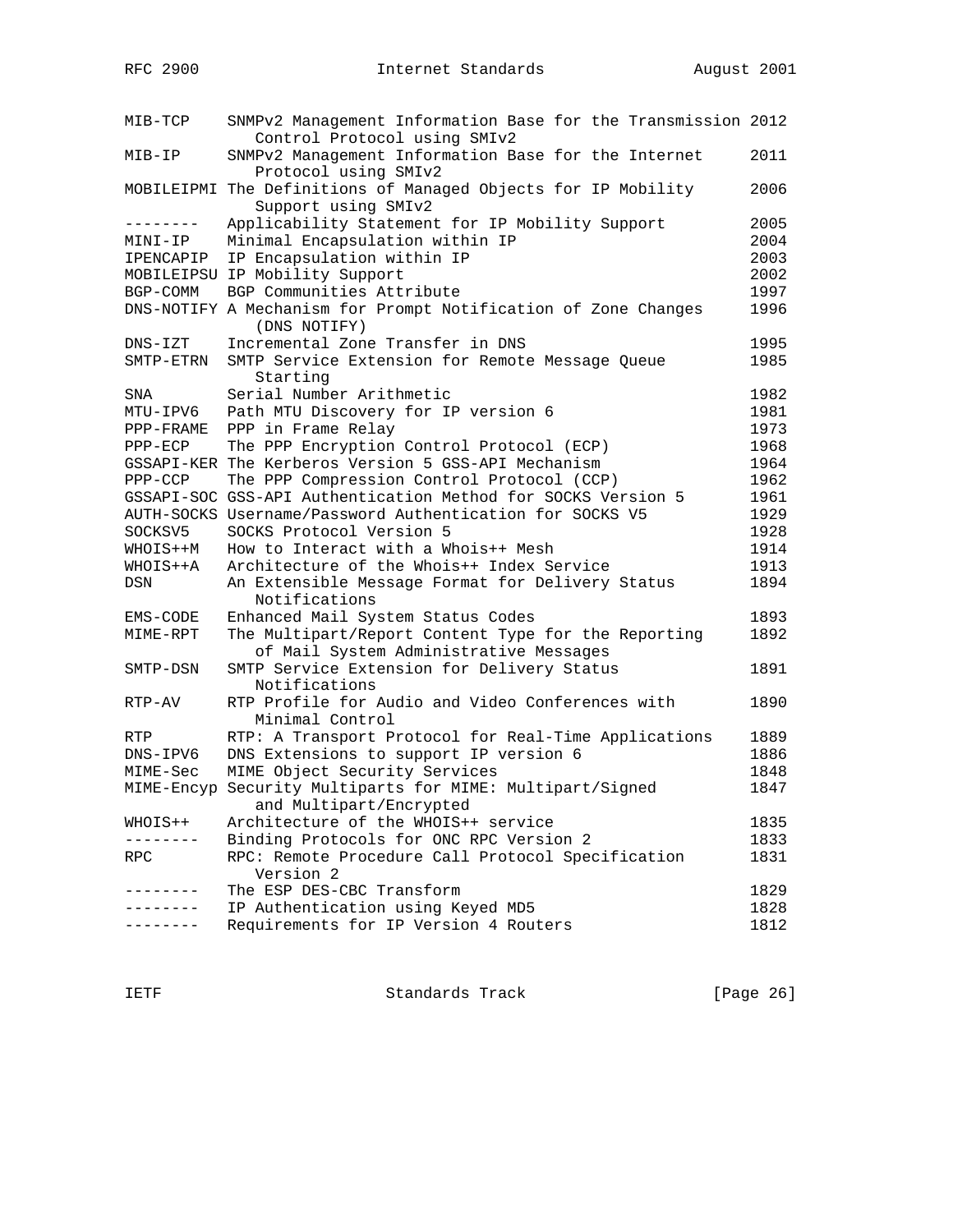| URL              | Relative Uniform Resource Locators                                                             | 1808 |
|------------------|------------------------------------------------------------------------------------------------|------|
| CLDAP            | Connection-less Lightweight X.500 Directory Access<br>Protocol                                 | 1798 |
| OSPF-DC          | Extending OSPF to Support Demand Circuits                                                      | 1793 |
| OSI-Dir          | Using the OSI Directory to Achieve User Friendly<br>Naming                                     | 1781 |
| MIME-EDI         | MIME Encapsulation of EDI Objects                                                              | 1767 |
| XNSCP            | The PPP XNS IDP Control Protocol (XNSCP)                                                       | 1764 |
| <b>BVCP</b>      | The PPP Banyan Vines Control Protocol (BVCP)                                                   | 1763 |
| Print-MIB        | Printer MIB                                                                                    | 1759 |
| ATM              | ATM Signaling Support for IP over ATM                                                          | 1755 |
| IPNG             | The Recommendation for the IP Next Generation Protocol                                         | 1752 |
| 802.5-SSR        | IEEE 802.5 Station Source Routing MIB using SMIv2                                              | 1749 |
| SDLCSMIv2        | Definitions of Managed Objects for SNA Data Link<br>Control (SDLC) using SMIv2                 | 1747 |
| BGP4/IDRP        | BGP4/IDRP for IP---OSPF Interaction                                                            | 1745 |
| AT-MIB           | AppleTalk Management Information Base II                                                       | 1742 |
| MacMIME          | MIME Encapsulation of Macintosh Files - MacMIME                                                | 1740 |
| URL              |                                                                                                | 1738 |
|                  | Uniform Resource Locators (URL)<br>POP3 AUTHentication command                                 | 1734 |
| POP3-AUTH        |                                                                                                |      |
|                  | IMAP4-AUTH IMAP4 Authentication Mechanisms                                                     | 1731 |
| RDBMS-MIB        | Relational Database Management System (RDBMS)<br>Management Information Base (MIB) using SMIv2 | 1697 |
| MODEM-MIB        | Modem Management Information Base (MIB) using SMIv2                                            | 1696 |
| TMUX             | Transport Multiplexing Protocol (TMux)                                                         | 1692 |
|                  | SNANAU-MIB Definitions of Managed Objects for SNA NAUs using<br>SMI <sub>v2</sub>              | 1666 |
| PPP-TRANS        | PPP Reliable Transmission                                                                      | 1663 |
| $-- - - - - - -$ | Postmaster Convention for X.400 Operations                                                     | 1648 |
| UPS-MIB          | UPS Management Information Base                                                                | 1628 |
| PPP-ISDN         | PPP over ISDN                                                                                  | 1618 |
| DNS-R-MIB        | DNS Resolver MIB Extensions                                                                    | 1612 |
| $DNS-S-MIB$      | DNS Server MIB Extensions                                                                      | 1611 |
| $PPP-X25$        | PPP in X.25                                                                                    | 1598 |
| OSPF-NSSA        | The OSPF NSSA Option                                                                           | 1587 |
|                  | OSPF-Multi Multicast Extensions to OSPF                                                        | 1584 |
| RIP-DC           | Extensions to RIP to Support Demand Circuits                                                   | 1582 |
|                  | TOPT-ENVIR Telnet Environment Option                                                           | 1572 |
| $PPP-LCP$        | PPP LCP Extensions                                                                             | 1570 |
| CIPX             | Compressing IPX Headers Over WAN Media (CIPX)                                                  | 1553 |
| IPXCP            | The PPP Internetworking Packet Exchange Control                                                | 1552 |
|                  | Protocol (IPXCP)                                                                               |      |
| SRB-MIB          | Definitions of Managed Objects for Source Routing<br>Bridges                                   | 1525 |
| CIDR-STRA        | Classless Inter-Domain Routing (CIDR): an Address<br>Assignment and Aggregation Strategy       | 1519 |
| CIDR-ARCH        | An Architecture for IP Address Allocation with CIDR                                            | 1518 |

IETF Standards Track [Page 27]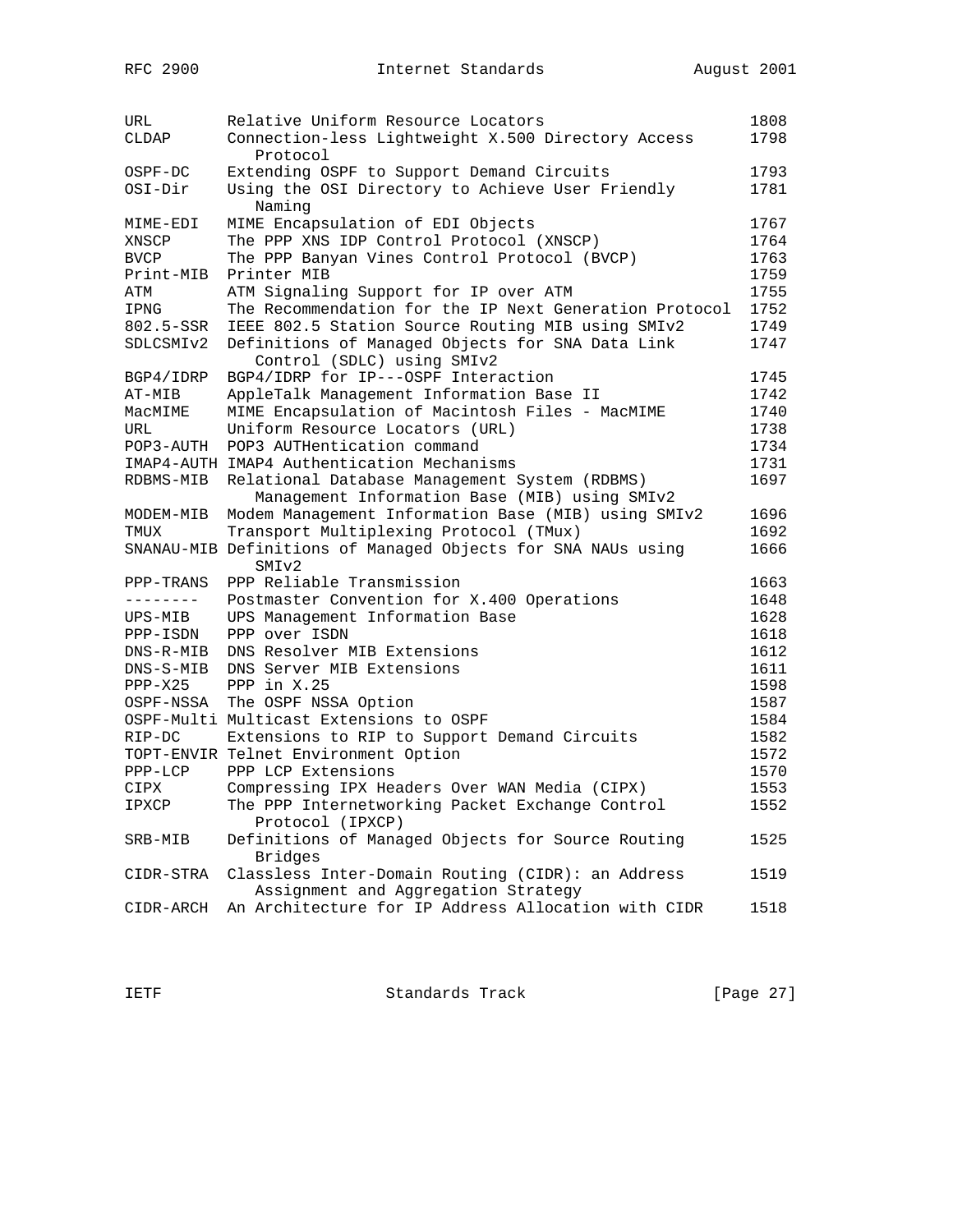| CIDR         | Applicability Statement for the Implementation<br>of Classless Inter-Domain Routing (CIDR)                                 | 1517 |
|--------------|----------------------------------------------------------------------------------------------------------------------------|------|
| -------      | Definitions of Managed Objects for IEEE 802.3 Medium<br>Attachment Units (MAUs)                                            | 1515 |
| .            | Token Ring Extensions to the Remote Network Monitoring<br>MIB                                                              | 1513 |
| FDDI-MIB     | FDDI Management Information Base                                                                                           | 1512 |
| KERBEROS     | The Kerberos Network Authentication Service (V5)                                                                           | 1510 |
| --------     | X.400 Use of Extended Character Sets                                                                                       | 1502 |
| HARPOON      | Rules for downgrading messages from X.400/88 to<br>X.400/84 when MIME content-types are present<br>in the messages         | 1496 |
| Equiv        | Equivalences between 1988 X.400 and RFC-822 Message<br>Bodies                                                              | 1494 |
| IDPR         | Inter-Domain Policy Routing Protocol Specification:<br>Version 1                                                           | 1479 |
| IDPR-ARCH    | An Architecture for Inter-Domain Policy Routing                                                                            | 1478 |
|              | PPP/Bridge The Definitions of Managed Objects for the Bridge<br>Network Control Protocol of the Point-to-Point<br>Protocol | 1474 |
| PPP/IPMIB    | The Definitions of Managed Objects for the IP Network<br>Control Protocol of the Point-to-Point Protocol                   | 1473 |
|              | PPP/SECMIB The Definitions of Managed Objects for the Security<br>Protocols of the Point-to-Point Protocol                 | 1472 |
|              | PPP/LCPMIB The Definitions of Managed Objects for the Link<br>Control Protocol of the Point-to-Point Protocol              | 1471 |
| $IP-TR-MC$   | IP Multicast over Token-Ring Local Area Networks                                                                           | 1469 |
| X25-MIB      | SNMP MIB extension for Multiprotocol Interconnect<br>over X.25                                                             | 1461 |
| SNMPv2       | Introduction to version 2 of the Internet-standard<br>Network Management Framework                                         | 1441 |
| PEM-KEY      | Privacy Enhancement for Internet Electronic Mail:<br>Part IV                                                               | 1424 |
| PEM-ALG      | Privacy Enhancement for Internet Electronic Mail:<br>Part III                                                              | 1423 |
| PEM-CKM      | Privacy Enhancement for Internet Electronic Mail:<br>Part II                                                               | 1422 |
| PEM-ENC      | Privacy Enhancement for Internet Electronic Mail:<br>Part I                                                                | 1421 |
| SNMP-IPX     | SNMP over IPX                                                                                                              | 1420 |
| $SNNP-AT$    | SNMP over AppleTalk                                                                                                        | 1419 |
| SNMP-OSI     | SNMP over OSI                                                                                                              | 1418 |
| FTP          | FTP-FTAM Gateway Specification                                                                                             | 1415 |
| IDENT-MIB    | Identification MIB                                                                                                         | 1414 |
| <b>IDENT</b> | Identification Protocol                                                                                                    | 1413 |
| BGP-OSPF     | BGP OSPF Interaction                                                                                                       | 1403 |

IETF Standards Track [Page 28]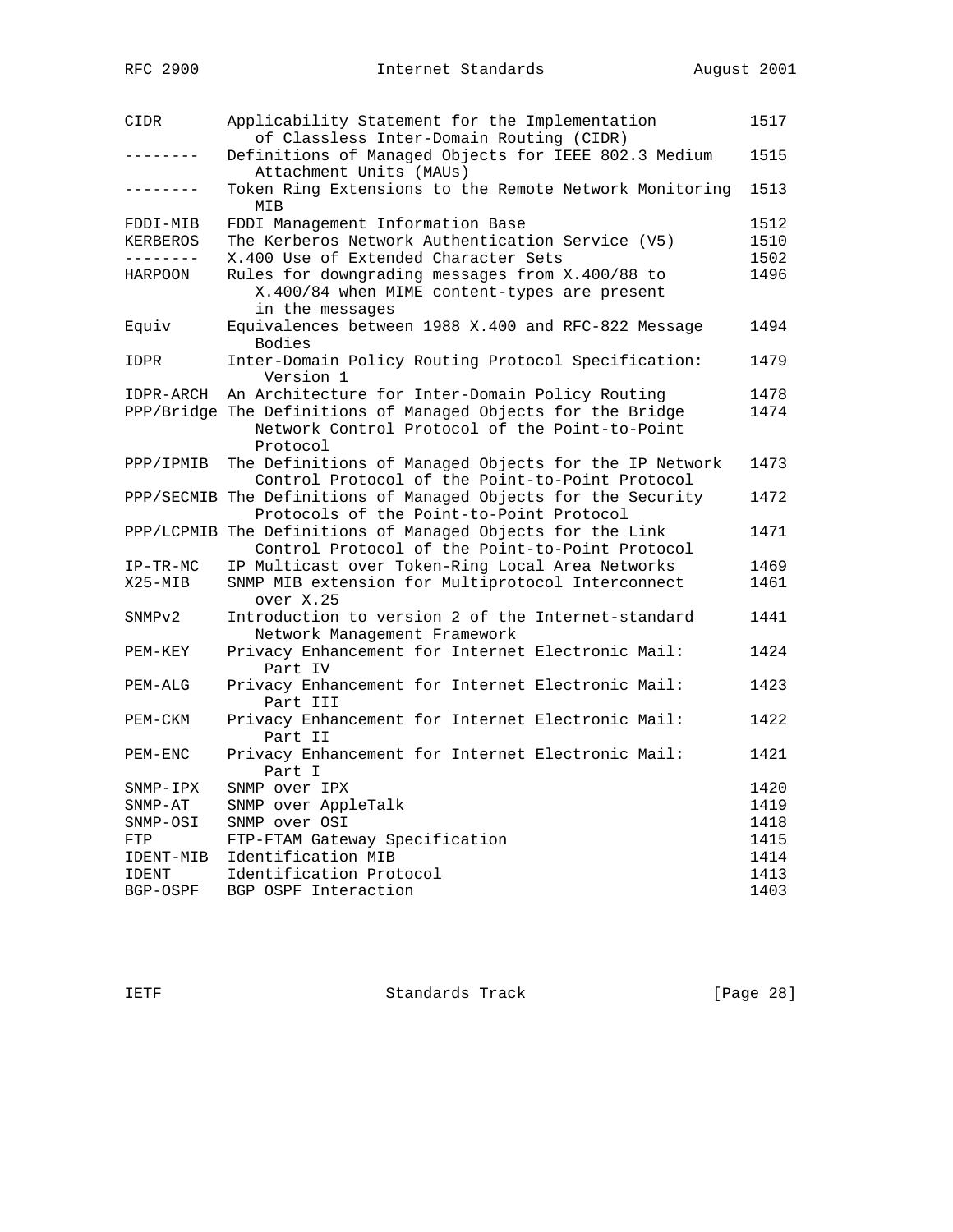| ---------   | Default Route Advertisement In BGP2 and BGP3 Version<br>of The Border Gateway Protocol            | 1397 |
|-------------|---------------------------------------------------------------------------------------------------|------|
| $SNMP-X.25$ | SNMP MIB Extension for the X.25 Packet Layer                                                      | 1382 |
| SNMP-LAPB   | SNMP MIB Extension for X.25 LAPB                                                                  | 1381 |
| PPP-ATCP    | The PPP AppleTalk Control Protocol (ATCP)                                                         | 1378 |
| PPP-OSINLC  | The PPP OSI Network Layer Control Protocol (OSINLCP)                                              | 1377 |
| TOPT-RFC    | Telnet Remote Flow Control Option                                                                 | 1372 |
| --------    | Applicability Statement for OSPF                                                                  | 1370 |
| PPP-IPCP    | The PPP Internet Protocol Control Protocol (IPCP)                                                 | 1332 |
| --------    | X.400 1988 to 1984 downgrading                                                                    | 1328 |
| TCP-EXT     | TCP Extensions for High Performance                                                               | 1323 |
| NETFAX      | A File Format for the Exchange of Images in the<br>Internet                                       | 1314 |
| FDDI-MIB    | FDDI Management Information Base                                                                  | 1285 |
| ---------   | Encoding Network Addresses to Support Operation<br>over Non-OSI Lower Layers                      | 1277 |
| ---------   | Replication and Distributed Operations extensions<br>to provide an Internet Directory using X.500 | 1276 |
| --------    | The COSINE and Internet X.500 Schema                                                              | 1274 |
| BGP-MIB     | Definitions of Managed Objects for the Border Gateway<br>Protocol: Version 3                      | 1269 |
| ICMP-ROUT   | ICMP Router Discovery Messages                                                                    | 1256 |
| STD-MIBs    | Reassignment of experimental MIBs to standard MIBs                                                | 1239 |
| IPX-IP      | Tunneling IPX traffic through IP networks                                                         | 1234 |
| IS-IS       | Use of OSI IS-IS for routing in TCP/IP and dual                                                   | 1195 |
|             | environments                                                                                      |      |
| IP-CMPRS    | Compressing TCP/IP headers for low-speed serial links                                             | 1144 |
| TOPT-XDL    | Telnet X display location option                                                                  | 1096 |
| TOPT-TERM   | Telnet terminal-type option                                                                       | 1091 |
| TOPT-TS     | Telnet terminal speed option                                                                      | 1079 |
| TOPT-NAWS   | Telnet window size option                                                                         | 1073 |
| TOPT-X.3    | Telnet X.3 PAD option                                                                             | 1053 |
| TOPT-DATA   | Telnet Data Entry Terminal option: DODIIS<br>implementation                                       | 1043 |
| TOPT-3270   | Telnet 3270 regime option                                                                         | 1041 |
| NNTP        | Network News Transfer Protocol                                                                    | 977  |
| TOPT-TLN    | Telnet terminal location number option                                                            | 946  |
| TOPT-OM     | Output marking Telnet option                                                                      | 933  |
|             | TOPT-TACAC TACACS user identification Telnet option                                               | 927  |
| TOPT-EOR    | Telnet end of record option                                                                       | 885  |
| TOPT-SNDL   | Telnet send-location option                                                                       | 779  |
| TOPT-SUPO   | Telnet SUPDUP-Output option                                                                       | 749  |
| TOPT-SUP    | Telnet SUPDUP option                                                                              | 736  |
| TOPT-BYTE   | Revised Telnet byte macro option                                                                  | 735  |
| TOPT-LOGO   | Telnet logout option                                                                              | 727  |

IETF Standards Track [Page 29]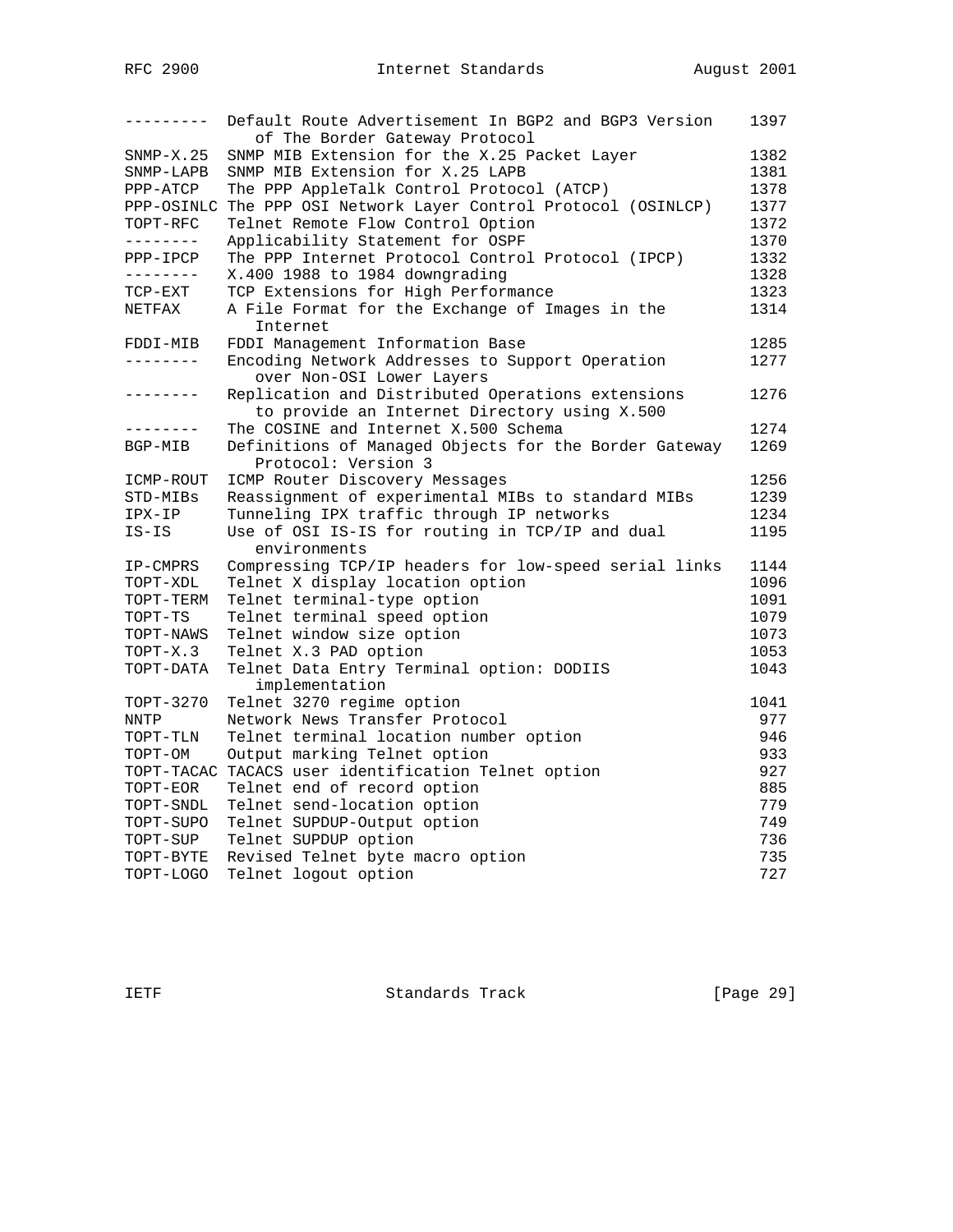| TOPT-REM | Remote Controlled Transmission and Echoing Telnet | 726 |
|----------|---------------------------------------------------|-----|
|          | option                                            |     |
| TOPT-EXT | Telnet extended ASCII option                      | 698 |

 [Note: an asterisk at the end of a line indicates a change from the previous edition of this document.]

IETF Standards Track [Page 30]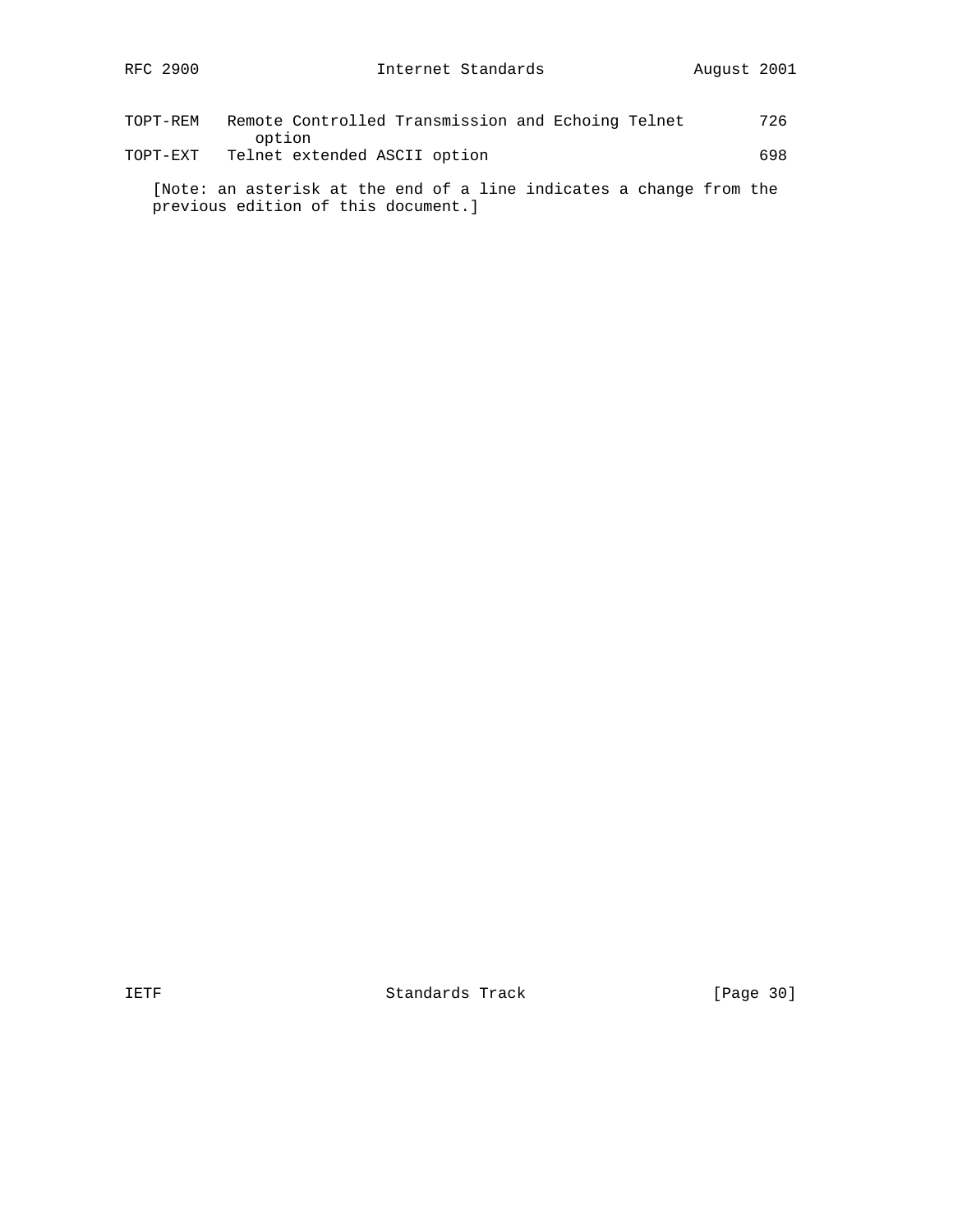# 3.5. Best Current Practice by BCP

| Mnemonic        | Title                                                                                       |      | RFC# BCP# |
|-----------------|---------------------------------------------------------------------------------------------|------|-----------|
|                 | Best Current Practices                                                                      | 1818 | 1*        |
| . <u>.</u> .    | Addendum to RFC 1602 -- Variance Procedure                                                  | 1871 | $2*$      |
|                 | Variance for The PPP Connection Control Protocol<br>and The PPP Encryption Control Protocol | 1915 | $3*$      |
|                 | An Appeal to the Internet Community to Return<br>Unused IP Networks (Prefixes) to the IANA  | 1917 | $4*$      |
|                 | Address Allocation for Private Internets                                                    | 1918 | $5*$      |
| .               | Guidelines for creation, selection, and<br>registration of an Autonomous System (AS)        | 1930 | $6*$      |
|                 | Implications of Various Address Allocation<br>Policies for Internet Routing                 | 2008 | $7*$      |
|                 | IRTF Research Group Guidelines and Procedures                                               | 2014 | $8*$      |
|                 | The Internet Standards Process -- Revision 3                                                | 2026 | $9*$      |
|                 | IAB and IESG Selection, Confirmation, and Recall                                            | 2727 | $10*$     |
|                 | Process: Operation of the Nominating and Recall<br>Committees                               |      |           |
|                 | The Organizations Involved in the IETF Standards<br>Process                                 | 2028 | $11*$     |
|                 | Internet Registry IP Allocation Guidelines                                                  | 2050 | $12*$     |
| -------         | Multipurpose Internet Mail Extensions (MIME) Part<br>Four: Registration Procedures          | 2048 | $13*$     |
| . <u>.</u>      | Key words for use in RFCs to Indicate Requirement<br>Levels                                 | 2119 | $14*$     |
|                 | Deployment of the Internet White Pages Service                                              | 2148 | $15*$     |
| -------         | Selection and Operation of Secondary DNS Servers                                            | 2182 | $16*$     |
| ------          | Use of DNS Aliases for Network Services                                                     | 2219 | $17*$     |
| -------         | IETF Policy on Character Sets and Languages                                                 | 2277 | $18*$     |
|                 | IANA Charset Registration Procedures                                                        | 2978 | $19*$     |
| - - - - - - -   | Classless IN-ADDR.ARPA delegation                                                           | 2317 | $20*$     |
| .               | Expectations for Computer Security Incident<br>Response                                     | 2350 | $21*$     |
| - - - - - - -   | Guide for Internet Standards Writers                                                        | 2360 | $22*$     |
| ------          | Administratively Scoped IP Multicast                                                        | 2365 | $23*$     |
|                 | RSVP over ATM Implementation Guidelines                                                     | 2379 | $24*$     |
|                 | IETF Working Group Guidelines and Procedures                                                | 2418 | $25*$     |
| . _ _ _ _ _ _ _ | Guidelines for Writing an IANA Considerations                                               | 2434 | $26*$     |
|                 | Section in RFCs                                                                             |      |           |
|                 | Advancement of MIB specifications on the IETF<br>Standards Track                            | 2438 | $27*$     |
|                 | Enhancing TCP Over Satellite Channels using<br>Standard Mechanisms                          | 2488 | $28*$     |
|                 | Procedure for Defining New DHCP Options                                                     | 2489 | $29*$     |
|                 | Anti-Spam Recommendations for SMTP MTAs                                                     | 2505 | $30*$     |
|                 | Media Feature Tag Registration Procedure                                                    | 2506 | $31*$     |

IETF Standards Track [Page 31]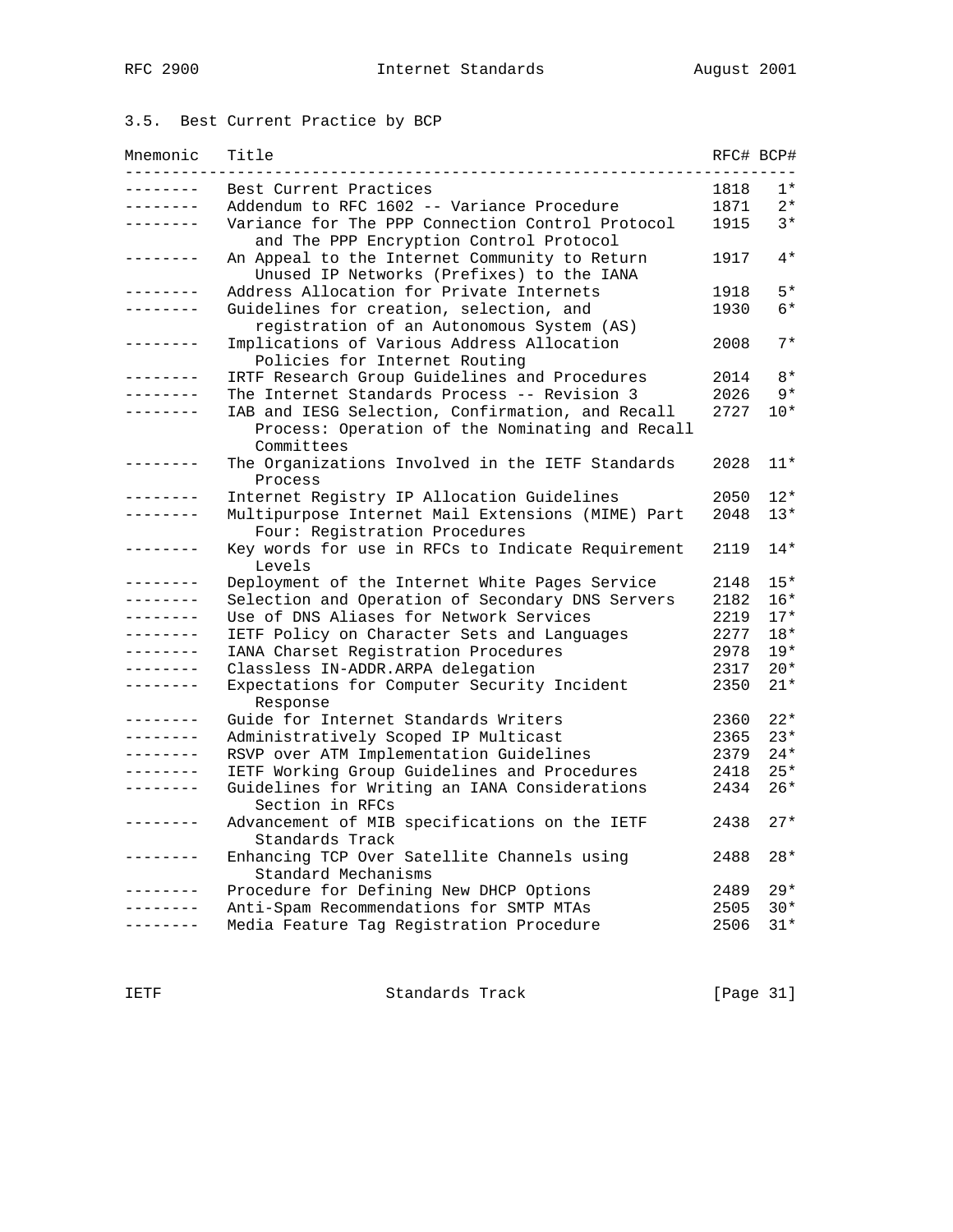|          |                                                                                                  | 2606 | $32*$ |
|----------|--------------------------------------------------------------------------------------------------|------|-------|
|          | Reserved Top Level DNS Names                                                                     |      |       |
|          | URN Namespace Definition Mechanisms                                                              | 2611 | $33*$ |
|          | Changing the Default for Directed Broadcasts in<br>Routers                                       | 2644 | $34*$ |
|          | Registration Procedures for URL Scheme Names                                                     | 2717 | $35*$ |
|          | Guidelines for Writers of RTP Payload Format<br>Specifications                                   | 2736 | $36*$ |
|          | IANA Allocation Guidelines For Values In the<br>Internet Protocol and Related Headers            | 2780 | $37*$ |
|          | Network Ingress Filtering: Defeating Denial of<br>Service Attacks which employ IP Source Address | 2827 | $38*$ |
|          | Spoofing                                                                                         |      |       |
|          | Charter of the Internet Architecture Board (IAB)                                                 | 2850 | $39*$ |
|          | Root Name Server Operational Requirements                                                        | 2870 | $40*$ |
| -------- | Congestion Control Principles                                                                    | 2914 | $41*$ |
|          | Domain Name System (DNS) IANA Considerations                                                     | 2929 | $42*$ |
|          | Procedures and IANA Guidelines for Definition of                                                 | 2939 | $43*$ |
|          | New DHCP Options and Message Types                                                               |      |       |
|          | Use of HTTP State Management                                                                     | 2964 | $44*$ |
|          | IETF Discussion List Charter                                                                     | 3005 | $45*$ |
|          | Recommended Internet Service Provider Security<br>Services and Procedures                        | 3013 | $46*$ |
|          | Tags for the Identification of Languages                                                         | 3066 | $47*$ |

 [Note: an asterisk at the end of a line indicates a change from the previous edition of this document.]

IETF Standards Track [Page 32]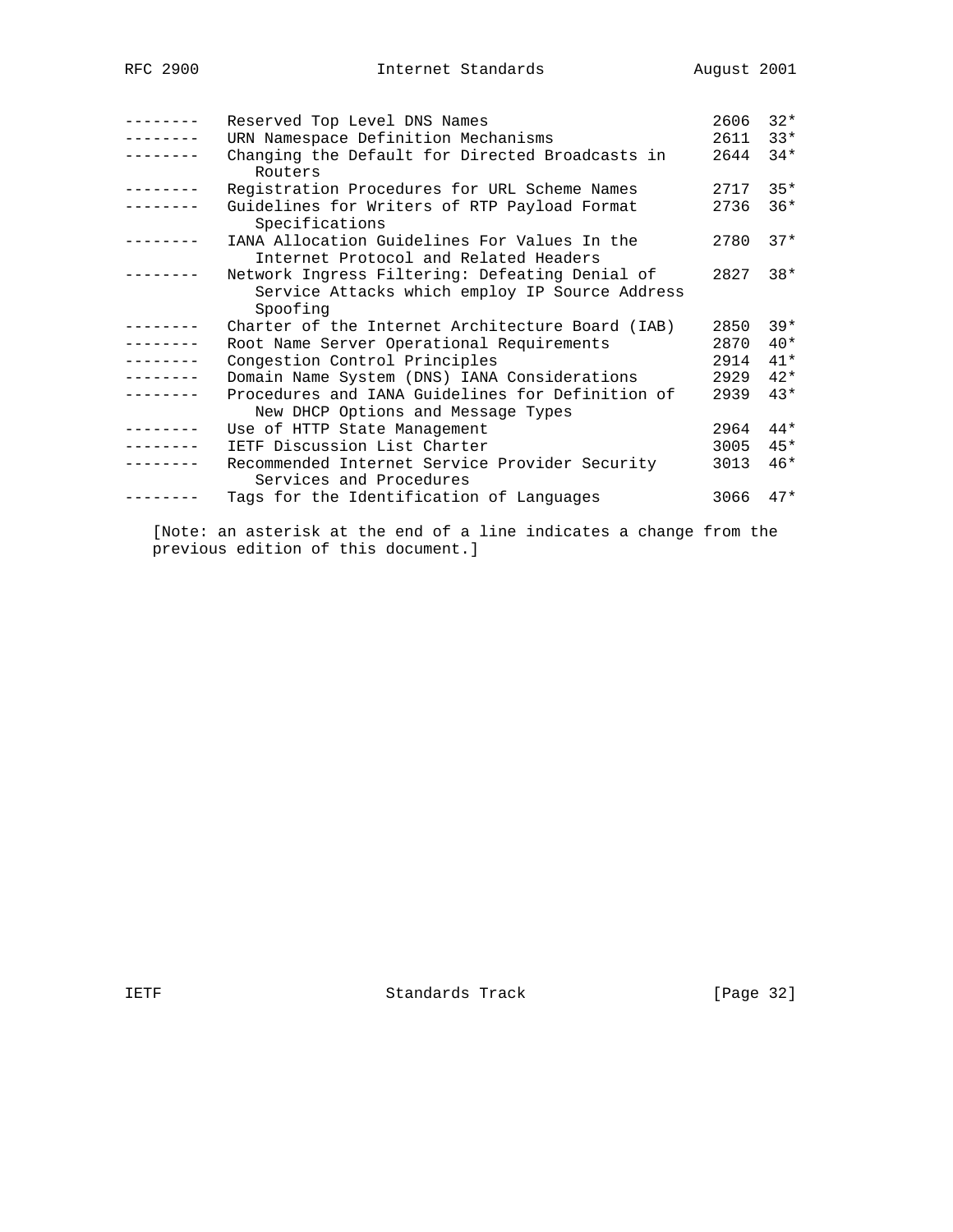# 3.6. Best Current Practice by RFC

| Mnemonic        | Title                                                                                                             |    | BCP# RFC# |
|-----------------|-------------------------------------------------------------------------------------------------------------------|----|-----------|
| ت ب ب ب ب ب     | Tags for the Identification of Languages                                                                          | 47 | $3066*$   |
| . <i>.</i> .    | Recommended Internet Service Provider Security<br>Services and Procedures                                         | 46 | $3013*$   |
| .               | IETF Discussion List Charter                                                                                      | 45 | 3005*     |
| --------        | IANA Charset Registration Procedures                                                                              | 19 | 2978*     |
| --------        | Use of HTTP State Management                                                                                      | 44 | 2964*     |
| .               | Procedures and IANA Guidelines for Definition of<br>New DHCP Options and Message Types                            | 43 | 2939*     |
| . _ _ _ _ _ _ _ | Domain Name System (DNS) IANA Considerations                                                                      | 42 | $2929*$   |
| .               | Congestion Control Principles                                                                                     | 41 | $2914*$   |
| --------        | Root Name Server Operational Requirements                                                                         | 40 | 2870*     |
| . _ _ _ _ _ _ _ | Charter of the Internet Architecture Board (IAB)                                                                  | 39 | 2850*     |
| -------         | Network Ingress Filtering: Defeating Denial of<br>Service Attacks which employ IP Source Address<br>Spoofing      | 38 | 2827*     |
| -------         | IANA Allocation Guidelines For Values In the<br>Internet Protocol and Related Headers                             | 37 | 2780*     |
| -------         | Guidelines for Writers of RTP Payload Format<br>Specifications                                                    | 36 | $2736*$   |
|                 | IAB and IESG Selection, Confirmation, and Recall<br>Process: Operation of the Nominating and Recall<br>Committees | 10 | $2727*$   |
| -------         | Registration Procedures for URL Scheme Names                                                                      | 35 | $2717*$   |
|                 | Changing the Default for Directed Broadcasts in<br>Routers                                                        | 34 | $2644*$   |
| . <u>.</u> .    | URN Namespace Definition Mechanisms                                                                               | 33 | $2611*$   |
| . <u>.</u> .    | Reserved Top Level DNS Names                                                                                      | 32 | 2606*     |
| . <u>.</u>      | Media Feature Tag Registration Procedure                                                                          | 31 | 2506*     |
| . _ _ _ _ _ _ _ | Anti-Spam Recommendations for SMTP MTAs                                                                           | 30 | 2505*     |
| . _ _ _ _ _ _ _ | Procedure for Defining New DHCP Options                                                                           | 29 | 2489*     |
| -------         | Enhancing TCP Over Satellite Channels using<br>Stanard Mechanisms                                                 | 28 | 2488*     |
| - - - - - - -   | Advancement of MIB specifications on the IETF<br>Standards Track                                                  | 27 | $2438*$   |
|                 | Guidelines for Writing an IANA Considerations<br>Section in RFCs                                                  | 26 | 2434*     |
| - - - - - - -   | IETF Working Group Guidelines and Procedures                                                                      | 25 | $2418*$   |
| .               | RSVP over ATM Implementation Guidelines                                                                           | 24 | $2379*$   |
| . _ _ _ _ _ _ _ | Administratively Scoped IP Multicast                                                                              | 23 | 2365*     |
| --------        | Guide for Internet Standards Writers                                                                              | 22 | 2360*     |
| - - - - - - - - | Expectations for Computer Security Incident<br>Response                                                           | 21 | 2350*     |
|                 | Classless IN-ADDR. ARPA delegation                                                                                | 20 | 2317*     |
| .               | IETF Policy on Character Sets and Languages                                                                       | 18 | $2277*$   |

IETF Standards Track [Page 33]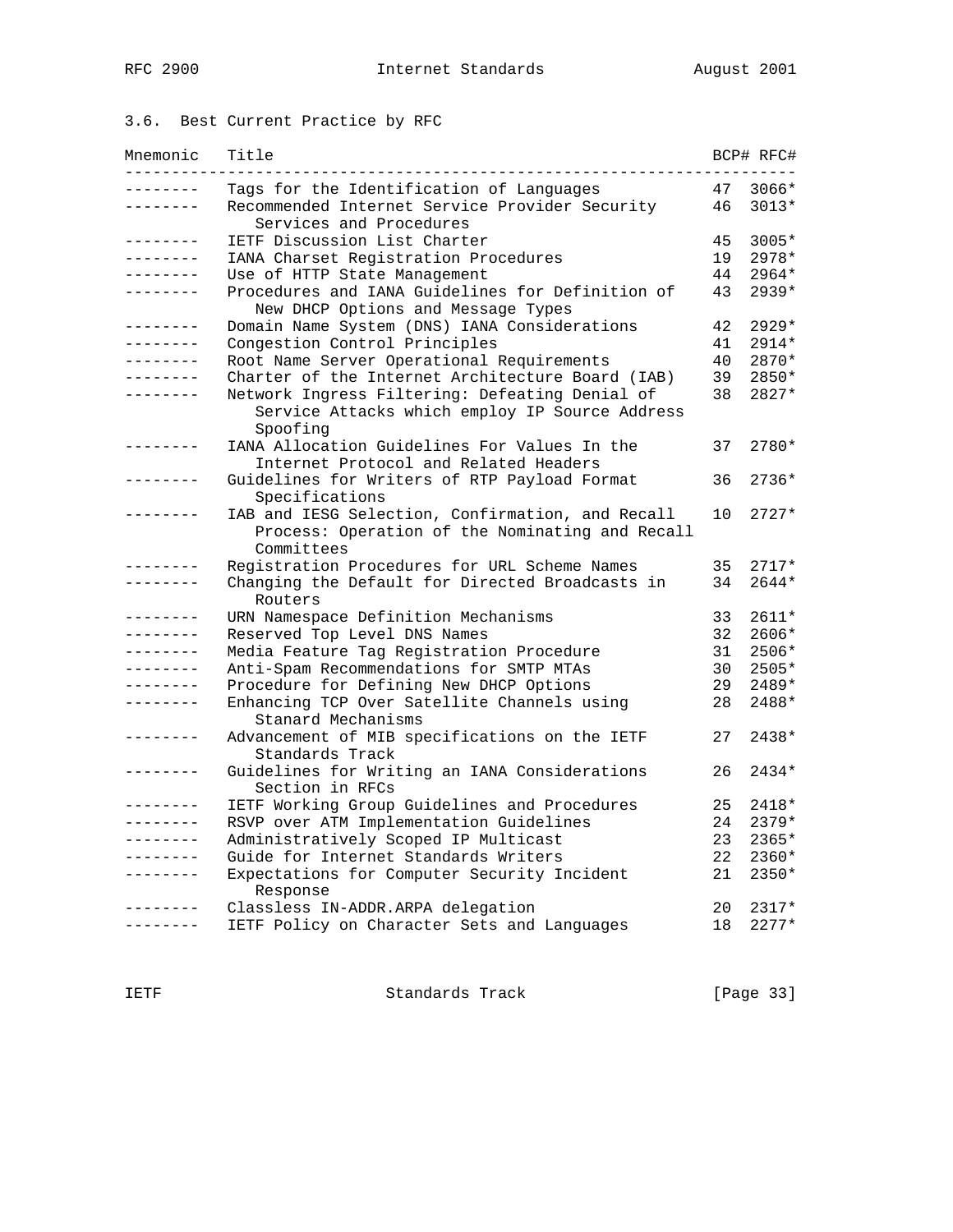| Use of DNS Aliases for Network Services                                                     | 17              | $2219*$     |
|---------------------------------------------------------------------------------------------|-----------------|-------------|
| Selection and Operation of Secondary DNS Servers                                            | 16              | $2182*$     |
| Deployment of the Internet White Pages Service                                              | 15              | $2148*$     |
| Key words for use in RFCs to Indicate Requirement<br>Levels                                 | 14              | $2119*$     |
| Internet Registry IP Allocation Guidelines                                                  | 12 <sup>°</sup> | $2050*$     |
| Multipurpose Internet Mail Extensions (MIME) Part<br>Four: Registration Procedures          | 13 <sup>7</sup> | $2048*$     |
| The Organizations Involved in the IETF Standards<br>Process                                 | 11              | $2028*$     |
| The Internet Standards Process -- Revision 3                                                | 9               | $2026*$     |
| IRTF Research Group Guidelines and Procedures                                               | 8               | $2014*$     |
| Implications of Various Address Allocation                                                  | 7               | $2008*$     |
| Policies for Internet Routing                                                               |                 |             |
| Guidelines for creation, selection, and                                                     | б.              | $1930*$     |
| registration of an Autonomous System (AS)                                                   |                 |             |
| Address Allocation for Private Internets                                                    |                 | $5 \t1918*$ |
| An Appeal to the Internet Community to Return                                               | $\overline{4}$  | $1917*$     |
| Unused IP Networks (Prefixes) to the IANA                                                   |                 |             |
| Variance for The PPP Connection Control Protocol<br>and The PPP Encryption Control Protocol | 3               | 1915*       |
| Addendum to RFC 1602 -- Variance Procedure                                                  | $2^{\circ}$     | 1871*       |
|                                                                                             |                 |             |
| Best Current Practices                                                                      | $\mathbf{1}$    | 1818*       |
|                                                                                             |                 |             |

 [Note: an asterisk at the end of a line indicates a change from the previous edition of this document.]

IETF Standards Track [Page 34]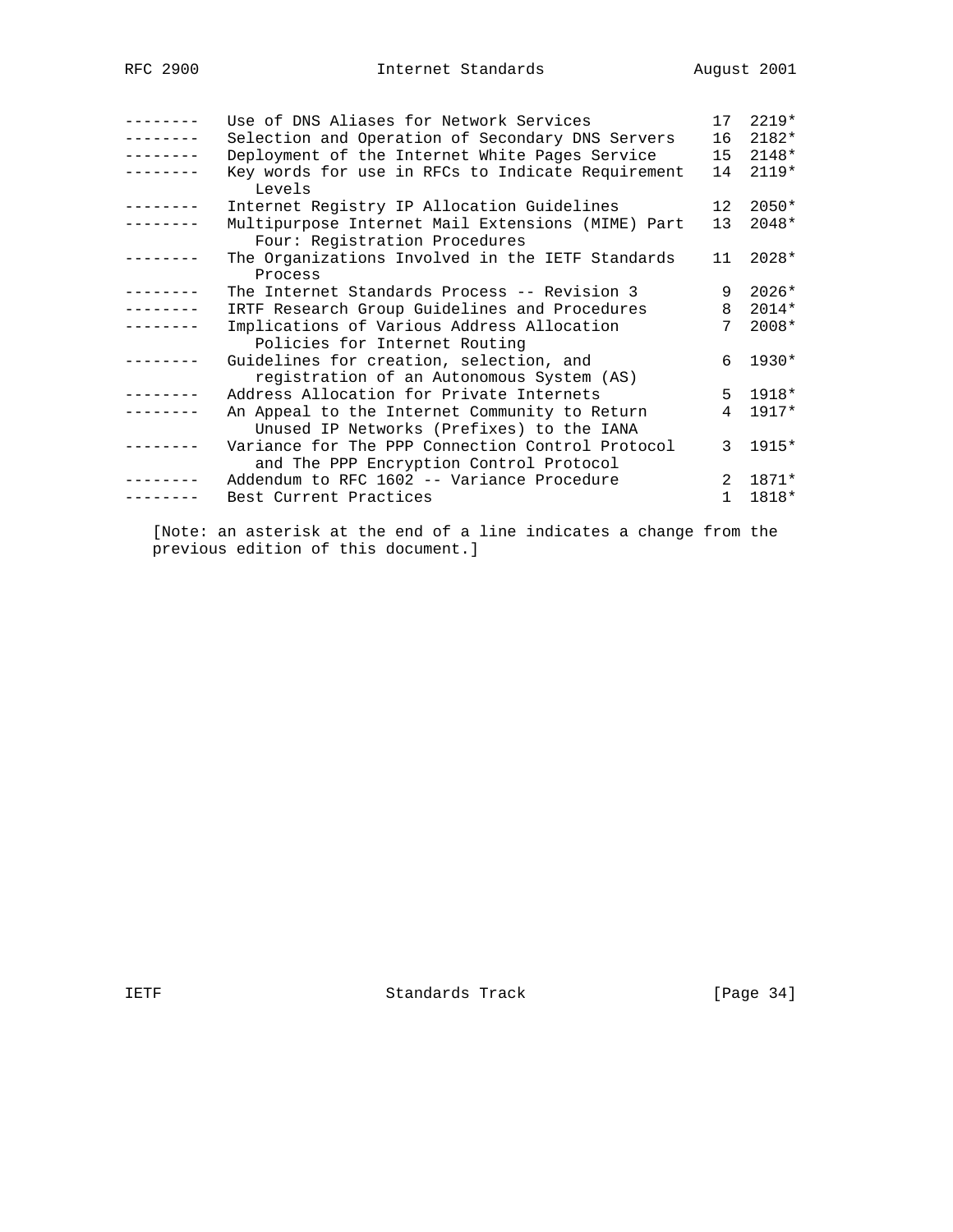## 3.7. Experimental Protocols

| Mnemonic        | Title                                                                                          | RFC#    |
|-----------------|------------------------------------------------------------------------------------------------|---------|
| -------         | A DNS RR Type for Lists of Address Prefixes (APL RR)                                           | $3123*$ |
| . <u>.</u> .    | OpenLDAP Root Service An experimental LDAP referral<br>service                                 | 3088    |
| . _ _ _ _ _ _ _ | Notification and Subscription for SLP                                                          | 3082    |
| . _ _ _ _ _ _ _ | MPLS Loop Prevention Mechanism                                                                 | 3063    |
| -------         | Internet X.509 Public Key Infrastructure Data<br>Validation and Certification Server Protocols | 3029    |
| ---------       | Unified Memory Space Protocol Specification                                                    | 3018    |
| SAP             | Session Announcement Protocol                                                                  | 2974    |
| ________        | Protocol Independent Multicast MIB for IPv4                                                    | 2934    |
| MASC            | The Multicast Address-Set Claim (MASC) Protocol                                                | 2909    |
| . <u>.</u>      | Generic AAA Architecture                                                                       | 2903    |
| . _ _ _ _ _ _ _ | TCP Congestion Window Validation                                                               | 2861    |
| TSWTCM          | A Time Sliding Window Three Colour Marker (TSWTCM)                                             | 2859    |
| . _ _ _ _ _ _ _ | OSPF over ATM and Proxy-PAR                                                                    | 2844    |
| PPP-SDL         | PPP over Simple Data Link (SDL) using SONET/SDH<br>with ATM-like framing                       | 2823    |
| --------        | Diffie-Helman USM Key Management Information Base<br>and Textual Convention                    | 2786    |
| .               | An HTTP Extension Framework                                                                    | 2774    |
| .               | Encryption using KEA and SKIPJACK                                                              | 2773    |
| --------        | GLOP Addressing in 233/8                                                                       | 2770    |
| .               | Sampling of the Group Membership in RTP                                                        | 2762    |
| .               | Definitions of Managed Objects for Service Level<br>Agreements Performance Monitoring          | 2758    |
| HTCP            | Hyper Text Caching Protocol (HTCP/0.0)                                                         | 2756    |
| .               | RTFM: New Attributes for Traffic Flow Measurement                                              | 2724    |
| . <i>.</i> .    | PPP EAP TLS Authentication Protocol                                                            | 2716    |
| . <i>.</i> .    | SPKI Certificate Theory                                                                        | 2693    |
| . <u>.</u>      | SPKI Requirements                                                                              | 2692    |
| .               | QoS Routing Mechanisms and OSPF Extensions                                                     | 2676    |
| . <u>.</u> .    | The Secure HyperText Transfer Protocol                                                         | 2660    |
| . <u>.</u>      | Security Extensions For HTML                                                                   | 2659    |
| .               | LDAPv2 Client vs. the Index Mesh                                                               | 2657    |
| . <u>.</u>      | Registration Procedures for SOIF Template Types                                                | 2656    |
| . _ _ _ _ _ _ _ | CIP Index Object Format for SOIF Objects                                                       | 2655    |
| --------        | A Tagged Index Object for use in the Common Indexing                                           | 2654    |
|                 | Protocol                                                                                       |         |
| . _ _ _ _ _ _ _ | An LDAP Control and Schema for Holding Operation<br>Signatures                                 | 2649    |
|                 | Script MIB Extensibility Protocol Version 1.0                                                  | 2593    |
|                 | The NewReno Modification to TCP's Fast Recovery<br>Algorithm                                   | 2582    |
|                 | Mapping between LPD and IPP Protocols                                                          | 2569    |

IETF Standards Track [Page 35]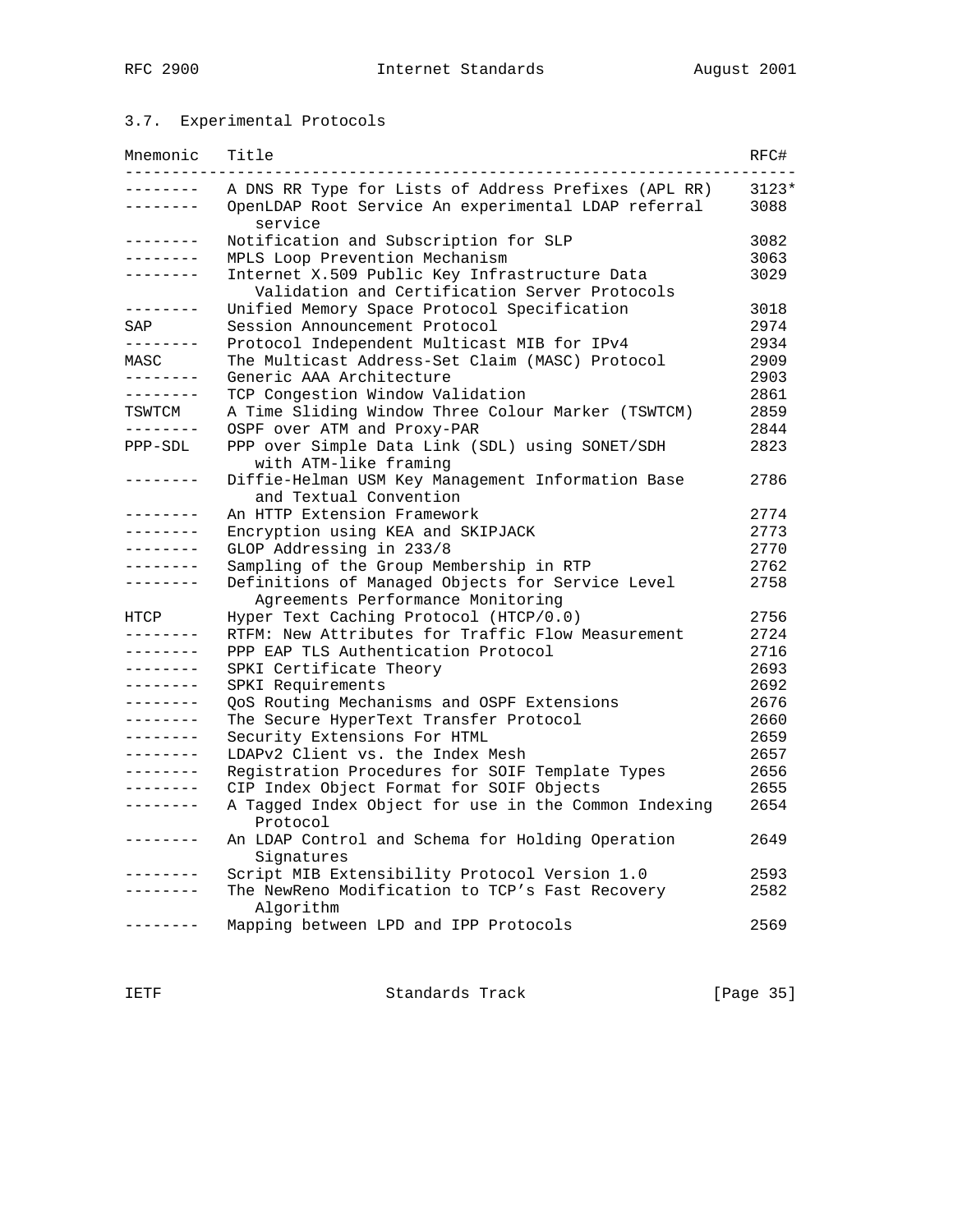| IPP-RAT           | Rationale for the Structure of the Model and Protocol<br>for the Internet Printing Protocol | 2568 |
|-------------------|---------------------------------------------------------------------------------------------|------|
| IPP-DG            | Design Goals for an Internet Printing Protocol                                              | 2567 |
| DNS-INFO          | Detached Domain Name System (DNS) Information                                               | 2540 |
| PHOTURIS-E        | Photuris: Extended Schemes and Attributes                                                   | 2523 |
|                   | PHOTURIS-S Photuris: Session-Key Management Protocol                                        | 2522 |
| ICMP-SEC          | ICMP Security Failures Messages                                                             | 2521 |
|                   | NHRP-MNHCS NHRP with Mobile NHCs                                                            | 2520 |
| --------          | URI Resolution Services Necessary for URN Resolution                                        | 2483 |
| $ECN-IP$          | A Proposal to add Explicit Congestion Notification<br>(ECN) to IP                           | 2481 |
| --------          | IPv6 Testing Address Allocation                                                             | 2471 |
| MARS-SCSP         | A Distributed MARS Service Using SCSP                                                       | 2443 |
| TCP-WIN           | Increasing TCP's Initial Window                                                             | 2414 |
| PIM-SM            | Protocol Independent Multicast-Sparse Mode (PIM-<br>SM): Protocol Specification             | 2362 |
| --------          | Domain Names and Company Name Retrieval                                                     | 2345 |
| RTP-MPEG          | RTP Payload Format for Bundled MPEG                                                         | 2343 |
| --------          | Intra-LIS IP multicast among routers over ATM<br>using Sparse Mode PIM                      | 2337 |
| ---------         | The Safe Response Header Field                                                              | 2310 |
| LDAP-NIS          | An Approach for Using LDAP as a Network Information<br>Service                              | 2307 |
| HTTP-RVSA         | HTTP Remote Variant Selection Algorithm -- RVSA/1.0                                         | 2296 |
| TCN-HTTP          | Transparent Content Negotiation in HTTP                                                     | 2295 |
| TOPT-COMPO        | Telnet Com Port Control Option                                                              | 2217 |
| --------          | Core Based Trees (CBT) Multicast Routing Architecture                                       | 2201 |
| $- - - - - - - -$ | Core Based Trees (CBT version 2) Multicast Routing                                          | 2189 |
|                   | A Trivial Convention for using HTTP in URN Resolution                                       | 2169 |
| --------          | Resolution of Uniform Resource Identifiers using<br>the Domain Name System                  | 2168 |
| MAP-MAIL          | MaXIM-11 - Mapping between X.400 / Internet mail<br>and Mail-11 mail                        | 2162 |
| MIME-ODA          | A MIME Body Part for ODA                                                                    | 2161 |
| OSPF-DIG          | OSPF with Digital Signatures                                                                | 2154 |
| IP-SCSI           | Encapsulating IP with the Small Computer System<br>Interface                                | 2143 |
|                   | X.500-NAME Managing the X.500 Root Naming Context                                           | 2120 |
| GKMP-ARCH         | Group Key Management Protocol (GKMP) Architecture                                           | 2094 |
| GKMP-SPEC         | Group Key Management Protocol (GKMP) Specification                                          | 2093 |
|                   | TFTP-MULTI TFTP Multicast Option                                                            | 2090 |
| IP-Echo           | IP Echo Host Service                                                                        | 2075 |
|                   | TOPT-CHARS TELNET CHARSET Option                                                            | 2066 |
| URAS              | Uniform Resource Agents (URAs)                                                              | 2016 |
| $GPS-AR$          | GPS-Based Addressing and Routing                                                            | 2009 |
| ETFTP             | Experiments with a Simple File Transfer Protocol                                            | 1986 |
|                   | for Radio Links using Enhanced Trivial File<br>Transfer Protocol (ETFTP)                    |      |
|                   |                                                                                             |      |

IETF Standards Track [Page 36]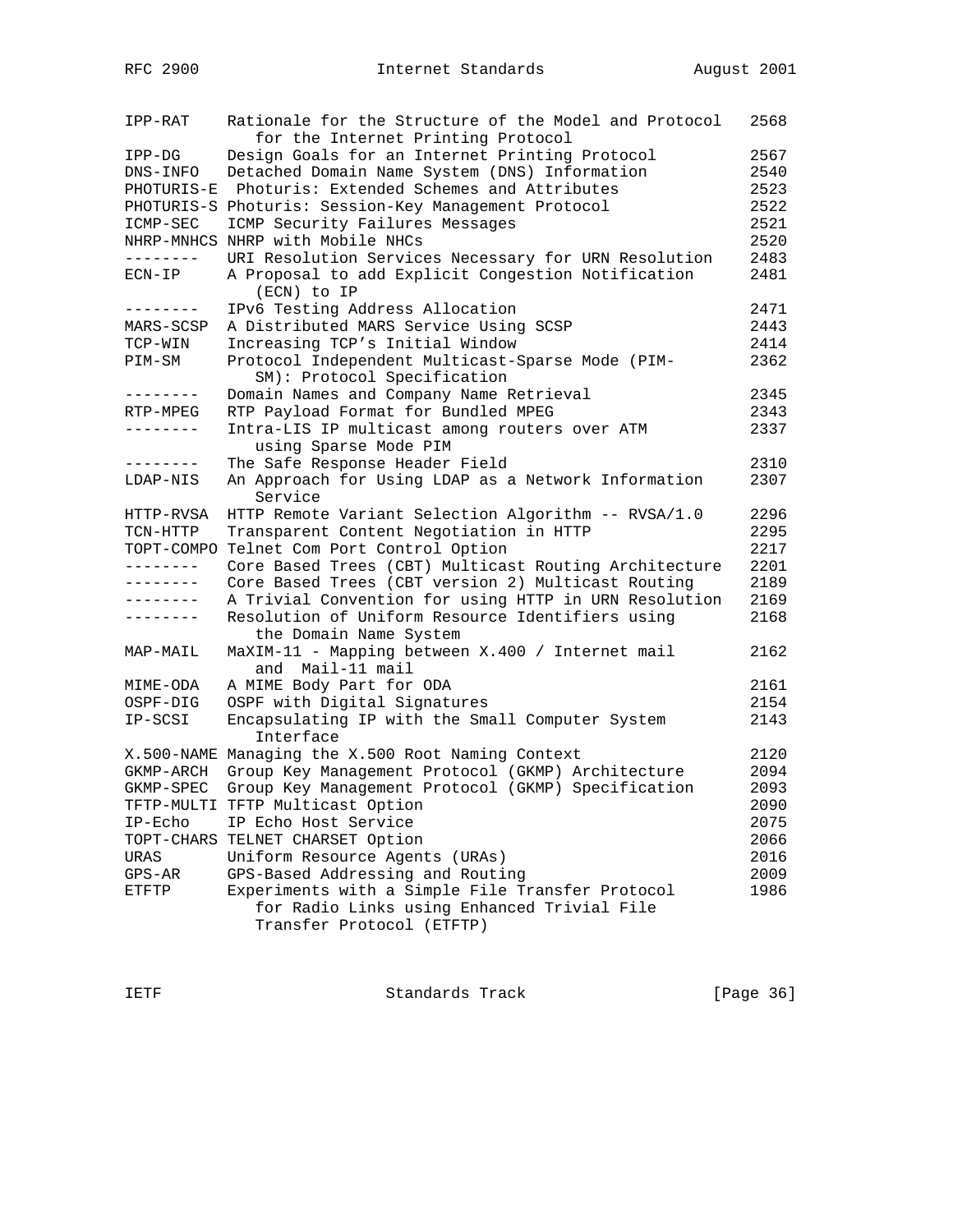| BGP-RR          | BGP Route Reflection An alternative to full mesh IBGP                                          | 1966 |
|-----------------|------------------------------------------------------------------------------------------------|------|
| SMKD            | Scalable Multicast Key Distribution                                                            | 1949 |
| SNMPV2SM        | User-based Security Model for SNMPv2                                                           | 1910 |
| SNMPV2AI        | An Administrative Infrastructure for SNMPv2                                                    | 1909 |
| SNMPV2CB        | Introduction to Community-based SNMPv2                                                         | 1901 |
| --------        | OSI NSAPs and IPv6                                                                             | 1888 |
| DNS-LOC         | A Means for Expressing Location Information in<br>the Domain Name System                       | 1876 |
| SGML-MT         | SGML Media Types                                                                               | 1874 |
| CONT-MT         | Message/External-Body Content-ID Access Type                                                   | 1873 |
| <b>UNARP</b>    | ARP Extension - UNARP                                                                          | 1868 |
| BGP-IDRP        | A BGP/IDRP Route Server alternative to a full<br>mesh routing                                  | 1863 |
| ESP3DES         | The ESP Triple DES Transform                                                                   | 1851 |
| ---------       | SMTP 521 Reply Code                                                                            | 1846 |
| --------        | SMTP Service Extension for Checkpoint/Restart                                                  | 1845 |
| ST <sub>2</sub> | Internet Stream Protocol Version 2 (ST2) Protocol<br>Specification - Version ST2+              | 1819 |
| -------         | Communicating Presentation Information in Internet<br>Messages: The Content-Disposition Header | 1806 |
| .               | Schema Publishing in X.500 Directory                                                           | 1804 |
| --------        | MHS use of the X.500 Directory to support MHS Routing                                          | 1801 |
| .               | Class A Subnet Experiment                                                                      | 1797 |
|                 | TCP/IPXMIB TCP/IPX Connection Mib Specification                                                | 1792 |
| --------        | TCP And UDP Over IPX Networks With Fixed Path MTU                                              | 1791 |
| ICMP-DM         | ICMP Domain Name Messages                                                                      | 1788 |
| CLNP-MULT       | Host Group Extensions for CLNP Multicasting                                                    | 1768 |
| OSPF-OVFL       | OSPF Database Overflow                                                                         | 1765 |
| RWP             | Remote Write Protocol - Version 1.0                                                            | 1756 |
| NARP            | NBMA Address Resolution Protocol (NARP)                                                        | 1735 |
|                 | DNS-ENCODE DNS Encoding of Geographical Location                                               | 1712 |
| TCP-POS         | An Extension to TCP : Partial Order Service                                                    | 1693 |
| T/TCP           | T/TCP -- TCP Extensions for Transactions Functional<br>Specification                           | 1644 |
| MIME-UNI        | Using Unicode with MIME                                                                        | 1641 |
| <b>FOOBAR</b>   | FTP Operation Over Big Address Records (FOOBAR)                                                | 1639 |
|                 | X500-CHART Charting Networks in the X.500 Directory                                            | 1609 |
| X500-DIR        | Representing IP Information in the X.500 Directory                                             | 1608 |
| SNMP-DPI        | Simple Network Management Protocol Distributed                                                 | 1592 |
|                 | Protocol Interface Version 2.0                                                                 |      |
| CLNP-TUBA       | Use of ISO CLNP in TUBA Environments                                                           | 1561 |
| REM-PRINT       | Principles of Operation for the TPC. INT Subdomain:                                            | 1528 |
|                 | Remote Printing -- Technical Procedures                                                        |      |
| DASS            | DASS - Distributed Authentication Security Service                                             | 1507 |
| EHF-MAIL        | Encoding Header Field for Internet Messages                                                    | 1505 |
| RAP             | RAP: Internet Route Access Protocol                                                            | 1476 |
| $TP-IX$         | TP/IX: The Next Internet                                                                       | 1475 |

IETF Standards Track [Page 37]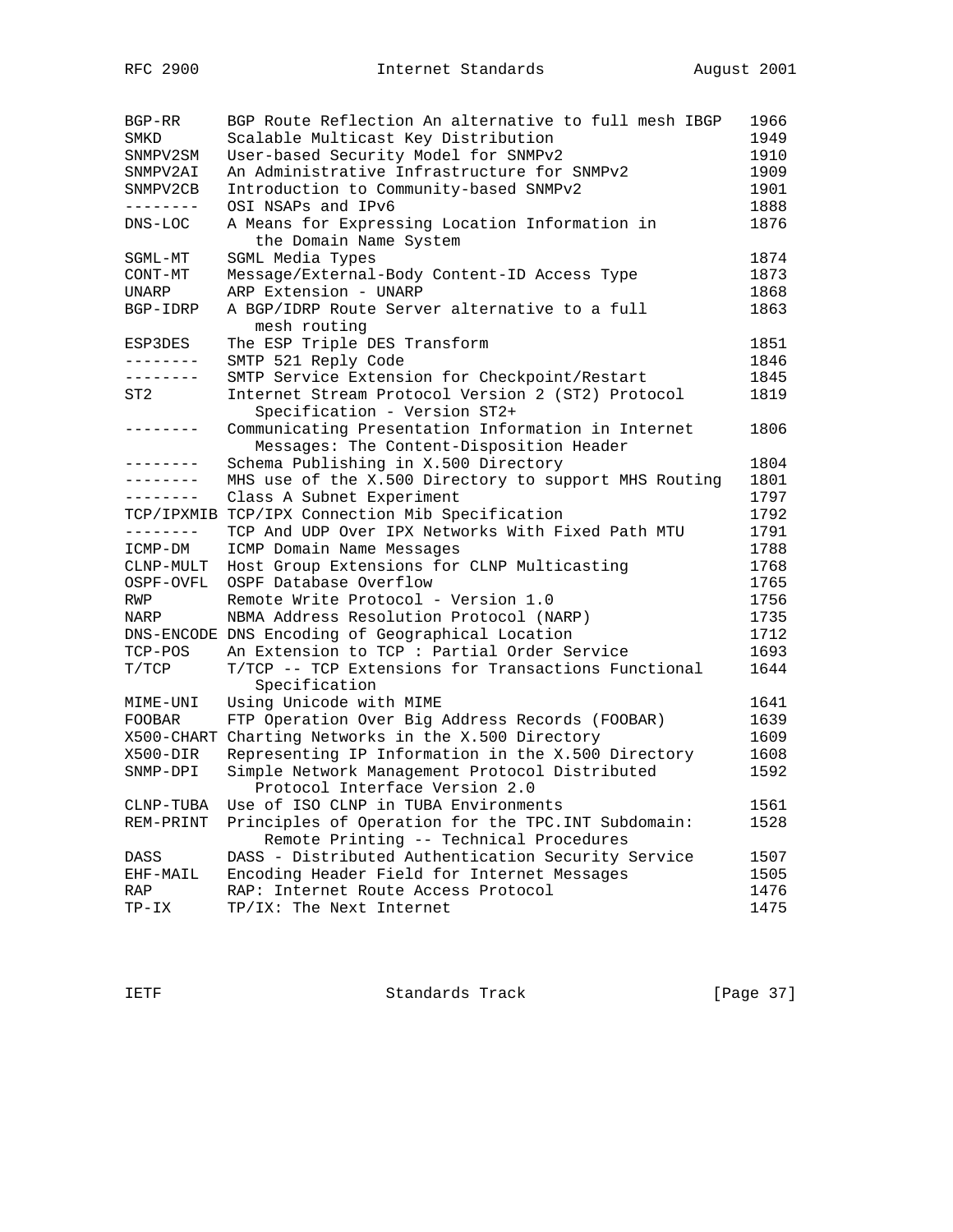| --------     | Routing Coordination for X.400 MHS Services Within<br>a Multi Protocol / Multi Network Environment                      | 1465 |
|--------------|-------------------------------------------------------------------------------------------------------------------------|------|
|              | Table Format V3 for Static Routing                                                                                      |      |
| --------     | Using the Domain Name System To Store Arbitrary<br>String Attributes                                                    | 1464 |
| IRCP         | Internet Relay Chat Protocol                                                                                            | 1459 |
| SIFT         | SIFT/UFT: Sender-Initiated/Unsolicited File Transfer                                                                    | 1440 |
| DIR-ARP      | Directed ARP                                                                                                            | 1433 |
| TEL-SPX      | Telnet Authentication: SPX                                                                                              | 1412 |
| TEL-KER      | Telnet Authentication: Kerberos Version 4                                                                               | 1411 |
| TRACE-IP     | Traceroute Using an IP Option                                                                                           | 1393 |
| $DNS-IP$     | An Experiment in DNS Based IP Routing                                                                                   | 1383 |
| RMCP         | Remote Mail Checking Protocol                                                                                           | 1339 |
| MSP2         | Message Send Protocol 2                                                                                                 | 1312 |
| <b>DSLCP</b> | Dynamically Switched Link Control Protocol                                                                              | 1307 |
| --------     | X.500 and Domains                                                                                                       | 1279 |
| IN-ENCAP     | Scheme for an internet encapsulation protocol:<br>Version 1                                                             | 1241 |
| CLNS-MIB     | CLNS MIB for use with Connectionless Network Protocol<br>(ISO 8473) and End System to Intermediate<br>System (ISO 9542) | 1238 |
| CFDP         | Coherent File Distribution Protocol                                                                                     | 1235 |
| $IP-AX.25$   | Internet protocol encapsulation of AX.25 frames                                                                         | 1226 |
| ALERTS       | Techniques for managing asynchronously generated alerts 1224                                                            |      |
| MPP          | Message Posting Protocol (MPP)                                                                                          | 1204 |
| SNMP-BULK    | Bulk Table Retrieval with the SNMP                                                                                      | 1187 |
| DNS-RR       | New DNS RR Definitions                                                                                                  | 1183 |
| IMAP2        | Interactive Mail Access Protocol: Version 2                                                                             | 1176 |
| NTP-OSI      | Network Time Protocol (NTP) over the OSI Remote<br>Operations Service                                                   | 1165 |
| DMF-MAIL     | Digest message format                                                                                                   | 1153 |
| RDP.         | Version 2 of the Reliable Data Protocol (RDP)                                                                           | 1151 |
| --------     | Standard for the transmission of IP datagrams<br>on avian carriers                                                      | 1149 |
| TCP-ACO      | TCP alternate checksum options                                                                                          | 1146 |
| --------     | The Q Method of Implementing TELNET Option Negotiation                                                                  | 1143 |
| IP-DVMRP     | Distance Vector Multicast Routing Protocol                                                                              | 1075 |
| VMTP         | VMTP: Versatile Message Transaction Protocol                                                                            | 1045 |
|              | COOKIE-JAR Distributed-protocol authentication scheme                                                                   | 1004 |
| NETBLT       | NETBLT: A bulk data transfer protocol                                                                                   | 998  |
| IRTP         | Internet Reliable Transaction Protocol functional<br>and interface specification                                        | 938  |
| LDP          | Loader Debugger Protocol                                                                                                | 909  |
| <b>RDP</b>   | Reliable Data Protocol                                                                                                  | 908  |
|              |                                                                                                                         |      |

 [Note: an asterisk at the end of a line indicates a change from the previous edition of this document.]

IETF Standards Track [Page 38]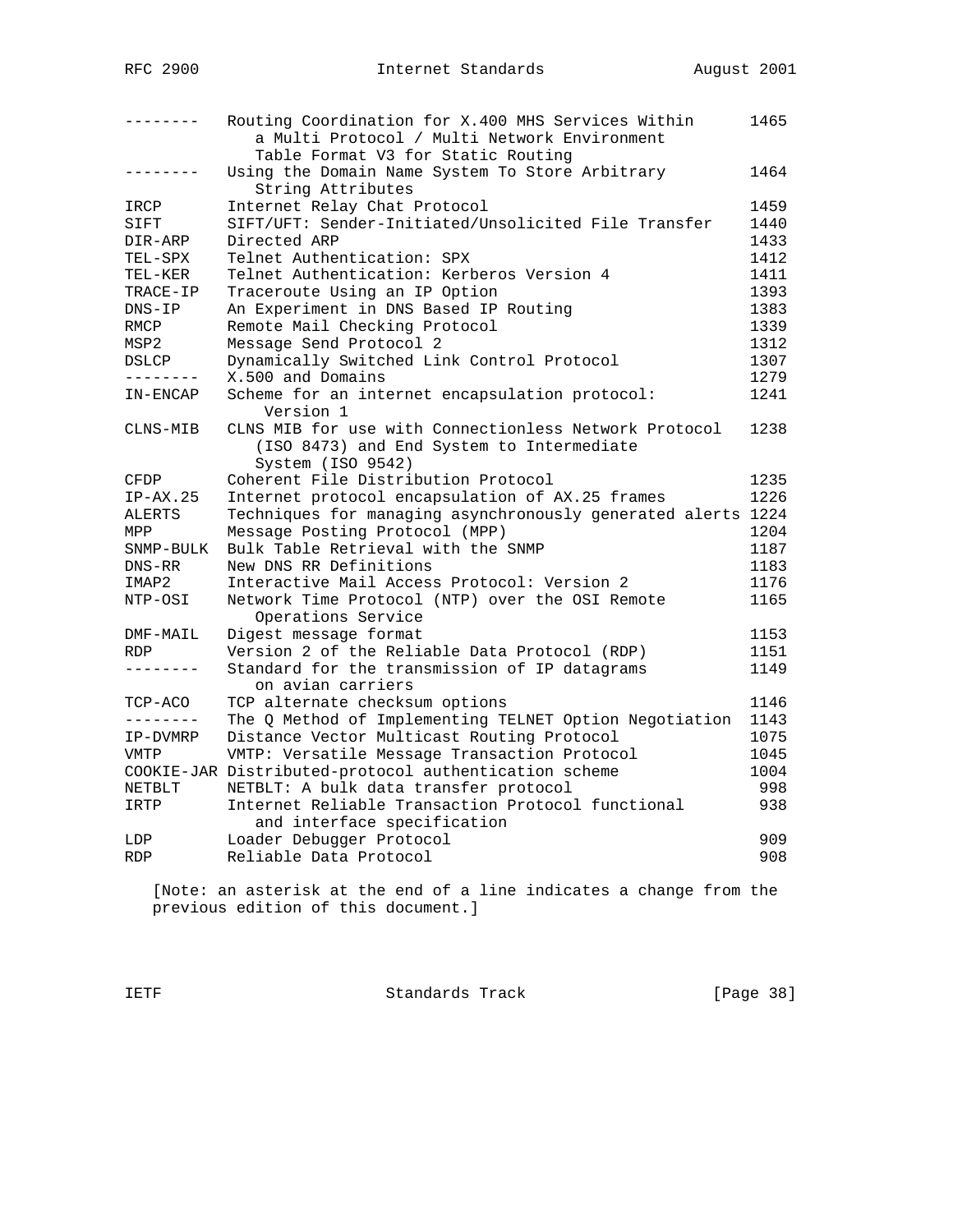## 3.8. Historic Protocols

| Mnemonic             | Title                                                                                              | RFC# |
|----------------------|----------------------------------------------------------------------------------------------------|------|
| IP-MAC               | IP Authentication using Keyed SHA1 with Interleaved<br>Padding (IP-MAC)                            | 2841 |
| L2F                  | Cisco Layer Two Forwarding (Protocol) "L2F"                                                        | 2341 |
| IPV6-UNI             | An IPv6 Provider-Based Unicast Address Format                                                      | 2073 |
| HTML-INT             | Internationalization of the Hypertext Markup Language                                              | 2070 |
| --------             | A Proposed Extension to HTML : Client-Side Image Maps                                              | 1980 |
| HTML-TBL             | HTML Tables                                                                                        | 1942 |
| IPV6-Addr            | IP Version 6 Addressing Architecture                                                               | 1884 |
| --------             | Form-based File Upload in HTML                                                                     | 1867 |
| HTML                 | Hypertext Markup Language - 2.0                                                                    | 1866 |
| .                    | Definitions of Managed Objects for the Ethernet-<br>like Interface Types                           | 1623 |
| . <u>.</u>           | Manager-to-Manager Management Information Base                                                     | 1451 |
| . <u>.</u>           | Party MIB for version 2 of the Simple Network<br>Management Protocol (SNMPv2)                      | 1447 |
| $- - - - - - - -$    | Security Protocols for version 2 of the Simple<br>Network Management Protocol (SNMPv2)             | 1446 |
|                      | Administrative Model for version 2 of the Simple<br>Network Management Protocol (SNMPv2)           | 1445 |
|                      | TOPT-ENVIR Telnet Environment Option                                                               | 1408 |
|                      | SNMP-PARTY Definitions of Managed Objects for Administration<br>of SNMP Parties                    | 1353 |
| ${\tt SNMP-SEC}$     | SNMP Security Protocols                                                                            | 1352 |
|                      | SNMP-ADMIN SNMP Administrative Model                                                               | 1351 |
| --------             | Application of the Border Gateway Protocol in<br>the Internet                                      | 1268 |
| BGP3                 | Border Gateway Protocol 3 (BGP-3)                                                                  | 1267 |
| OSI-UDP              | OSI connectionless transport services on top of<br>UDP: Version 1                                  | 1240 |
| $802.4 - \text{MIP}$ | IEEE 802.4 Token Bus MIB                                                                           | 1230 |
| SNMP-MUX             | SNMP MUX protocol and MIB                                                                          | 1227 |
|                      | OIM-MIB-II OSI internet management: Management Information Base                                    | 1214 |
| IMAP3                | Interactive Mail Access Protocol: Version 3                                                        | 1203 |
| CMOT                 | Common Management Information Services and Protocols<br>for the Internet (CMOT and CMIP)           | 1189 |
| --------             | Application of the Border Gateway Protocol in<br>the Internet                                      | 1164 |
| BGP                  | Border Gateway Protocol (BGP)                                                                      | 1163 |
| $MIB-I$              | Management Information Base for network management<br>of TCP/IP-based internets                    | 1156 |
|                      | Mapping between full RFC 822 and RFC 822 with<br>restricted encoding                               | 1137 |
|                      | Privacy enhancement for Internet electronic mail:<br>Part III - algorithms, modes, and identifiers | 1115 |

IETF Standards Track [Page 39]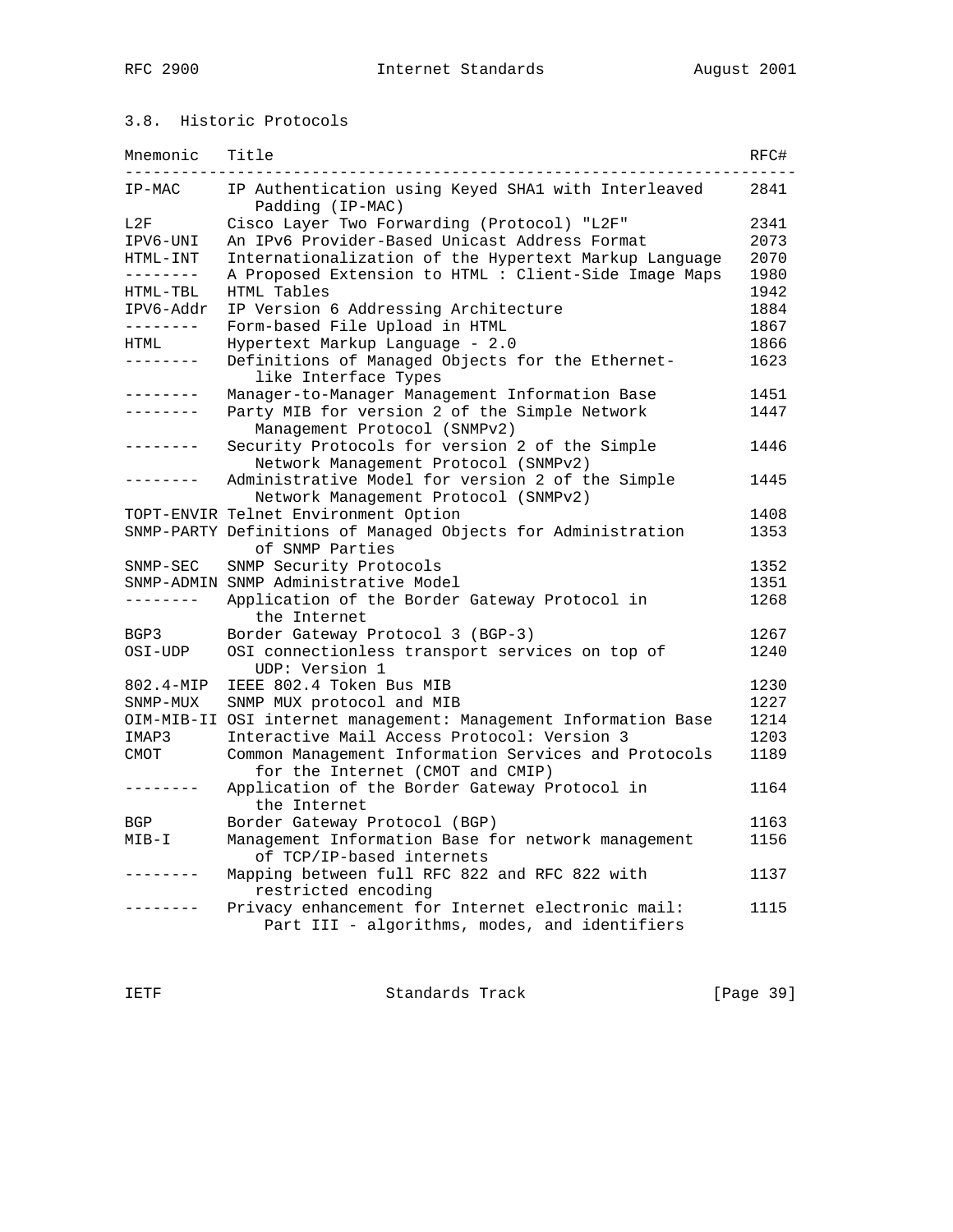|                  | Privacy enhancement for Internet electronic mail:<br>Part II - certificate-based key management                     | 1114 |
|------------------|---------------------------------------------------------------------------------------------------------------------|------|
|                  | Privacy enhancement for Internet electronic mail:<br>Part I - message encipherment and authentication<br>procedures | 1113 |
| <b>IPSO</b>      | U.S. Department of Defense Security Options for<br>the Internet Protocol                                            | 1108 |
| RIP.             | Routing Information Protocol                                                                                        | 1058 |
|                  | Standard for the transmission of IP datagrams<br>and ARP packets over ARCNET networks                               | 1051 |
| SUN-RPC          | RPC: Remote Procedure Call Protocol specification                                                                   | 1050 |
| CONTENT          | Content-type header field for Internet messages                                                                     | 1049 |
| NFILE            | NFILE - a file access protocol                                                                                      | 1037 |
| SGMP             | Simple Gateway Monitoring Protocol                                                                                  | 1028 |
| HEMS             | High-level Entity Management System (HEMS)                                                                          | 1021 |
| . - - - - - - -  | Requirements for Internet gateways                                                                                  | 1009 |
| STATSRV          | Statistics server                                                                                                   | 996  |
| HOSTNAME         | Hostname Server                                                                                                     | 953  |
| POP <sub>2</sub> | Post Office Protocol: Version 2                                                                                     | 937  |
| HFEP             | Proposed Host-Front End Protocol                                                                                    | 929  |
| RATP             | Reliable Asynchronous Transfer Protocol (RATP)                                                                      | 916  |
| THINWIRE         | Thinwire protocol for connecting personal computers<br>to the Internet                                              | 914  |
| SFTP             | Simple File Transfer Protocol                                                                                       | 913  |
| EGP              | Exterior Gateway Protocol formal specification                                                                      | 904  |
| HMP              | Host Monitoring Protocol                                                                                            | 869  |
| GGP              | DARPA Internet gateway                                                                                              | 823  |
| RTELNET          | Remote User Telnet service                                                                                          | 818  |
| <b>CLOCK</b>     | DCNET Internet Clock Service                                                                                        | 778  |
| MPM              | Internet Message Protocol                                                                                           | 759  |
| NETRJS           | NETRJS Protocol                                                                                                     | 740  |
| SUPDUP           | SUPDUP Protocol                                                                                                     | 734  |
| TOPT-OLD         | Telnet output linefeed disposition                                                                                  | 658  |
| TOPT-OVTD        | Telnet output vertical tab disposition option                                                                       | 657  |
| TOPT-OVT         | Telnet output vertical tabstops option                                                                              | 656  |
| TOPT-OFD         | Telnet output formfeed disposition option                                                                           | 655  |
| TOPT-OHTD        | Telnet output horizontal tab disposition option                                                                     | 654  |
| TOPT-OHT         | Telnet output horizontal tabstops option                                                                            | 653  |
| TOPT-OCRD        | Telnet output carriage-return disposition option                                                                    | 652  |
| NETED            | NETED: A Common Editor for the ARPA Network                                                                         | 569  |
| RJE              | Remote Job Entry Protocol                                                                                           | 407  |

 [Note: an asterisk at the end of a line indicates a change from the previous edition of this document.]

IETF Standards Track [Page 40]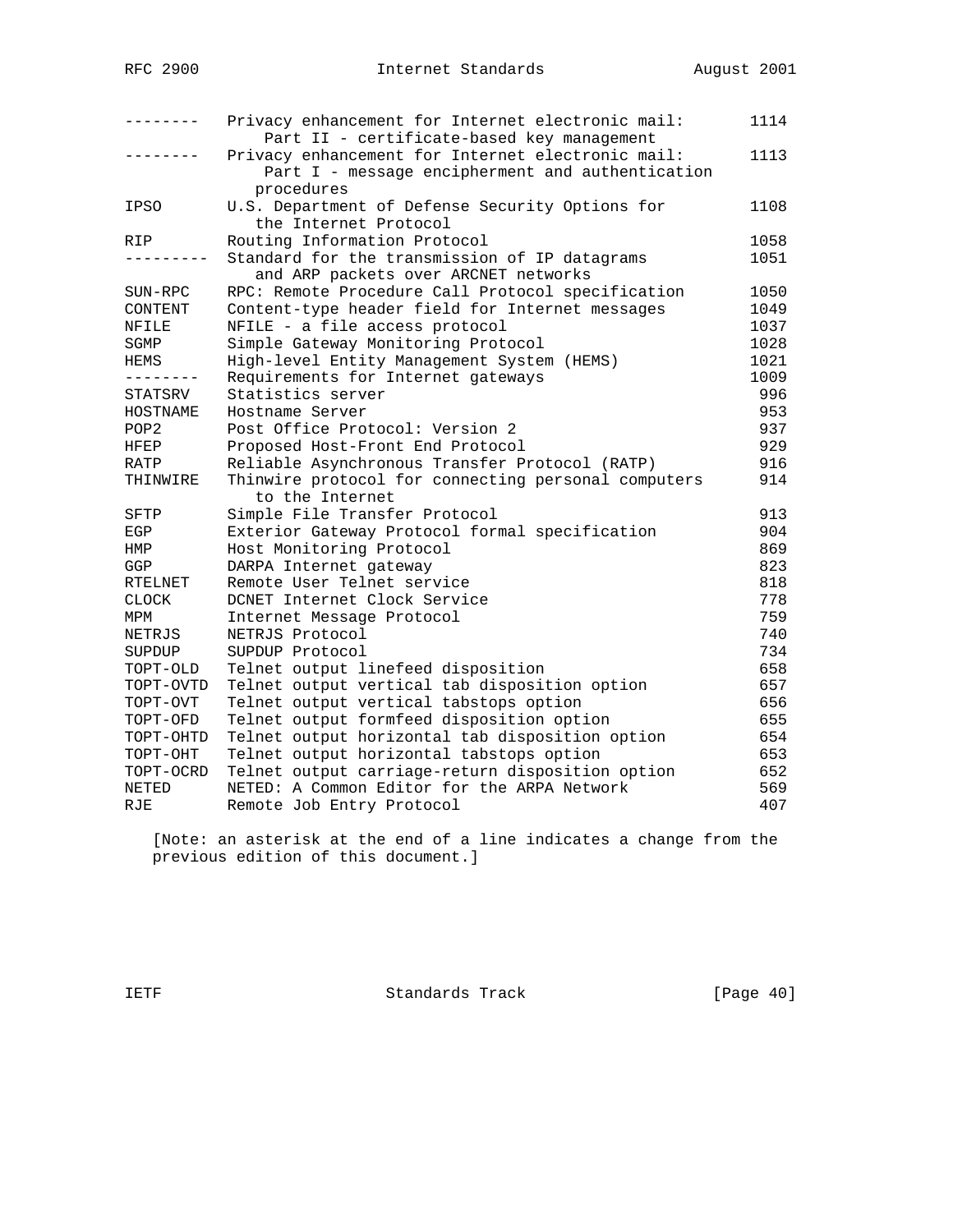#### 4. Security Coniderations

 This memo does not affect the technical security of the Internet, but it does cite a number of important security specifications.

5. Editors' Addresses

 Joyce K. Reynolds USC/Information Sciences Institute 4676 Admiralty Way Marina del Rey, CA 90292

 Phone: +1 310-822-1511 Fax: +1 310-823-6714 EMail: JKRey@ISI.EDU

 Robert Braden USC/Information Sciences Institute 4676 Admiralty Way Marina del Rey, CA 90292

 Phone: +1 310-822-1511 Fax: +1 310-823-6714 EMail: Braden@ISI.EDU

 Sandy Ginoza USC/Information Sciences Institute 4676 Admiralty Way Marina del Rey, CA 90292

 Phone: +1 310-822-1511 Fax: +1 310-823-6714 EMail: Ginoza@ISI.EDU

IETF Standards Track [Page 41]